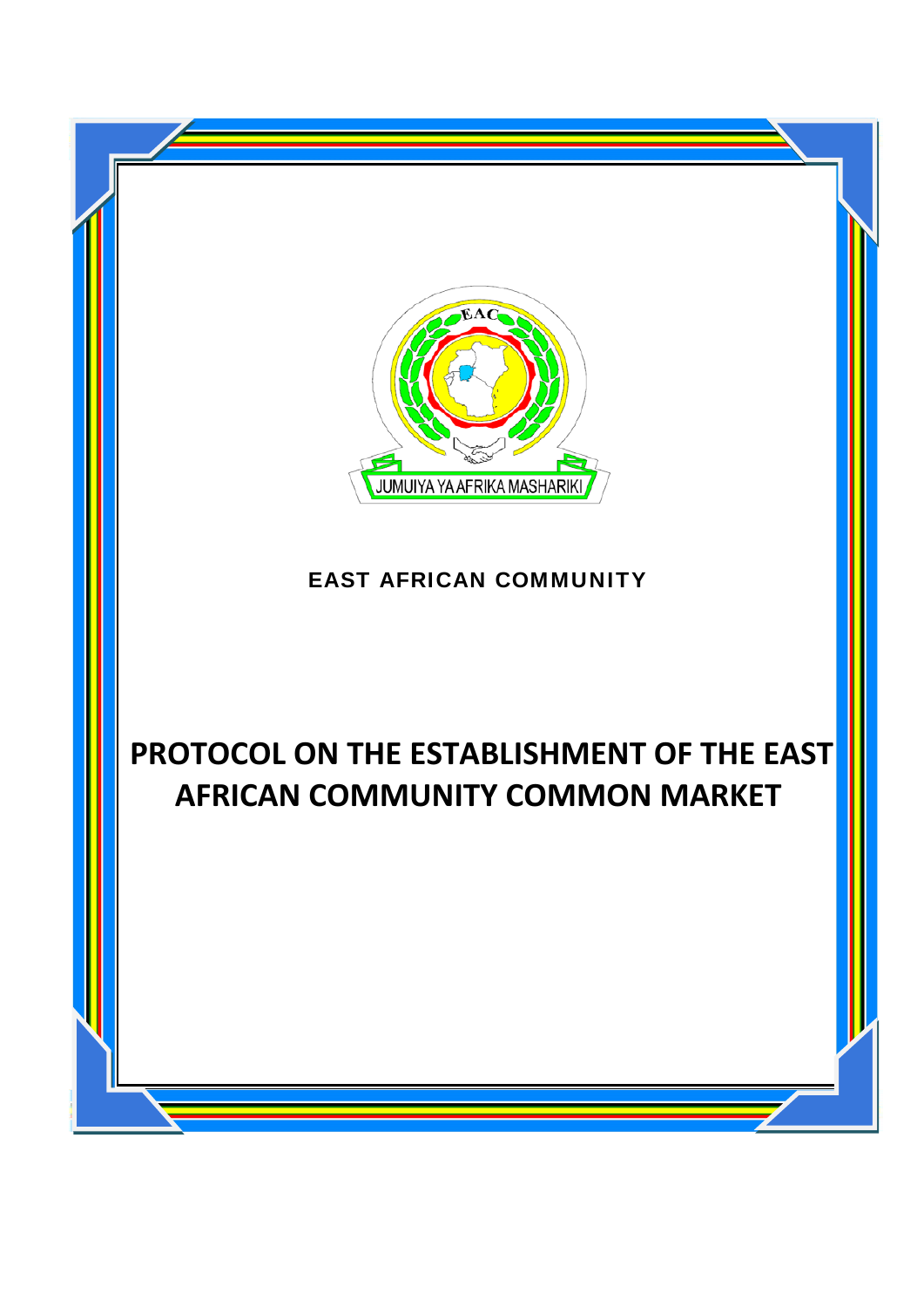## **PROTOCOL ON THE ESTABLISHMENT OF THE EAST AFRICAN COMMUNITY COMMON MARKET**

## **ARRANGEMENT OF ARTICLES**

## **PREAMBLE**

- **ARTICLE TITLE**
- **PART A: INTERPRETATION**
- **ARTICLE 1:** Interpretation

# **PART B: ESTABLISHMENT OF THE EAST AFRICAN COMMUNITY COMMON MARKET**

- **ARTICLE 2:** Establishment of the East African
	- Community Common Market
- **ARTICLE 3:** Principles of the Common Market
- **ARTICLE 4:** Objectives of the Common Market
- **ARTICLE 5:** Scope of Co-operation in the Common Market

## **PART C: FREE MOVEMENT OF GOODS**

**ARTICLE 6:** Free Movement of Goods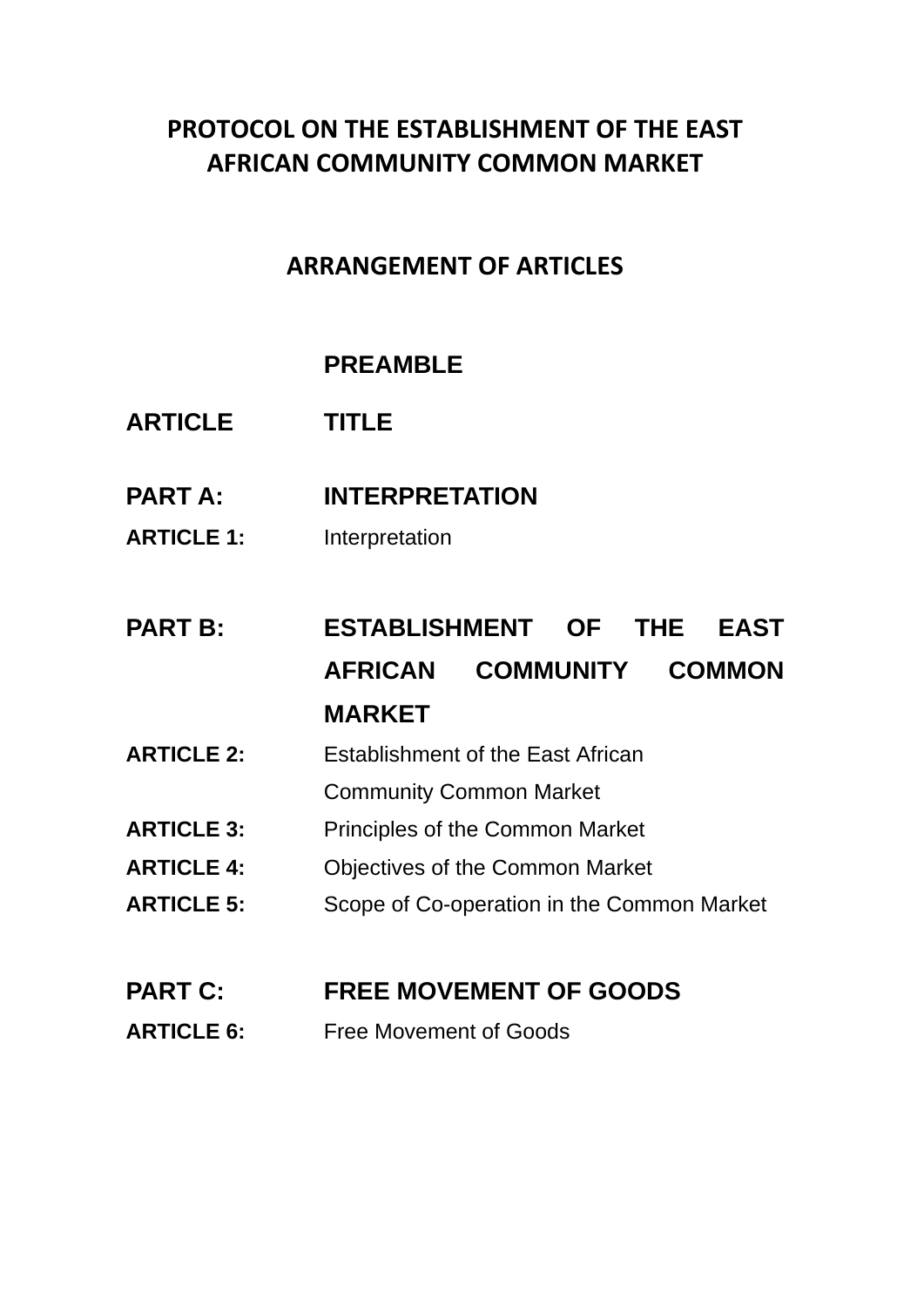# **PART D: FREE MOVEMENT OF PERSONS AND LABOUR**

- **ARTICLE 7:** Free Movement of Persons
- **ARTICLE 8:** Standard Identification System
- **ARTICLE 9:** Travel Documents
- **ARTICLE 10:** Free Movement of Workers
- **ARTICLE 11:** Harmonisation and Mutual Recognition of Academic and Professional Qualifications
- **ARTICLE 12:** Harmonisation of Labour Policies, Laws and Programmes
- **PART E: RIGHTS OF ESTABLISHMENT AND RESIDENCE**
- ARTICLE 13: Right of Establishment
- **ARTICLE 14:** Right of Residence
- **ARTICLE 15:** Access to and Use of Land and Premises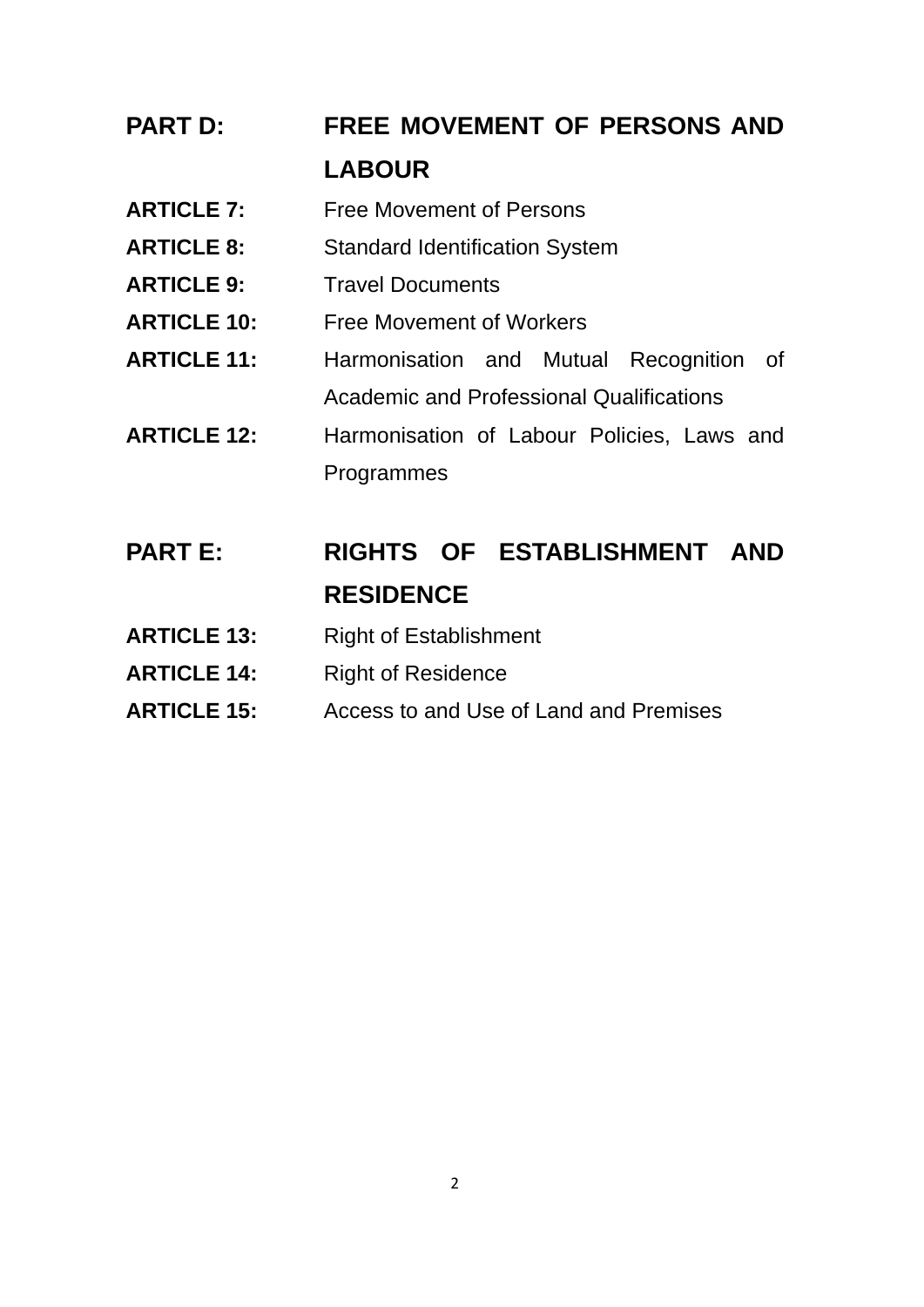#### **PART F: FREE MOVEMENT OF SERVICES**

- **ARTICLE 16:** Free Movement of Services
- **ARTICLE 17:** National Treatment
- **ARTICLE 18:** Most Favoured Nation Treatment
- **ARTICLE 19:** Notification
- **ARTICLE 20:** Domestic Regulation
- **ARTICLE 21:** General Exceptions to Trade in Services
- **ARTICLE 22:** Security Exceptions on Trade in Services
- **ARTICLE 23:** Implementation of the Free Movement of **Services**

#### **PART G: FREE MOVEMENT OF CAPITAL**

- **ARTICLE 24:** Elimination of Restrictions on the Free Movement of Capital
- **ARTICLE 25:** General Exceptions
- **ARTICLE 26:** Safeguard Measures
- **ARTICLE 27:** Conditions for Application of the Safeguard **Measures**
- **ARTICLE 28:** Capital and Related Payments and Transfers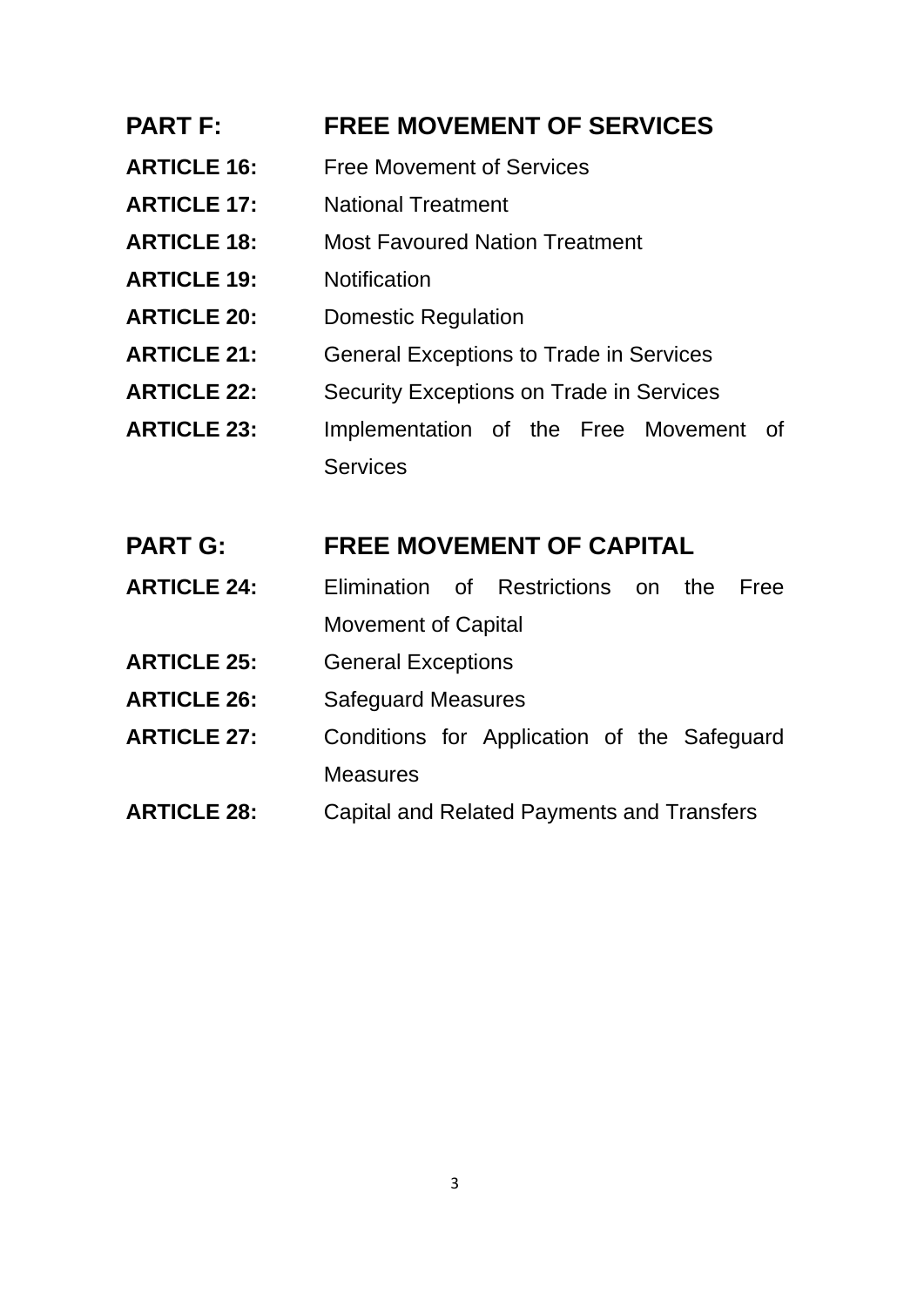# **PART H: OTHER AREAS OF CO-OPERATION IN THE COMMON MARKET**

- **ARTICLE 29:** Protection of Cross-Border Investments
- **ARTICLE 30:** Economic and Monetary Policy Co-ordination
- **ARTICLE 31:** Financial Sector Policy Co-ordination
- **ARTICLE 32:** Harmonisation of Tax Policies and Laws
- **ARTICLE 33:** Prohibited Business Practices
- **ARTICLE 34:** Prohibited Subsidies
- **ARTICLE 35:** Public Procurement
- **ARTICLE 36:** Consumer Protection
- **ARTICLE 37:** Co-ordination of Trade Relations
- **ARTICLE 38:** Co-ordination of Transport Policies
- **ARTICLE 39:** Harmonisation of Social Policies
- **ARTICLE 40 :** Environmental Management
- **ARTICLE 41:** Cooperation in Statistics
- **ARTICLE 42:** Research and Technological Development
- **ARTICLE 43:** Co-operation in Intellectual Property Rights
- **ARTICLE 44:** Co-operation in Industrial Development
- **ARTICLE 45:** Co-operation in Agriculture and Food Security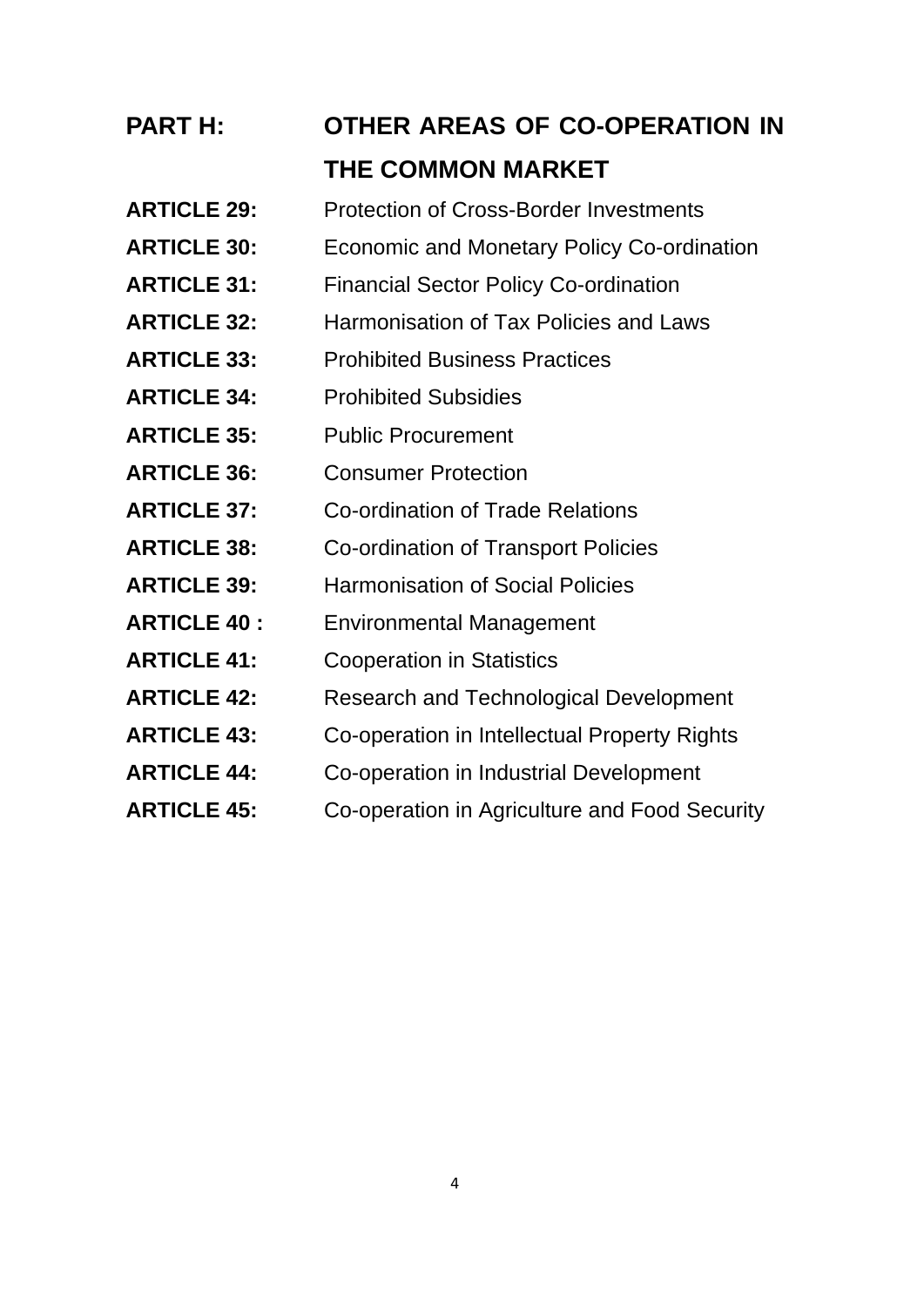#### **PART I: GENERAL PROVISIONS**

- **ARTICLE 46:** Institutional Framework
- **ARTICLE 47:** Approximation and Harmonisation of Policies,
- Laws and Systems
- **ARTICLE 48:** Safeguard Measures
- **ARTICLE 49:** Measures to Address Imbalances
- **ARTICLE 50:** Monitoring and Evaluation of Implementation of the Common Market
- **ARTICLE 51:** Regulations, Directives and Decisions
- **ARTICLE 52:** Annexes
- **ARTICLE 53:** Amendment of the Protocol
- **ARTICLE 54:** Settlement of Disputes
- **ARTICLE 55:** Entry into Force
- **ARTICLE 56:** Depository and Registration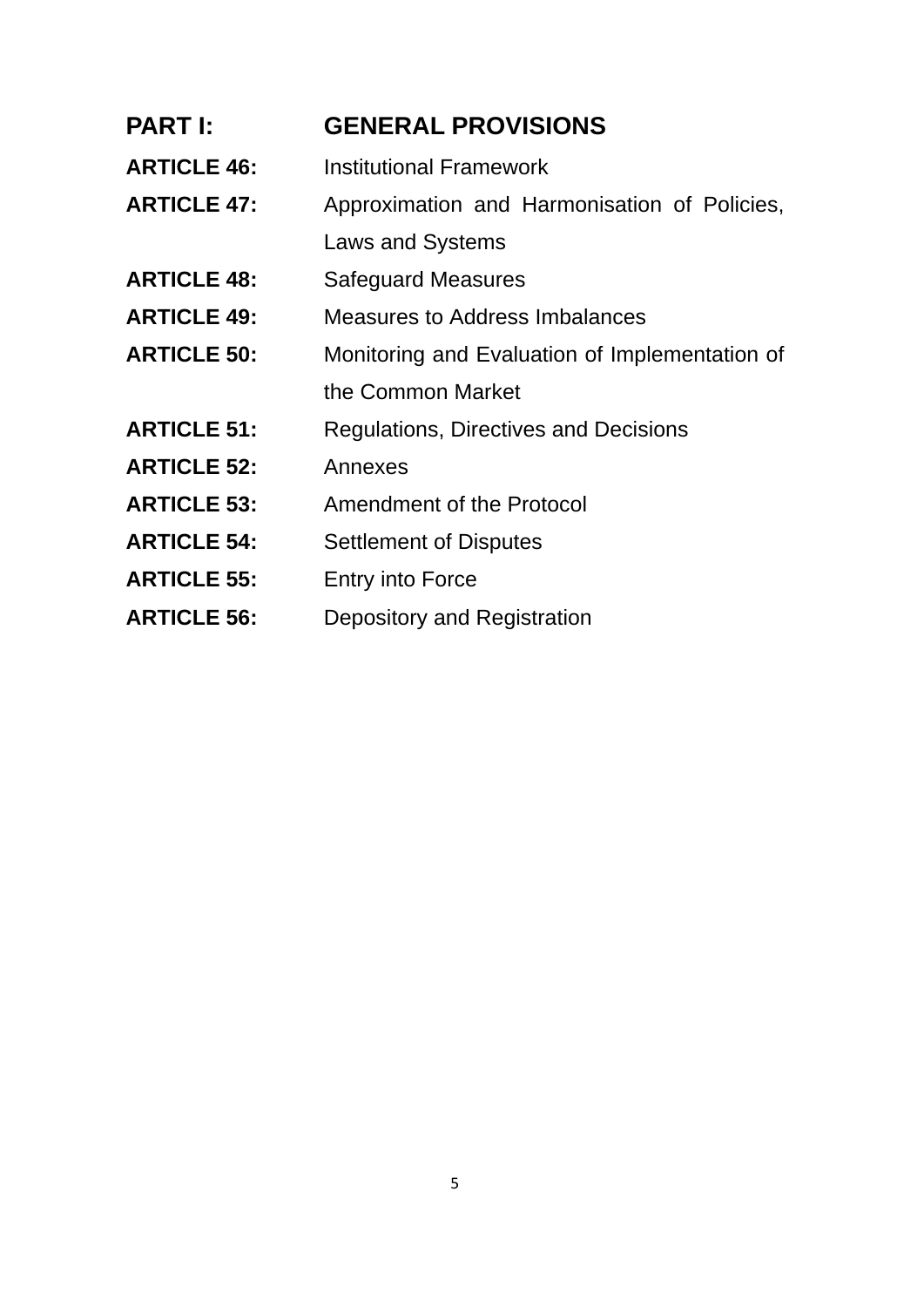## **PROTOCOL ON THE ESTABLISHMENT OF THE EAST AFRICAN COMMUNITY COMMON MARKET**

**PURSUANT TO THE PROVISIONS OF ARTICLES 76 AND 104 OF THE TREATY FOR THE ESTABLISHMENT OF THE EAST AFRICAN COMMUNITY, THE PROVISIONS FOR THE ESTABLISHMENT OF THE EAST AFRICAN COMMUNITY COMMON MARKET ARE HEREBY SET FORTH:**

## **PREAMBLE**

**WHEREAS** The United Republic of Tanzania, the Republic of Burundi, the Republic of Kenya, the Republic of Rwanda and the Republic of Uganda (hereinafter referred to as "the Partner States''), are Parties to the Treaty for the Establishment of the East African Community (hereinafter referred to as "the Treaty'');

**AND WHEREAS** by the provisions of paragraph 1 of Article 151 of the Treaty, the Partner States undertook to conclude such Protocols as may be necessary in each area of co-operation, which shall spell out the objectives and scope of, and institutional mechanisms for co‐operation and integration;

#### **AND WHEREAS:**

- (a) under the provisions of paragraph 2 of Article 2 and paragraph 2 of Article 5 of the Treaty, the Partner States undertook to, inter alia, establish among themselves a Common Market, as a transitional stage to, and an integral part of the Community;
- (b) under the provisions of paragraph 2 of Article 76 of the Treaty, the Partner States have determined that the establishment of a Common Market shall be progressive;
- (c) under the provisions of paragraph 4 of Article 76 of the Treaty, the Partner States agreed to conclude the Protocol on the establishment of a Common Market;

**RECALLING** the decision of the 11<sup>th</sup> Meeting of the Council to conclude one protocol covering the provisions of Articles 76 and 104 of the Treaty;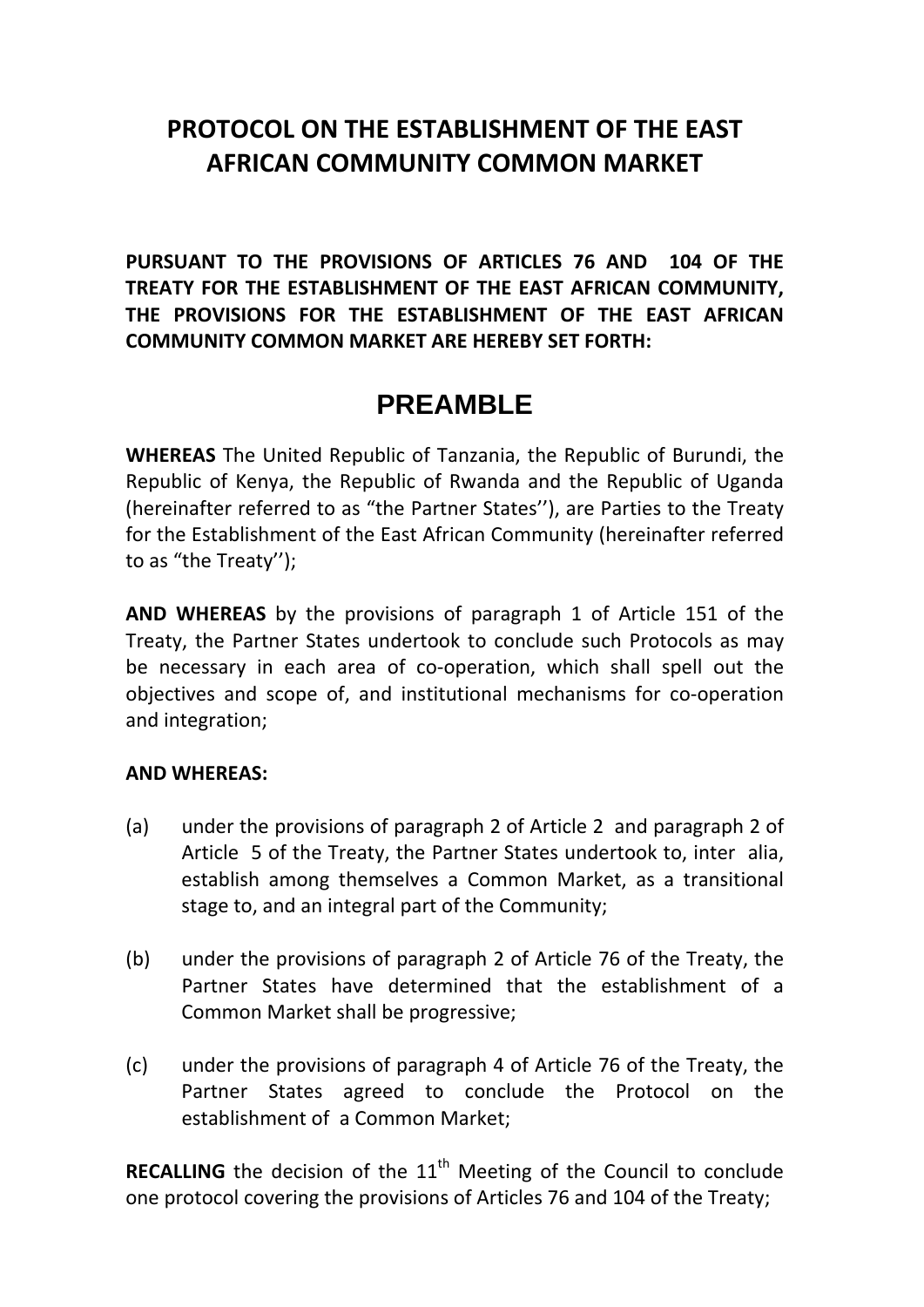**NOTING** that the Partner States concluded the Protocol Establishing the East African Community Customs Union;

**CONSIDERING** that the objective of establishing a Common Market is the realisation of accelerated economic growth and development through the attainment of the free movement of goods, persons, labour, the rights of establishment and residence, the free movement of services and capital;

**NOTING** the importance of the development of the social dimensions in the Community and the desire to ensure economic and social development in promoting employment and improving standards of living and working conditions within the Community;

**CONSCIOUS** of their individual obligations and commitments under the Treaty and under other regional and international agreements;

**RECALLING** the objectives of the Community to develop policies and programmes aimed at widening and deepening cooperation among the Partner States in the economic and social fields;

#### **AGREE AS FOLLOWS:**

## **PART A INTERPRETATION**

## **ARTICLE 1 Interpretation**

In this Protocol, except where the context otherwise requires: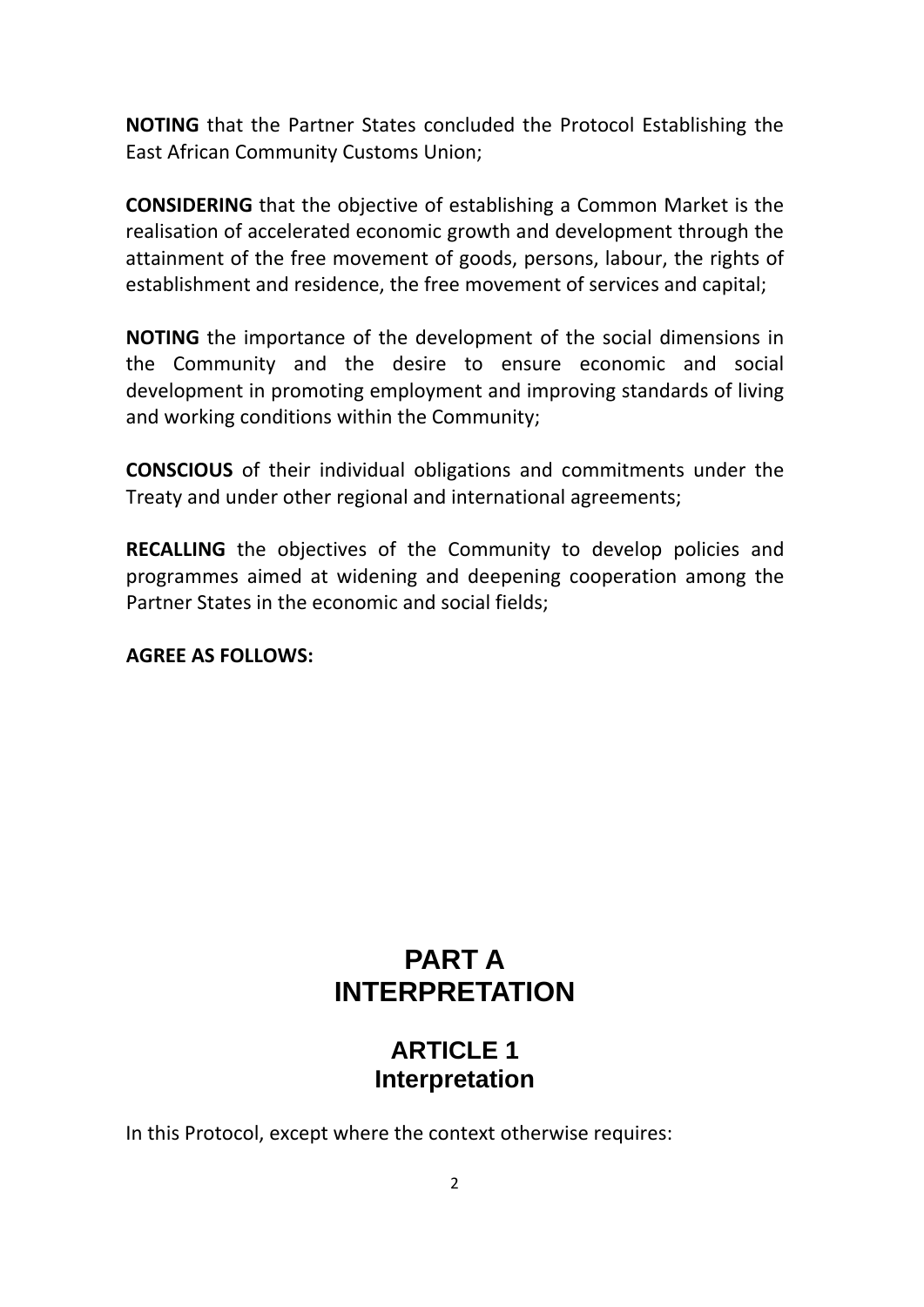**"child"** means a son or daughter of a worker or self employed person under the age of eighteen years, who is a citizen;

**"citizen"** means a national of a Partner State recognized under the laws governing citizenship in the Partner State;

"**common market"** means the common market as defined under Article 1 of the Treaty;

**"common standard travel document"** means a passport or any other valid travel document establishing the identity of the holder, issued by or on behalf of the Partner State of which he or she is a citizen and shall also include inter‐state passes;

"**Community"** means the East African Community established by Article 2 of the Treaty;

**"company"** means a business entity incorporated as a company under the laws of a Partner State;

"**co‐operation"** includes the undertaking by the Partner States in common, jointly or in concert, of activities undertaken in furtherance of the objectives of the Community, as provided for under the Treaty or under any contract or agreement made thereunder or in relation to the objectives of the Community;

"**Council"** means the Council of Ministers of the Community established by Article 9 of the Treaty;

"**Customs Union"** means the East African Community Customs Union established by Article 2 of the Protocol on the Establishment of the East African Community Customs Union;

**"dependant"** means a son or daughter of a worker or a self employed person who has attained the age of eighteen years, the mother, the father, a sister or a brother of a worker or a self employed person who is wholly dependent on the worker or self employed person, who is a citizen;

"**economic activity**" means any legitimate income generating activity;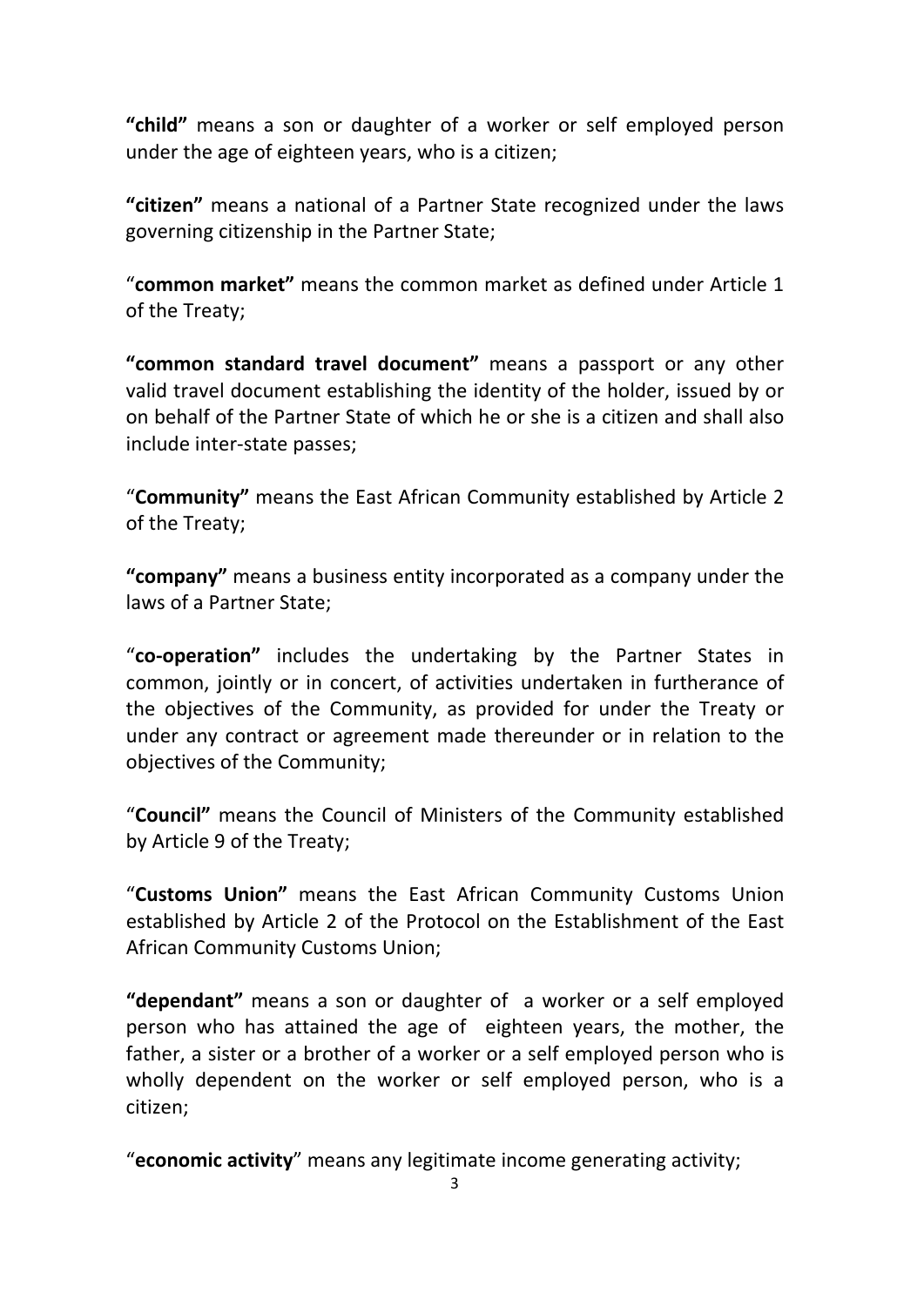**"environment"** means the natural resources of air, water, soil, fauna and flora, eco‐systems, land, the man‐made physical features, cultural heritage, the characteristic aspects of the landscape and the socioeconomic interaction between the said factors and any living and non‐ living organisms;

**"firm"** means a business entity other than a company, registered in accordance with the laws governing registration of such business entity in a Partner State;

**"labour**" includes a worker and a self employed person;

**"national of a Partner State"** means a natural or legal person who is a national in accordance with the laws of the Partner State;

**"Partner States"** means the Republic of Burundi, the Republic of Kenya, the Republic of Rwanda, The United Republic of Tanzania, the Republic of Uganda, and any other country granted membership to the Community under Article 3 of the Treaty;

**"piracy"** means infringement of intellectual property rights;

**"public security"** means the function of governments which ensures the protection of citizens and other nationals, organizations and institutions against threats to their well‐being and to the prosperity of their communities;

**"public service"** means government ministries, government departments and government agencies providing services to the public in a Partner State;

**"self employed person**" means a person engaged in an economic activity not under any contract of employment or supervision and who earns a living through this activity;

**"spouse"** means a husband or a wife of a worker or a self employed person, in a legally recognised marriage in accordance with the national laws of a Partner State, who is a citizen;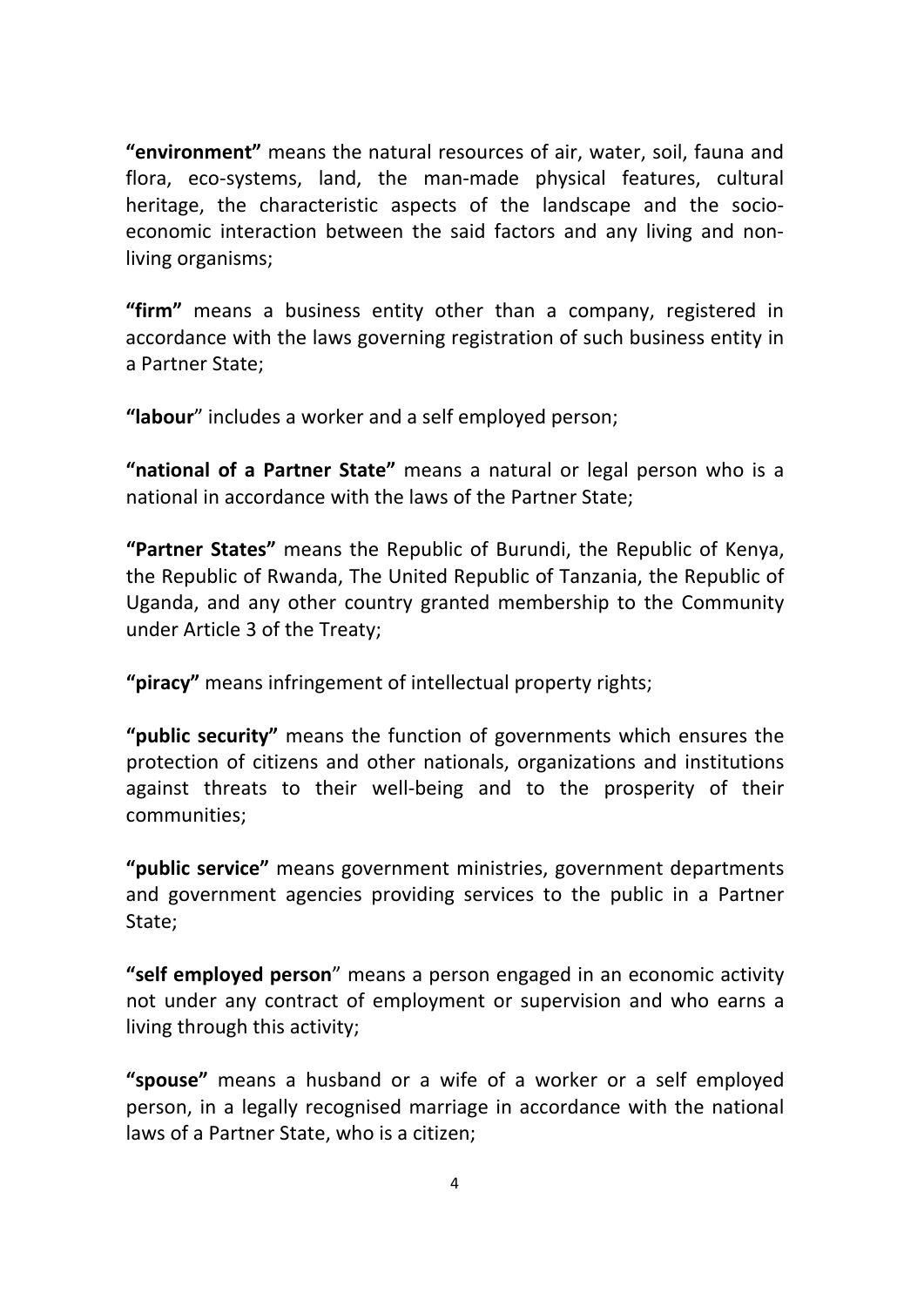**"third parties"** means foreign countries or persons;

**"Treaty"** means the Treaty for the Establishment of the East African Community and any annexes and protocols thereto;

**"vulnerable group"** includes groups of persons who are marginalised on grounds of stigmatised illness, gender, ethnicity, disability or age;

**"worker"** means a person who performs services for and under the direction of another person in return for remuneration.

## **PART B ESTABLISHMENT OF THE EAST AFRICAN COMMUNITY COMMON MARKET**

### **ARTICLE 2 Establishment of the East African Community Common Market**

- 1. In order to promote the objectives of the Community provided for under Article 5 of the Treaty and in accordance with the provisions of this Protocol, the Partner States hereby establish a common market as an integral part of the Community.
- 2. The Common Market established under paragraph 1, shall be called the East African Community Common Market (hereinafter referred to as "the Common Market").
- 3. The Common Market shall be managed in accordance with the relevant laws of the Community.
- 4. In accordance with the provisions of Articles 76 and 104 of the Treaty, this Protocol provides for the following:
	- (a) the free movement of goods;
	- (b) the free movement of persons;
	- (c) the free movement of labour;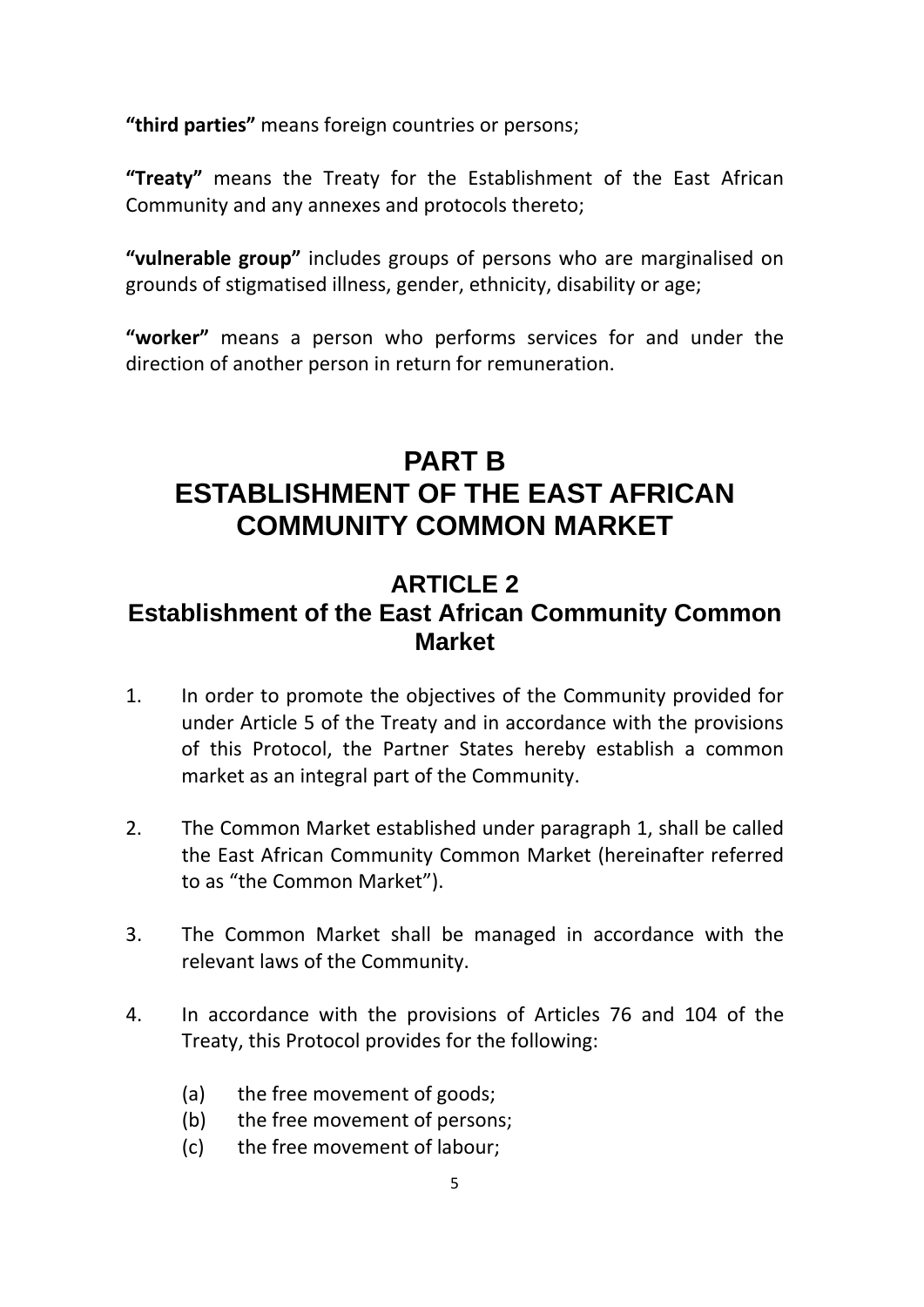- (d) the right of establishment;
- (e) the right of residence;
- (f) the free movement of services; and
- (g) the free movement of capital.
- 5. The establishment of the Common Market shall, notwithstanding paragraph 1, be progressive.

## **ARTICLE 3 Principles of the Common Market**

- 1. The Common Market shall be guided by the fundamental and operational principles of the Community as enshrined in Articles 6 and 7 of the Treaty.
- 2. Without prejudice to paragraph 1, the Partner States undertake to:
	- (a) observe the principle of non‐discrimination of nationals of other Partner States on grounds of nationality;
	- (b) accord treatment to nationals of other Partner States, not less favourable than the treatment accorded to third parties;
	- (c) ensure transparency in matters concerning the other Partner States; and
	- (d) share information for the implementation of this Protocol.

## **ARTICLE 4 Objectives of the Common Market**

- 1. The overall objective of the Common Market is to widen and deepen cooperation among the Partner States in the economic and social fields for the benefit of the Partner States.
- 2. The specific objectives of the Common Market are to:
	- (a) accelerate economic growth and development of the Partner States through the attainment of the free movement of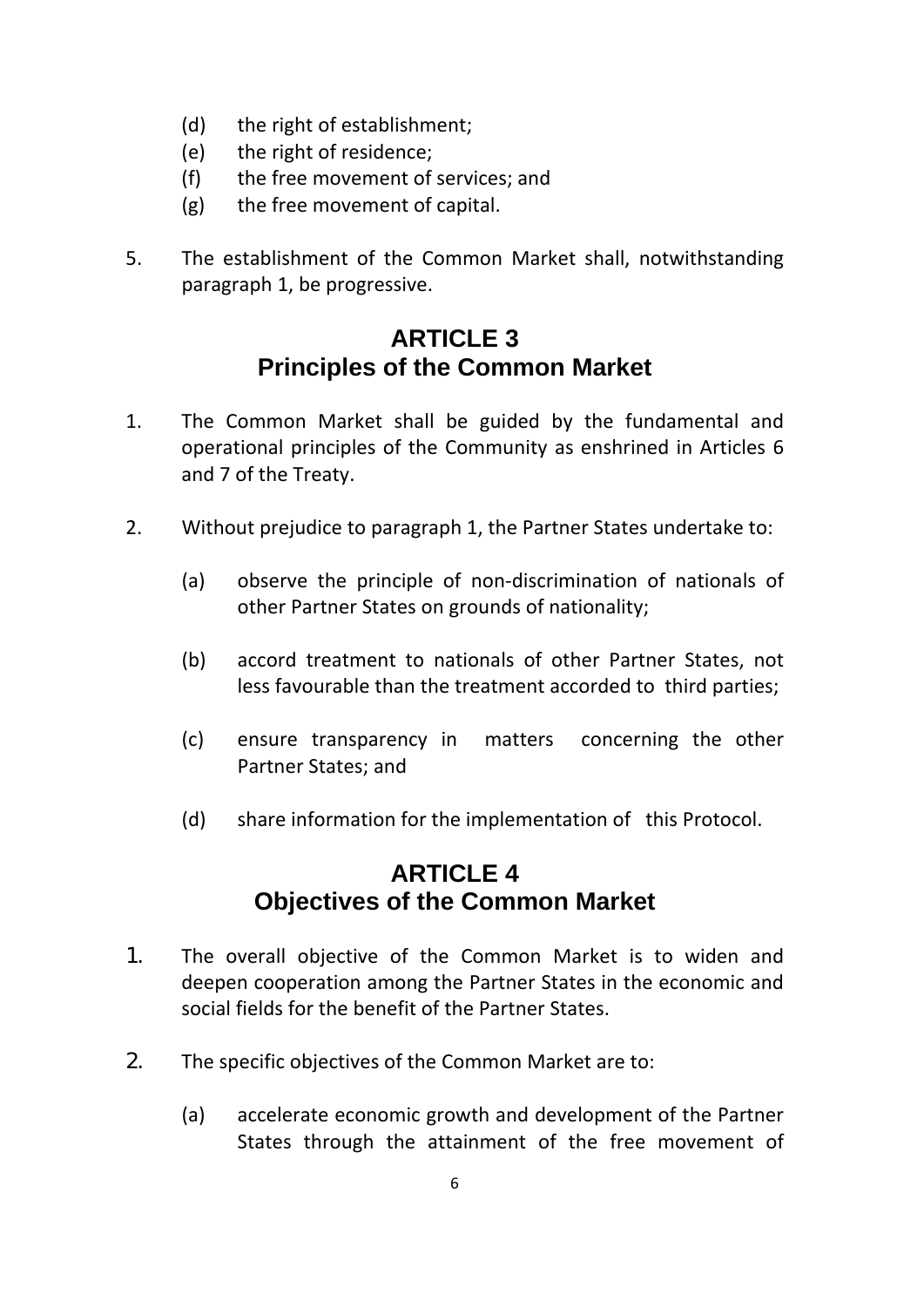goods, persons and labour, the rights of establishment and residence and the free movement of services and capital;

- (b) strengthen, coordinate and regulate the economic and trade relations among the Partner States in order to promote accelerated, harmonious and balanced development within the Community;
- (c) sustain the expansion and integration of economic activities within the Community, the benefit of which shall be equitably distributed among the Partner States;
- (d) promote common understanding and cooperation among the nationals of the Partner States for their economic and social development; and
- (e) enhance research and technological advancement to accelerate economic and social development.
- 3. In order to realise and attain the objectives provided for in this Article, the Partner States shall co-operate in, integrate and harmonise their policies in areas provided for in this Protocol and in such other areas as the Council may determine in order to achieve the objectives of the Common Market.

### **ARTICLE 5 Scope of Co-operation in the Common Market**

- 1. The provisions of this Protocol shall apply to any activity undertaken in cooperation by the Partner States to achieve the free movement of goods, persons, labour, services and capital and to ensure the enjoyment of the rights of establishment and residence of their nationals within the Community.
- 2. For the purposes of paragraph 1 and pursuant to paragraph 4 of Article 2 of this Protocol, the Partner States agree to: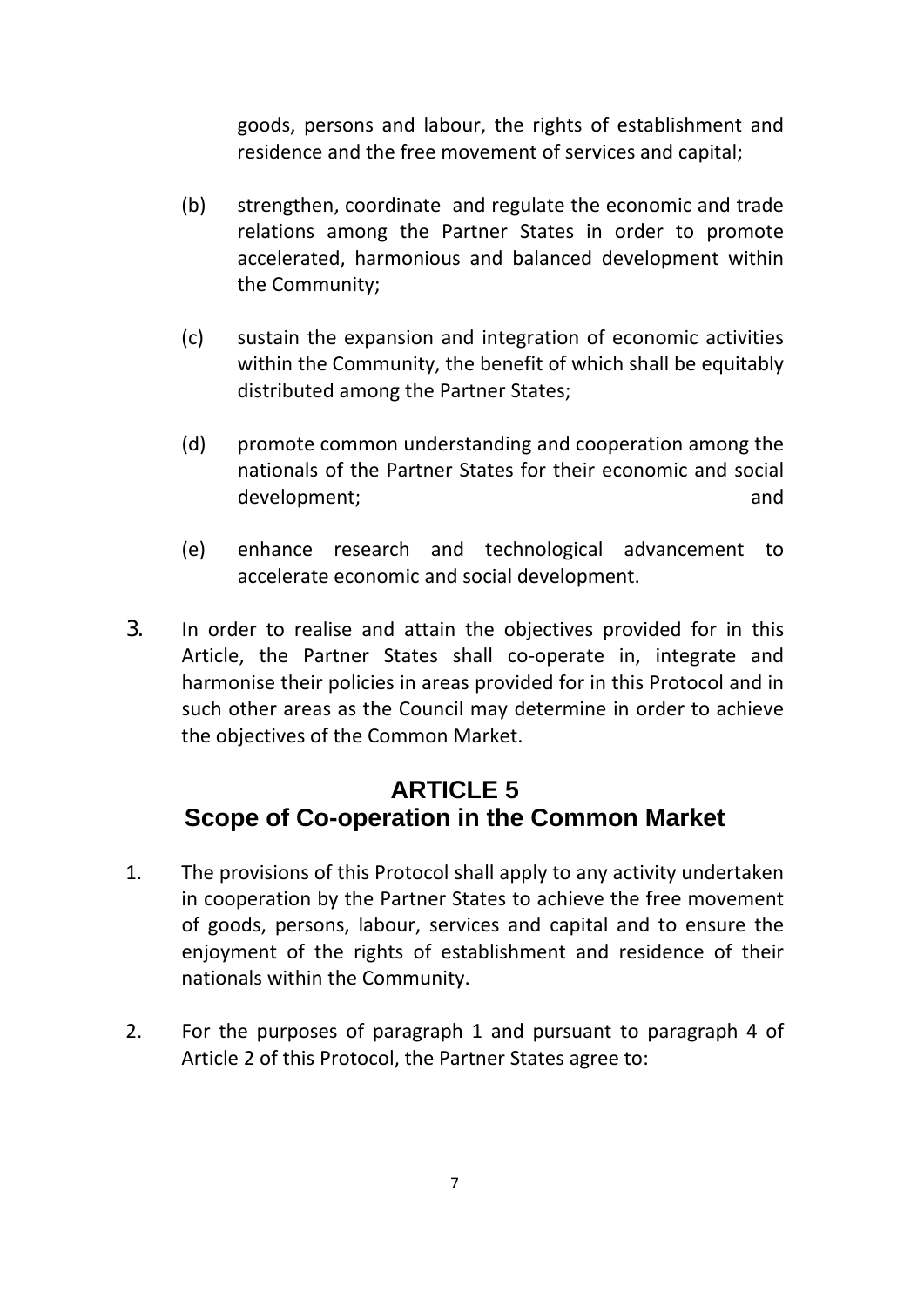- (a) eliminate tariff, non-tariff and technical barriers to trade; harmonise and mutually recognize standards and implement a common trade policy for the Community;
- (b) ease cross‐border movement of persons and eventually adopt an integrated border management system;
- (c) remove restrictions on movement of labour, harmonise labour policies, programs, legislation, social services, provide for social security benefits and establish common standards and measures for association of workers and employers, establish employment promotion centres and eventually adopt a common employment policy;
- (d) remove restrictions on the right of establishment and residence of nationals of other Partner States in their territory in accordance with the provisions of this Protocol;
- (e) remove measures that restrict movement of services and service suppliers, harmonise standards to ensure acceptability of services traded; and
- (f) eliminate restrictions on free movement of capital; ensure convertibility of currencies; promote investments in capital markets (stock exchange) eventually leading to an integrated financial system.
- 3. For the purposes of facilitating the implementation of the Common Market, the Partner States further agree to:
	- (a) co-operate to harmonise and to mutually recognise academic and professional qualifications;
	- (b) co-operate to ensure protection of cross border investments;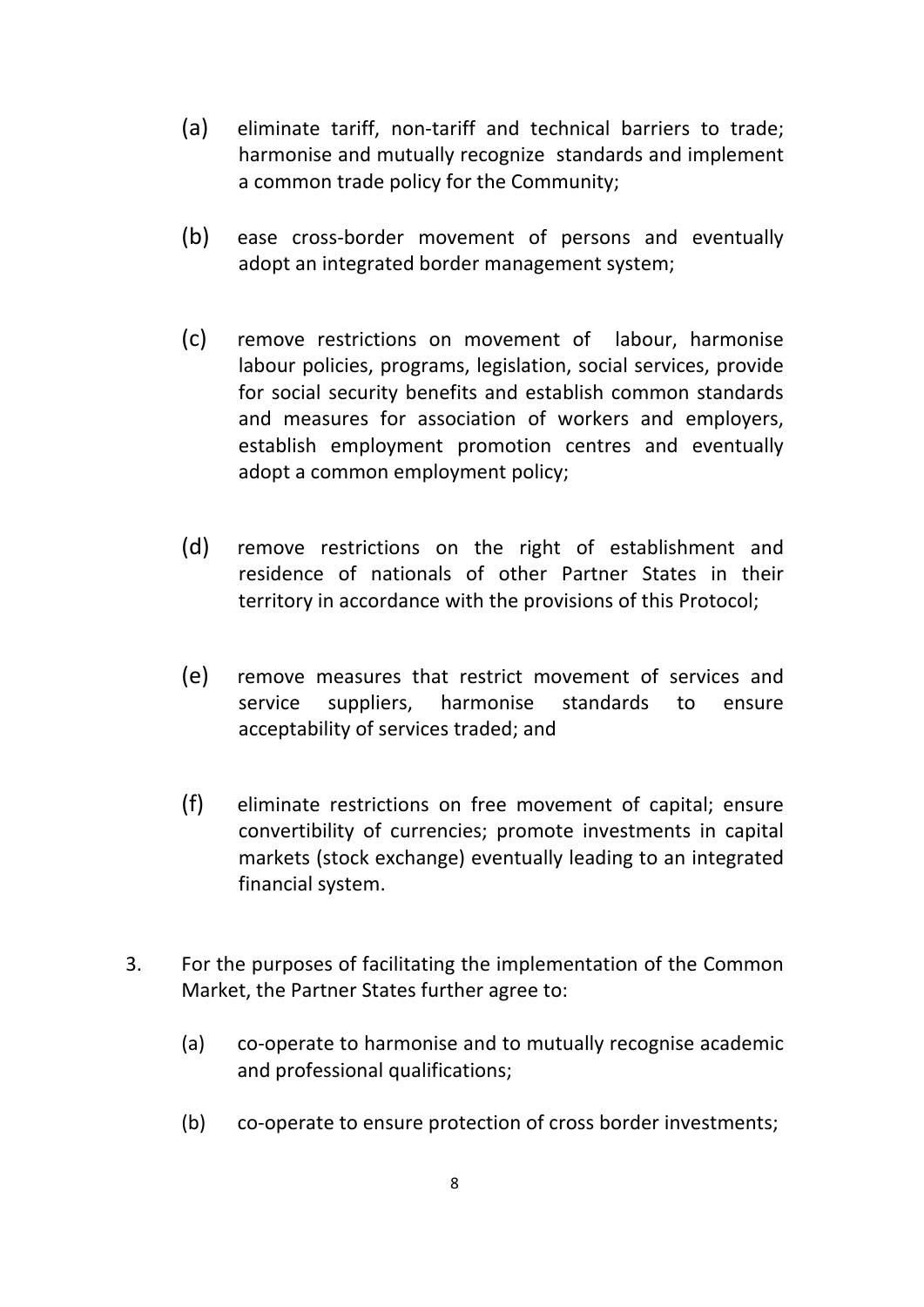- (c) co‐ordinate and harmonise their economic, monetary and financial policies;
- (d) co‐operate to ensure fair competition and promote consumer welfare;
- (e) co‐ordinate their trade relations to govern international trade and trade relations between the Community and third parties;
- (f) co‐ordinate and harmonise their transport policies and develop their transport infrastructure modes;
- (g) co‐ordinate and harmonise their social policies;
- (h) integrate environmental and natural resources management principles in the activities relating to the Common Market;
- (i) ensure the availability of relevant, timely and reliable statistical data for purposes of the Common Market;
- (j) promote research and technological development within the Community;
- (k) co‐operate in the promotion and protection of intellectual property rights;
- (l) promote industrial development for the attainment of sustainable growth and development in the Community; and
- (m) sustainably develop and promote agriculture and ensure food security in the Community.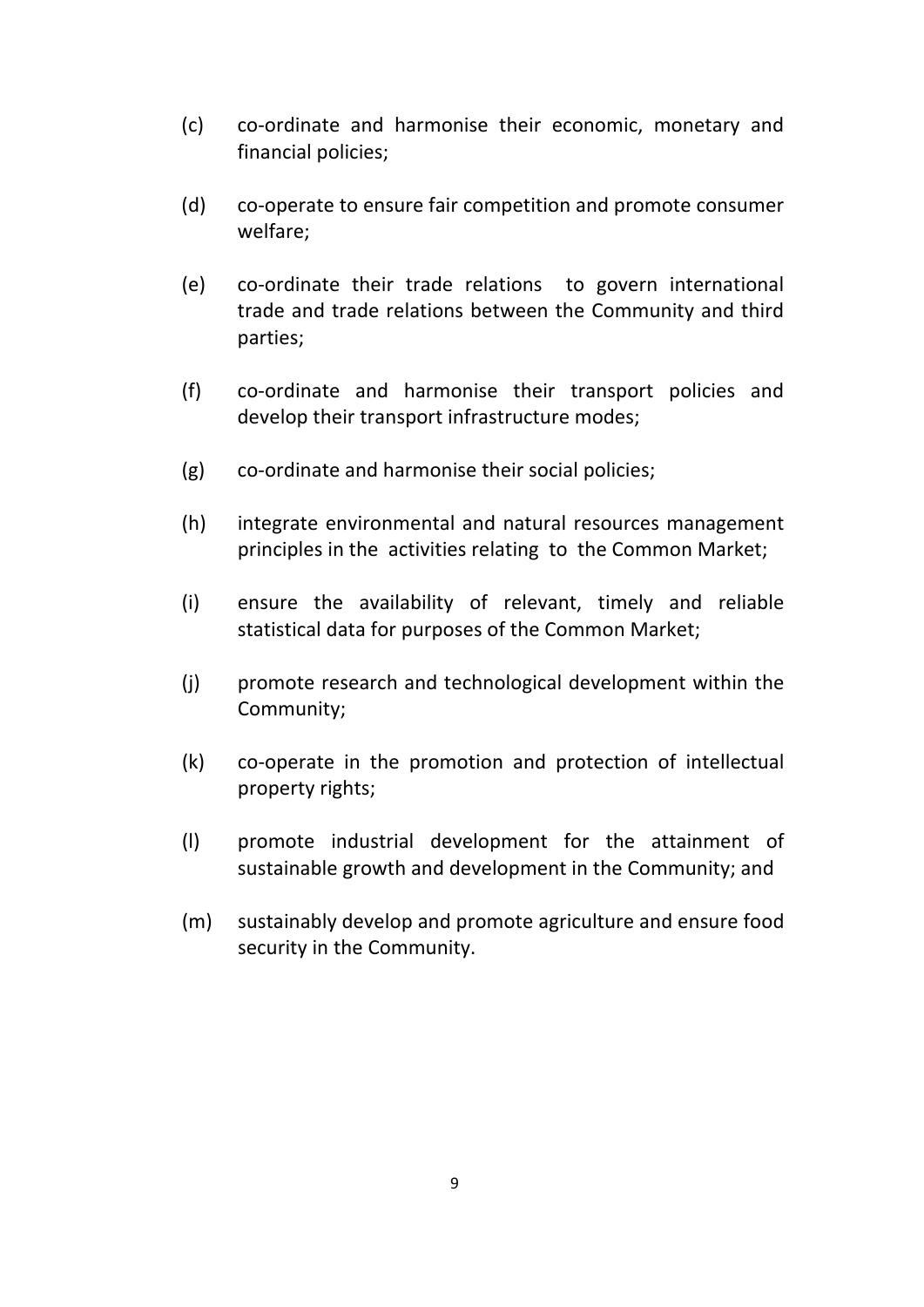## **PART C FREE MOVEMENT OF GOODS**

### **ARTICLE 6 Free Movement of Goods**

- 1. The free movement of goods between the Partner States shall be governed by the Customs Law of the Community as specified in Article 39 of the Protocol on the Establishment of the East African Community Customs Union.
- 2. In addition to the Customs Law of the Community, the free movement of goods shall be governed by:
	- (a) the East African Community Protocol on Standardisation, Quality Assurance, Metrology and Testing;
	- (b) the East African Community Standardisation, Quality Assurance, Metrology and Testing Act, 2006;
	- (c) the provisions of this Protocol;
	- (d) protocols that may be concluded in the areas of cooperation on sanitary and phyto‐sanitary and technical barriers to trade; and
	- (e) any other instruments relevant to the free movement of goods.

## **PART D FREE MOVEMENT OF PERSONS AND LABOUR**

#### **ARTICLE 7 Free Movement of Persons**

1. The Partner States hereby guarantee the free movement of persons who are citizens of the other Partner States, within their territories.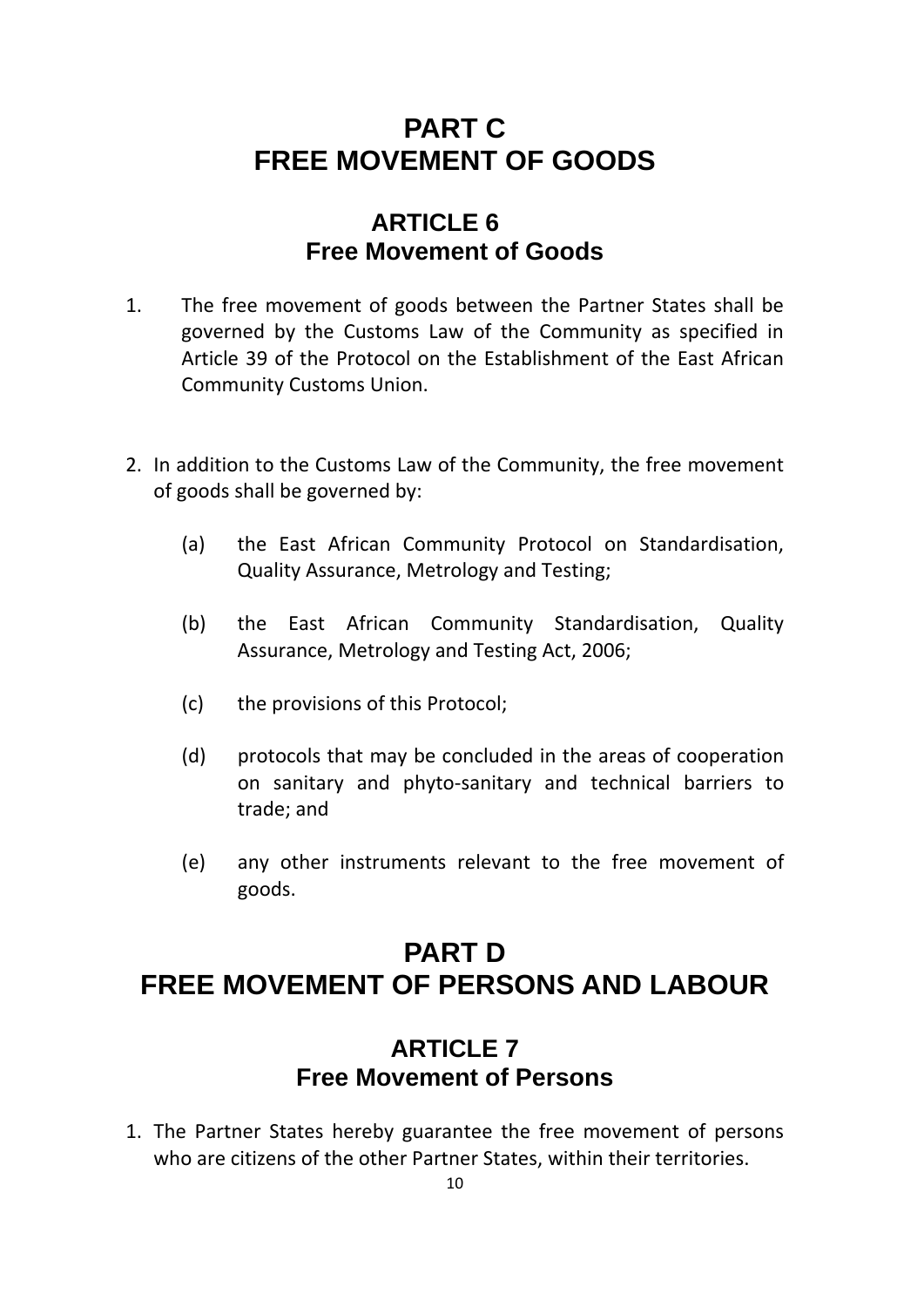- 2. In accordance with paragraph 1, each Partner State shall ensure non‐discrimination of the citizens of the other Partner States based on their nationalities by ensuring:
	- (a) the entry of citizens of the other Partner States into the territory of the Partner State without a visa;
	- (b) free movement of persons who are citizens of the other Partner States within the territory of the Partner State;
	- (c) that the citizens of the other Partner States are allowed to stay in the territory of the Partner State; and
	- (d) that the citizens of the other Partner States are allowed to exit the territory of the Partner State without restrictions.
- 3. The Partner States shall, in accordance with their national laws, guarantee the protection of the citizens of the other Partner States while in their territories.
- 4. The free movement of persons shall not exempt from prosecution or extradition, a national of a Partner State who commits a crime in another Partner State.
- 5. The free movement of persons shall be subject to limitations imposed by the host Partner State on grounds of public policy, public security or public health.
- 6. A Partner State imposing a limitation under paragraph 5, shall notify the other Partner States accordingly.
- 7. The Partner States shall effect reciprocal opening of border posts and keep the posts opened and manned for twenty four hours.
- 8. The movement of refugees within the Community shall be governed by the relevant international conventions.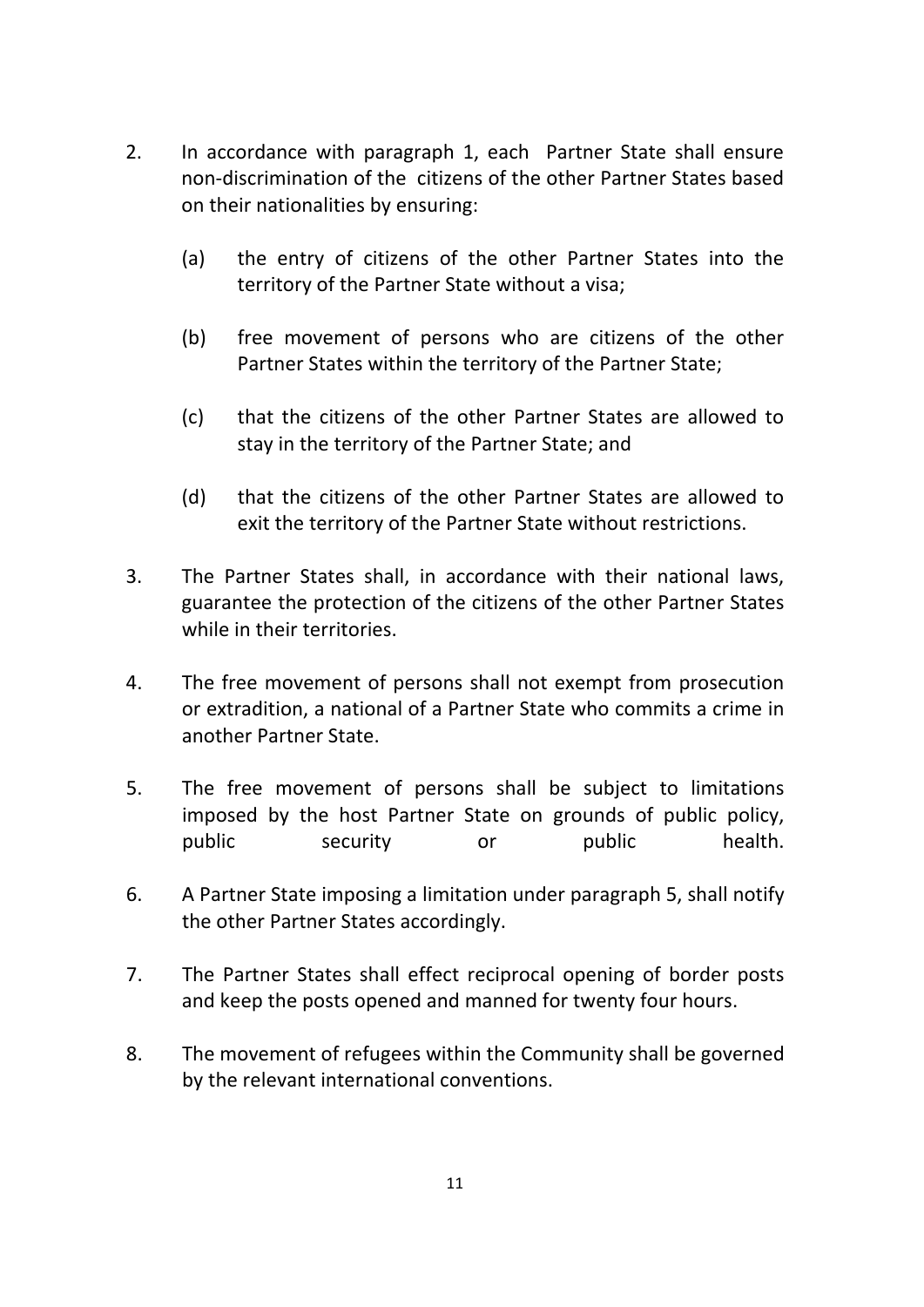9. The implementation of this Article shall be in accordance with the East African Community Common Market (Free Movement of Persons) Regulations, specified in Annex I to this Protocol.

## **ARTICLE 8 Standard Identification System**

The Partner States shall establish a common standard system of issuing national identification documents to their nationals which shall be the basis for identifying the citizens of the Partner States within the Community.

## **ARTICLE 9 Travel Documents**

- 1. A citizen of a Partner State who wishes to travel to another Partner State shall use a valid common standard travel document.
- 2. The Partner States which have agreed to use machine readable and electronic national identity cards as travel documents may do so.
- 3. The Partner States which have agreed to use machine ‐ readable and electronic national identity cards shall work out modalities for the implementation of paragraph 2.

## **ARTICLE 10 Free Movement of Workers**

1. The Partner States hereby guarantee the free movement of workers, who are citizens of the other Partner States, within their territories.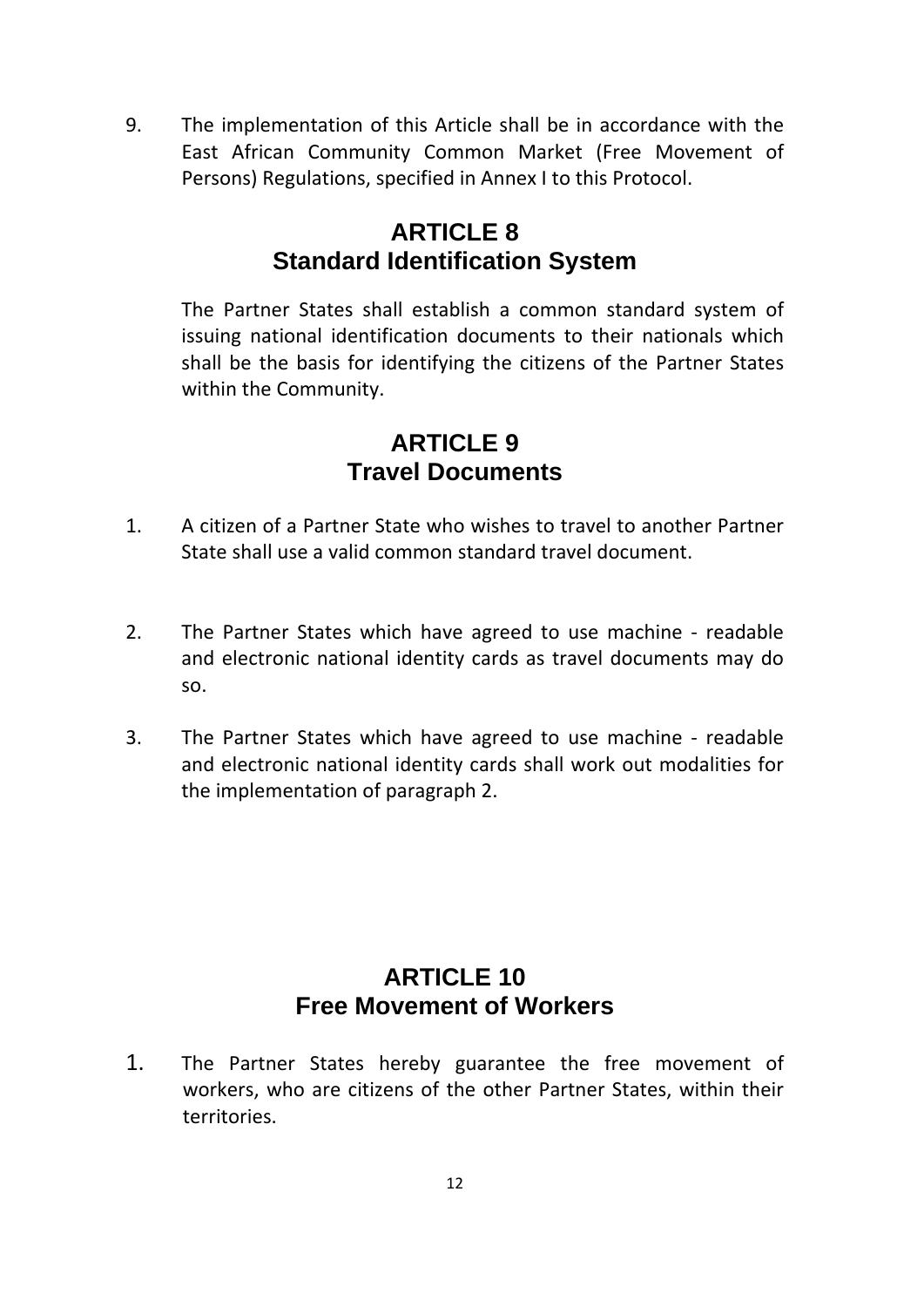- 2. For the purposes of paragraph 1, the Partner States shall ensure non discrimination of the workers of the other Partner States, based on their nationalities, in relation to employment, remuneration and other conditions of work and employment.
- 3. For the purpose of this Article, the free movement of workers shall entitle a worker to:
	- (a) apply for employment and accept offers of employment actually made;
	- (b) move freely within the territories of the Partner States for the purpose of employment;
	- (c) conclude contracts and take up employment in accordance with the contracts, national laws and administrative actions, without any discrimination;
	- (d) stay in the territory of a Partner State for the purpose of employment in accordance with the national laws and administrative procedures governing the employment of workers of that Partner State;
	- (e) enjoy the freedom of association and collective bargaining for better working conditions in accordance with the national laws of the host Partner State; and
	- (f) enjoy the rights and benefits of social security as accorded to the workers of the host Partner State.
- 4. For the purposes of the implementation of subparagraph (f) of paragraph 3, the Council shall issue directives and make regulations on social security benefits.
- 5. A worker shall have the right to be accompanied by a spouse and a child, and:
	- (a) a spouse who accompanies the worker shall be entitled to be employed as a worker or to engage in any economic activity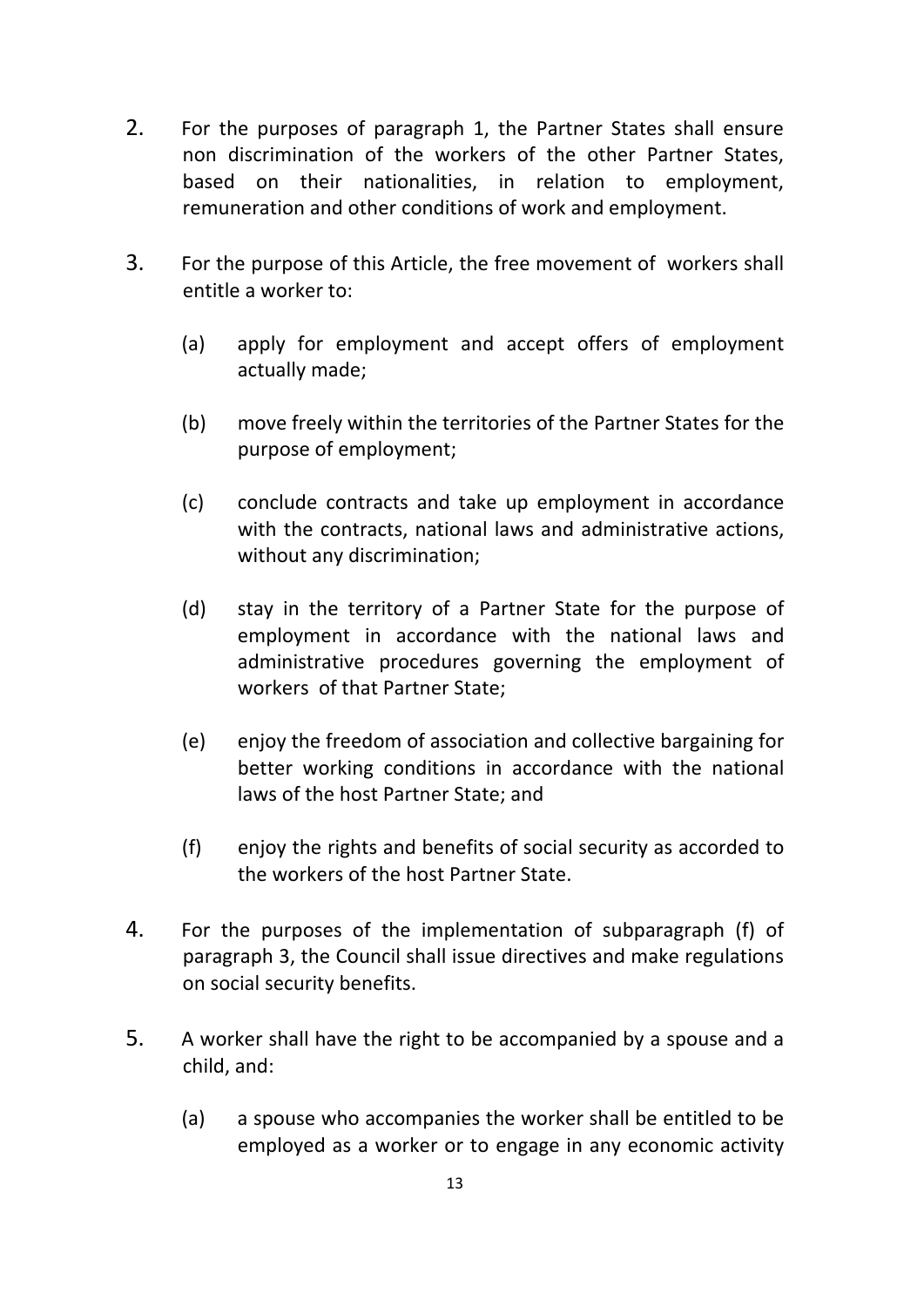as a self employed person in the territory of that Partner State;

- (b) a child who accompanies the worker shall be entitled to be employed as a worker or to engage in any economic activity as a self employed person in the territory of that Partner State subject to the age limits under the national laws of that Partner State.
- 6. The Partner States shall facilitate the admission of a dependant of a worker in accordance with the national laws of the Partner States.
- 7. The office responsible for employment in a Partner State shall facilitate a citizen of another Partner State who seeks employment in the territory of that Partner State to receive the same assistance as would be accorded to a citizen of that Partner State who seeks employment.
- 8. The Partner States shall, within the framework of a joint programme, encourage the exchange of young workers amongst the Partner States.
- 9. The national laws and administrative procedures of a Partner State shall not apply where the principal aim or effect is to deny citizens of other Partner States the employment that has been offered.
- 10. The provisions of this Article shall not apply to employment in the public service unless the national laws and regulations of a host Partner State so permit.
- 11. The free movement of workers shall be subject to limitations imposed by the host Partner State on grounds of public policy, public security or public health.
- 12. A Partner State imposing a limitation under paragraph 11, shall notify the other Partner States accordingly.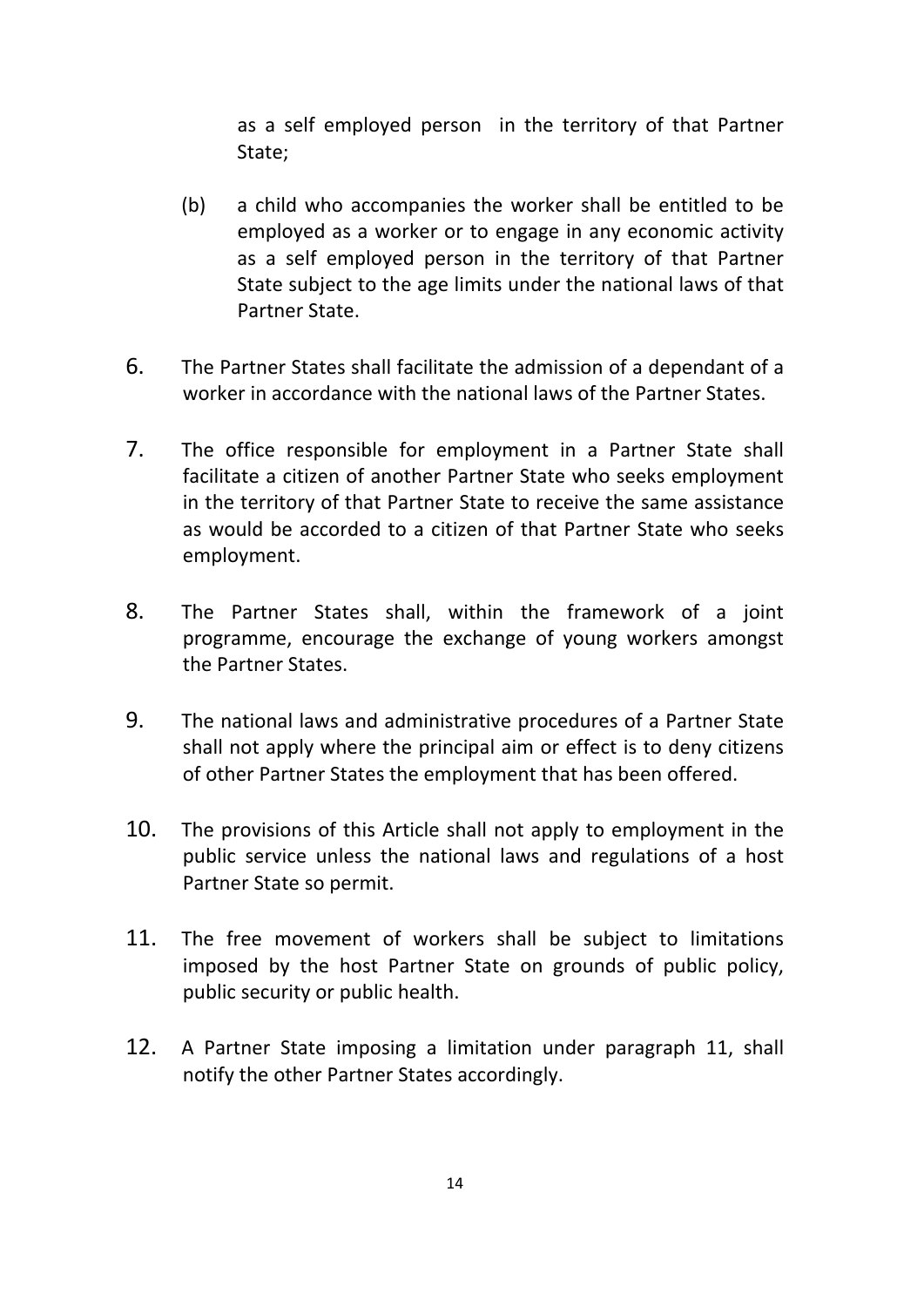13. The implementation of this Article shall be in accordance with the East African Community Common Market (Free Movement of Workers) Regulations, specified in Annex II to this Protocol.

## **ARTICLE 11**

## **Harmonisation and Mutual Recognition of Academic and Professional Qualifications**

- 1. For the purpose of ensuring the free movement of labour, the Partner States undertake to:
	- (a) mutually recognise the academic and professional qualifications granted, experience obtained, requirements met, licences or certifications granted, in other Partner States; and
	- (b) harmonise their curricula, examinations, standards, certification and accreditation of educational and training institutions.
- 2. The implementation of this Article shall be in accordance with Annexes to be concluded by the Partner States.

## **ARTICLE 12 Harmonisation of Labour Policies, Laws and Programmes**

- 1. The Partner States undertake to harmonise their labour policies, national laws and programmes to facilitate the free movement of labour within the Community.
- 2. The Partner States undertake to review and harmonise their national social security policies, laws and systems to provide for social security for self‐employed persons who are citizens of other Partner States.
- 3. The implementation of this Article shall be in accordance with directives and regulations issued by the Council.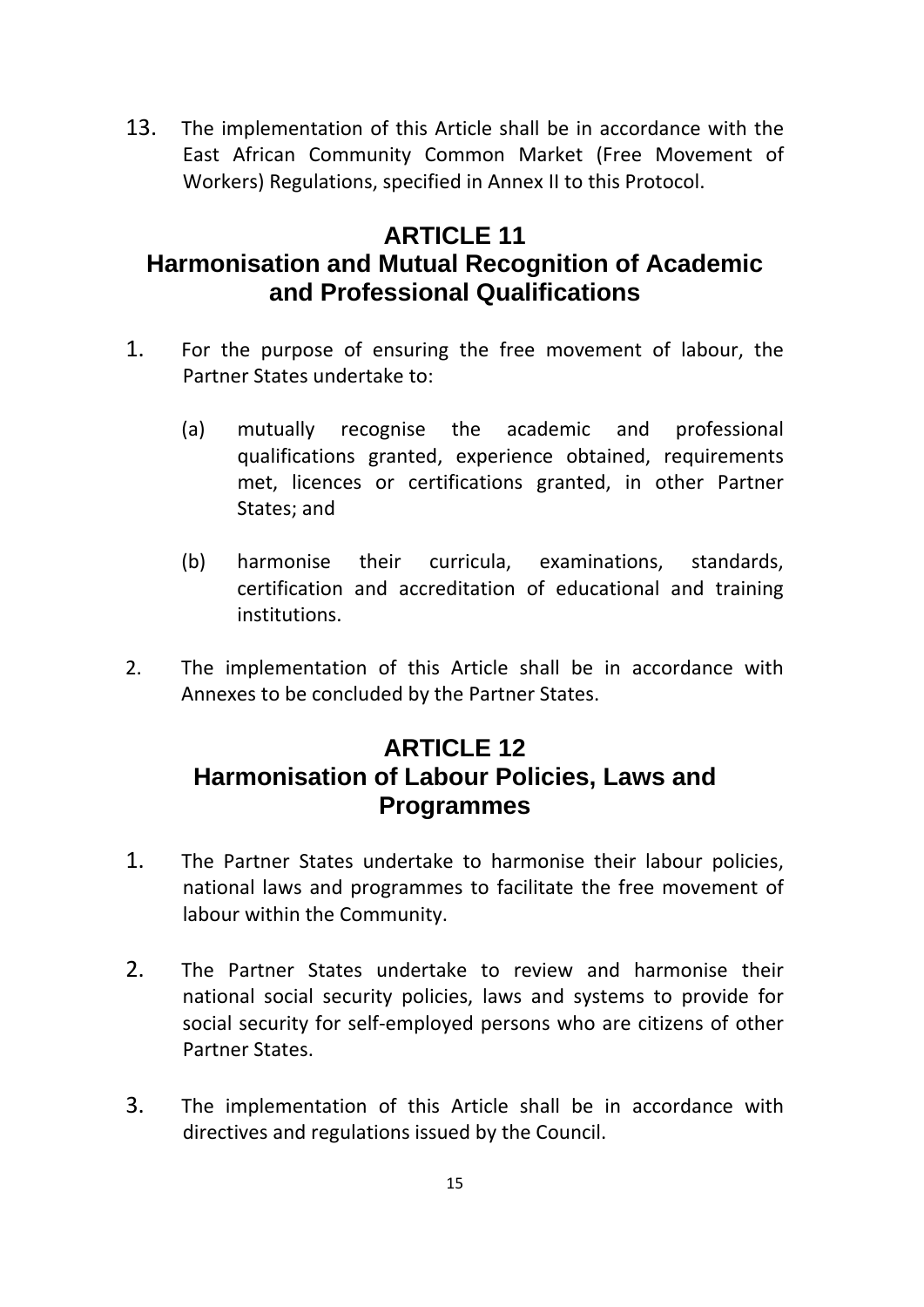## **PART E RIGHTS OF ESTABLISHMENT AND RESIDENCE**

### **ARTICLE 13 Right of Establishment**

- 1. The Partner States hereby guarantee the right of establishment of nationals of the other Partner States within their territories.
- 2. For the purposes of paragraph 1, the Partner States shall ensure non discrimination of the nationals of the other Partner States, based on their nationalities.
- 3. For the purposes of paragraph 1, the right of establishment shall entitle:
	- (a) a national of a Partner State to:
		- (i) take up and pursue economic activities as a self employed person; and
		- (ii) set up and manage economic undertakings,

in the territory of another Partner State;

- (b) a self‐employed person who is in the territory of another Partner State to join a social security scheme of that Partner State in accordance with the national laws of that Partner State.
- 4. The rights applicable to a spouse, child and dependant of a worker under Article 10 of this Protocol shall apply to the spouse, child and dependant of a self employed person.
- 5. The Partner States shall ensure that all restrictions on the right of establishment based on the nationality of companies, firms and self employed persons of the Partner States are removed, and shall not introduce any new restrictions on the right of establishment in their territories, save as otherwise provided in this Protocol.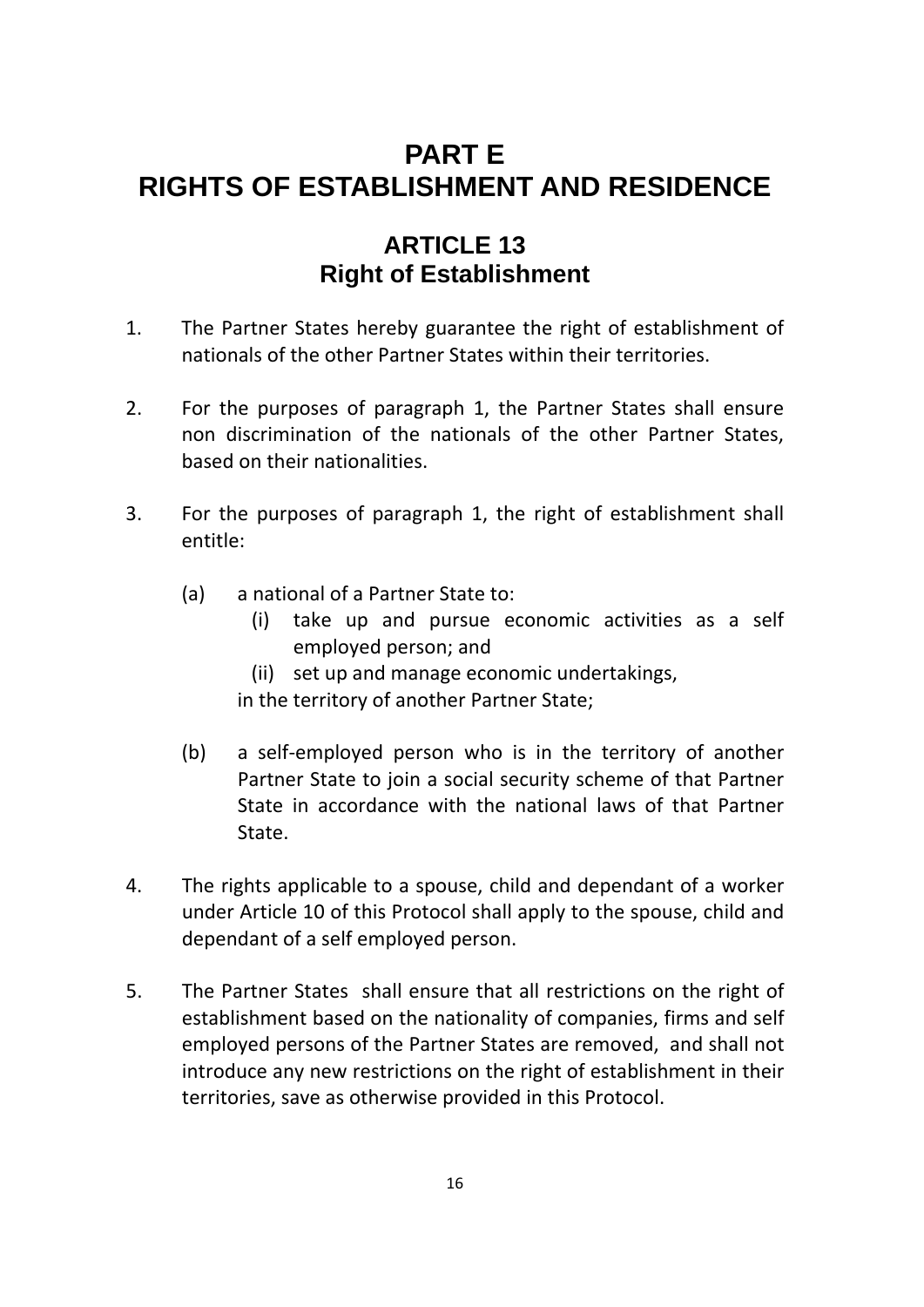- 6. Companies and firms established in accordance with the national laws of a Partner State and having their registered office, central administration or principal place of business and which undertake substantial economic activities in the Partner State shall, for purposes of establishment, be accorded non discriminatory treatment in other Partner States.
- 7. For the purposes of undertaking any economic activity in accordance with the provisions of this Article, the Partner States shall mutually recognize the relevant experience obtained, requirements met, licenses and certificates granted to a company or firm in the other Partner States.
- 8. The right of establishment shall be subject to limitations imposed by the host Partner State on grounds of public policy, public security or public health.
- 9. A Partner State imposing a limitation under paragraph 8, shall notify the other Partner States accordingly.
- 10. The provisions of this Protocol shall not prejudice the application of national laws and administrative procedures and practices providing for special treatment for third parties accorded by individual Partner States on grounds of public policy, public security or public health.
- 11. For the purposes of this Article, the Partner States shall:
	- (a) remove the administrative procedures and practices, resulting from national laws or from agreements previously concluded between the Partner States, that form an obstacle to the right of establishment;
	- (b) progressively remove any administrative procedures and practices resulting from national laws that restrict the right of establishment, in respect of the conditions for:
		- (i) setting up agencies, branches or subsidiaries of companies or firms in their territories; and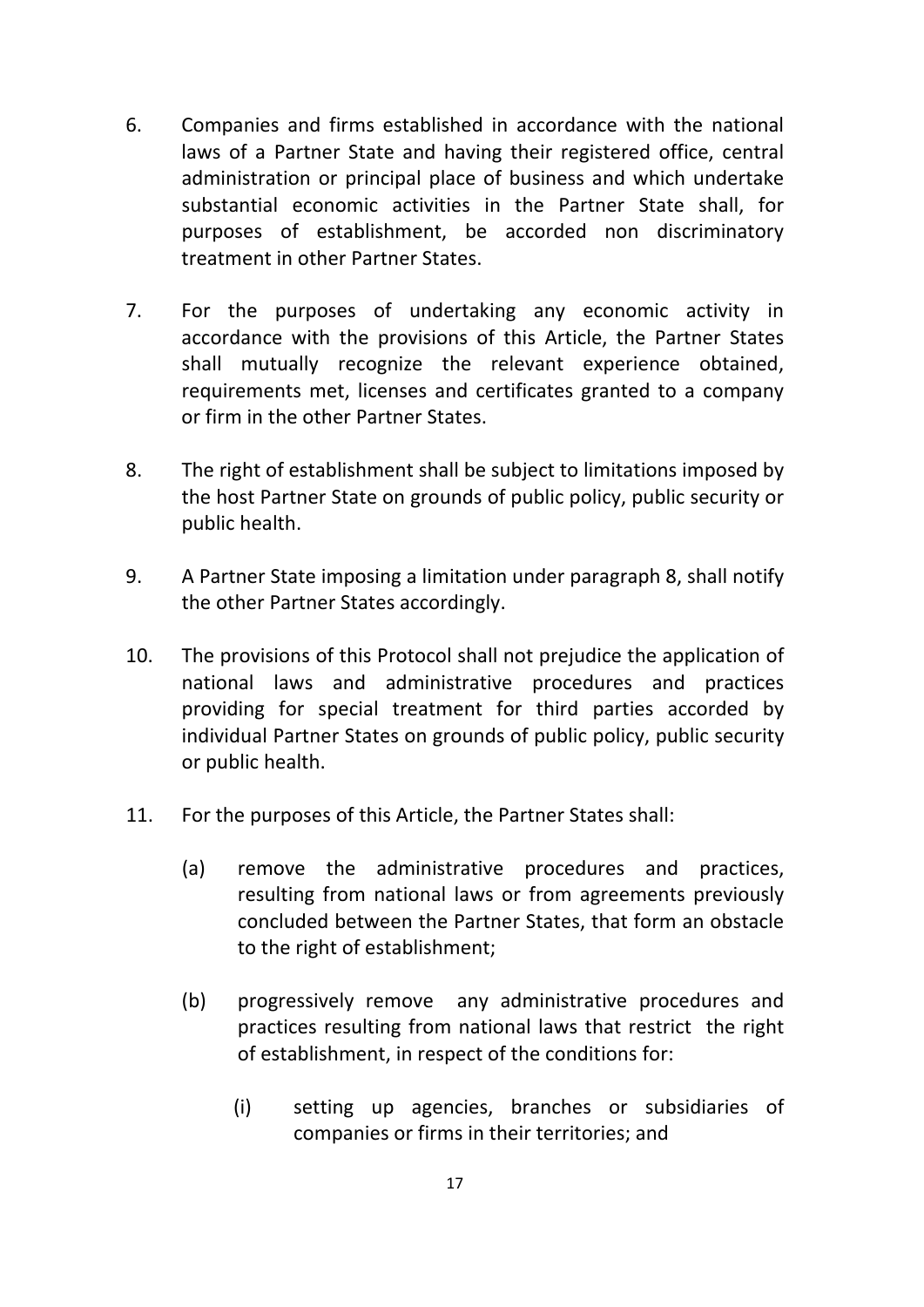- (ii) the entry of personnel of the companies or firms registered in another Partner State into managerial or supervisory positions in agencies, branches or subsidiaries in that Partner State;
- (c) ensure that workers who are citizens of a Partner State employed in the territory of another Partner State are allowed to remain in that territory for the purpose of taking up economic activities as self‐employed persons, where they satisfy the conditions which they would be required to satisfy if they were entering that Partner State at the time when they intended to take up such economic activities;
- (d) coordinate safeguard measures, which in the interest of the Community, are required for the protection of the companies and firms to ensure that the safeguard measures are similar throughout the Community; and
- (e) satisfy themselves that the conditions of the right of establishment are not distorted by prohibited subsidies or aid granted by a Partner State to companies or firms owned by the nationals of the Partner State.
- 12. The implementation of this Article shall be in accordance with the East African Community Common Market (Right of Establishment) Regulations, specified in Annex III to this Protocol.

#### **ARTICLE 14 Right of Residence**

- 1. The Partner States hereby guarantee the right of residence to the citizens of the other Partner States who have been admitted in their territories in accordance with Articles 10 and 13 of this Protocol.
- 2. The right of residence guaranteed under paragraph 1, shall apply to the spouse, child and a dependant of a worker or self‐employed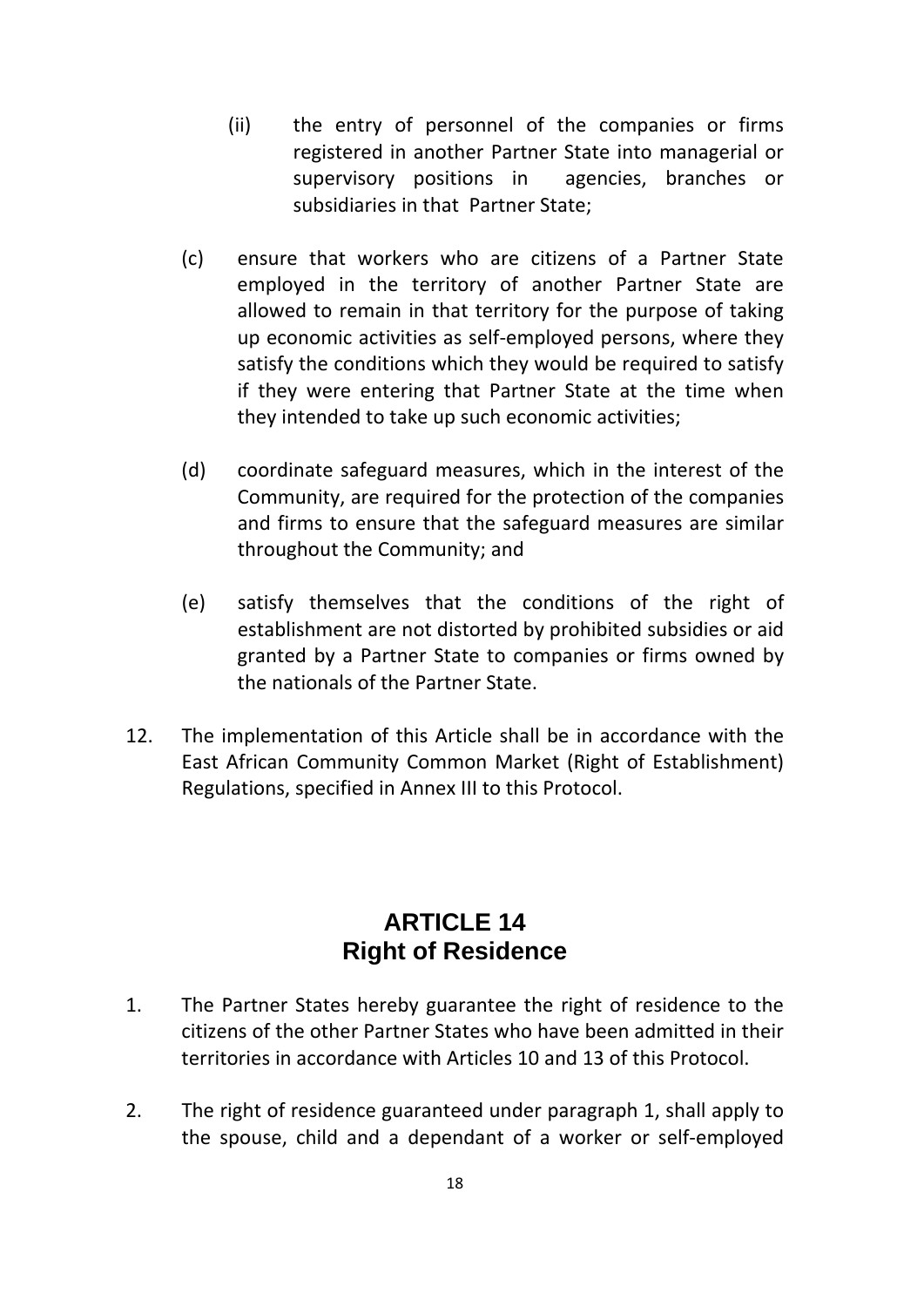person entitled to rights provided in Articles 10 and 13 of this Protocol.

- 3. The Partner States shall issue residence permits to citizens of other Partner States who qualify in accordance with the provisions of this Article.
- 4. The right of residence shall be subject to limitations imposed by the host Partner State on grounds of public policy, public security or public health.
- 5. A Partner State imposing a limitation under paragraph 4, shall notify the other Partner States accordingly.
- 6. The provisions of this Article shall not affect any provisions of national laws, administrative procedures and practices of a Partner State which would be more favourable to citizens of the other Partner States.
- 7. The Partner States hereby agree that matters relating to permanent residence shall be governed by the national policies and laws of the Partner States.
- 8. The implementation of this Article shall be in accordance with the East African Community Common Market (Right of Residence) Regulations, specified in Annex IV to this Protocol.

## **ARTICLE 15 Access to and Use of Land and Premises**

1. The Partner States hereby agree that access to and use of land and premises shall be governed by the national policies and laws of the Partner States.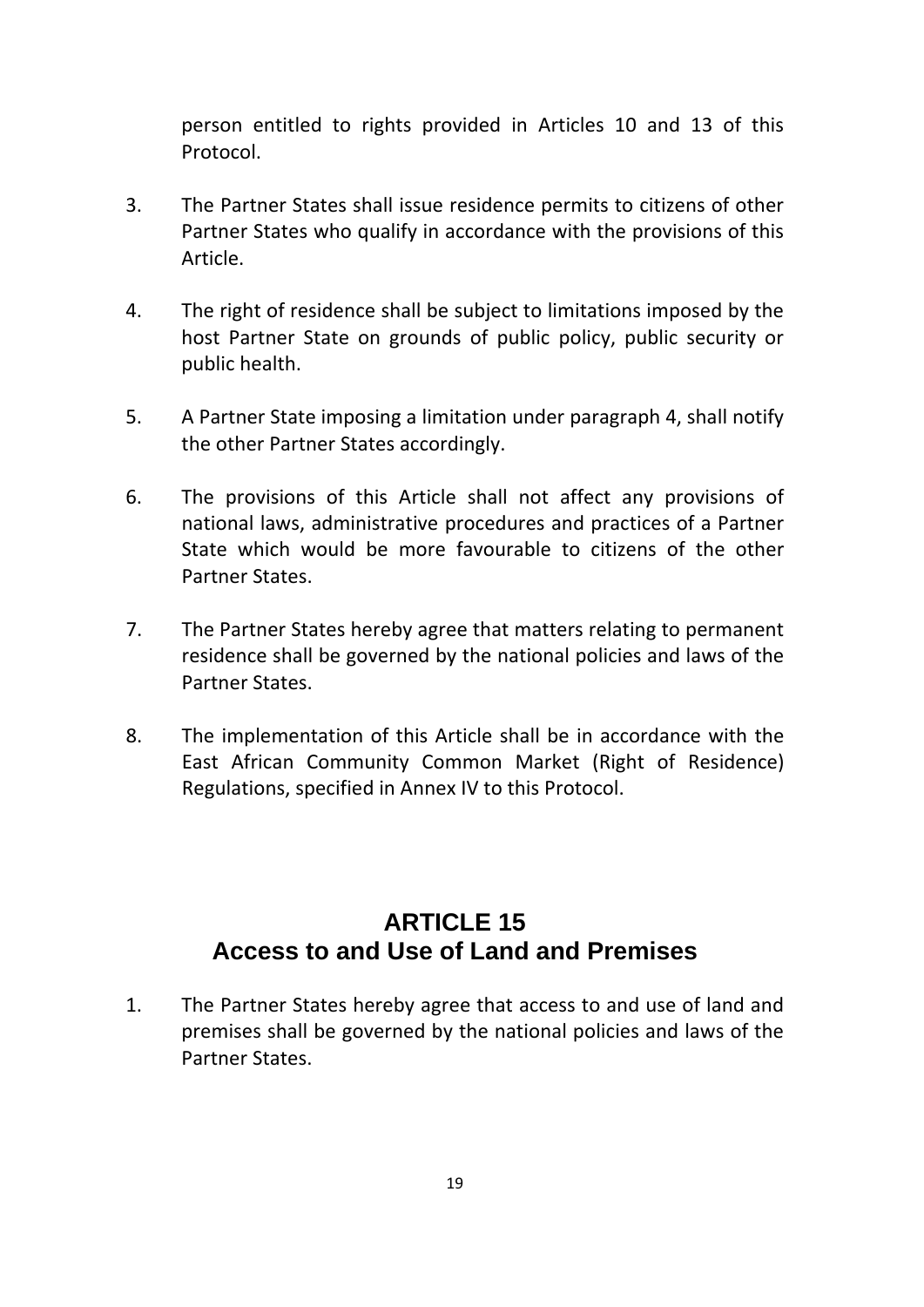2. The rights provided under Articles 13 and 14 in as far as they relate to access to and use of land and premises shall be subject to this Article.

## **PART F FREE MOVEMENT OF SERVICES**

## **ARTICLE 16 Free Movement of Services**

- 1. The Partner States hereby guarantee the free movement of services supplied by nationals of Partner States and the free movement of service suppliers who are nationals of the Partner States within the Community.
- 2. The free movement of services shall cover the supply of services:
	- (a) from the territory of a Partner State into the territory of another Partner State;
	- (b) in the territory of a Partner State to service consumers from another Partner State;
	- (c) by a service supplier of a Partner State, through commercial presence of the service supplier in the territory of another Partner State; and
	- (d) by the presence of a service supplier, who is a citizen of a Partner State, in the territory of another Partner State.
- 3. In fulfilling their obligations and commitments under this Part, the Partner States shall take such measures to ensure the observance of the measures by local governments and local authorities and non governmental bodies within the Partner States.
- 4. The measures to be taken by the Partner States under paragraph 3 include any laws and administrative actions taken by: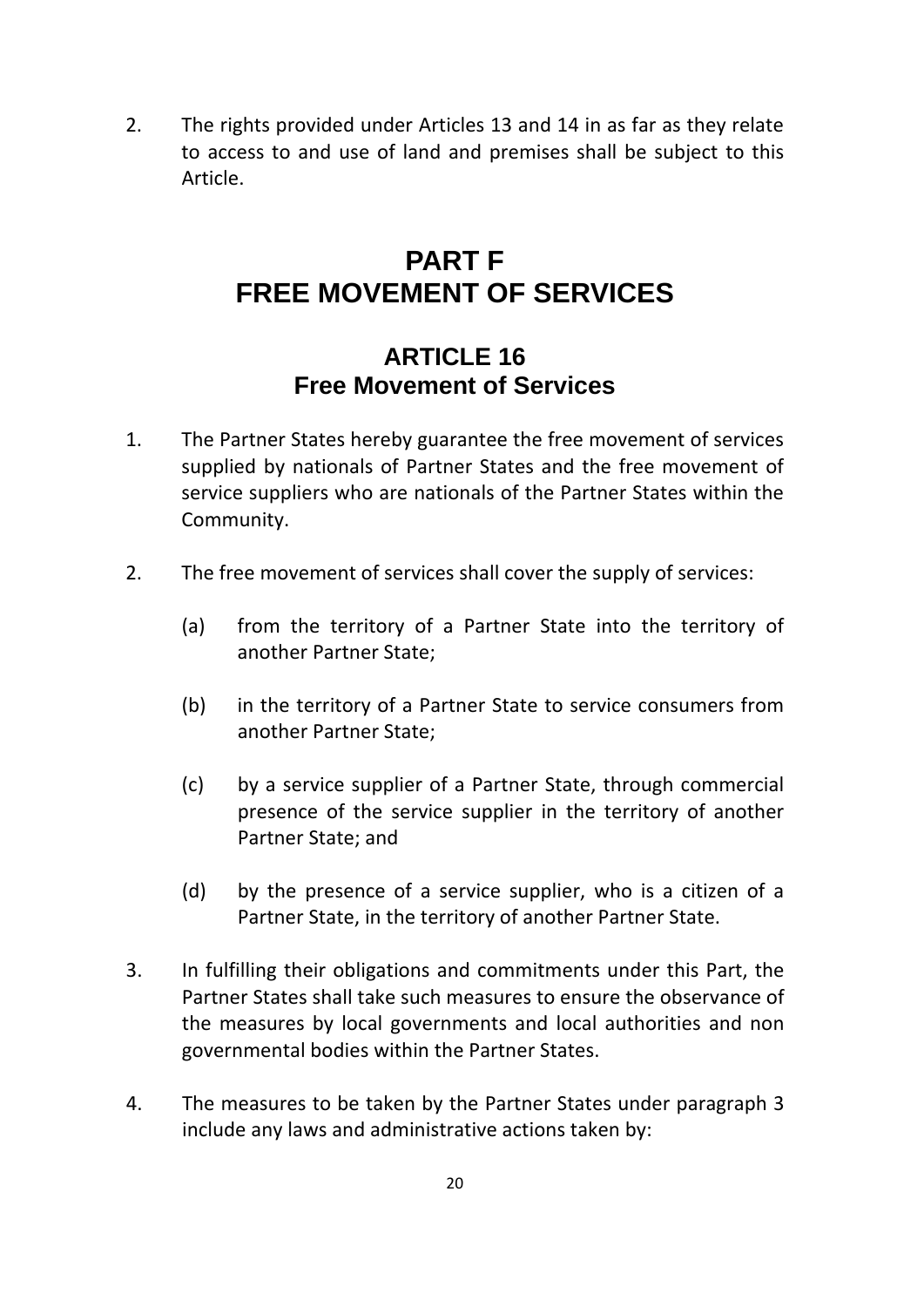- (a) national governments, local governments or local authorities; and
- (b) non‐governmental bodies in the exercise of powers delegated by national governments, local governments or local authorities.
- 5. For the purposes of paragraph 1, the Partner States shall progressively remove existing restrictions and shall not introduce any new restrictions on the provision of services in the Partner States, by nationals of other Partner States except as otherwise provided in this Protocol.
- 6. Without prejudice to any other provisions of this Protocol, a person providing a service may, in order to provide the service, temporarily engage in activities related to the service in the Partner State, where the service is to be supplied, under the same conditions as are applicable to the nationals of the Partner State.
- 7. For the purposes of this Part "services" includes:
	- (a) services in any sector except services supplied in the exercise of governmental authority which are not provided on a commercial basis or in competition with one or more service suppliers;
	- (b) services normally provided for remuneration, in so far as they are not governed by the provisions relating to free movement of goods, capital and persons.

## **ARTICLE 17 National Treatment**

1. Each Partner State shall accord to services and service suppliers of other Partner States, treatment not less favourable than that accorded to similar services and service suppliers of the Partner State.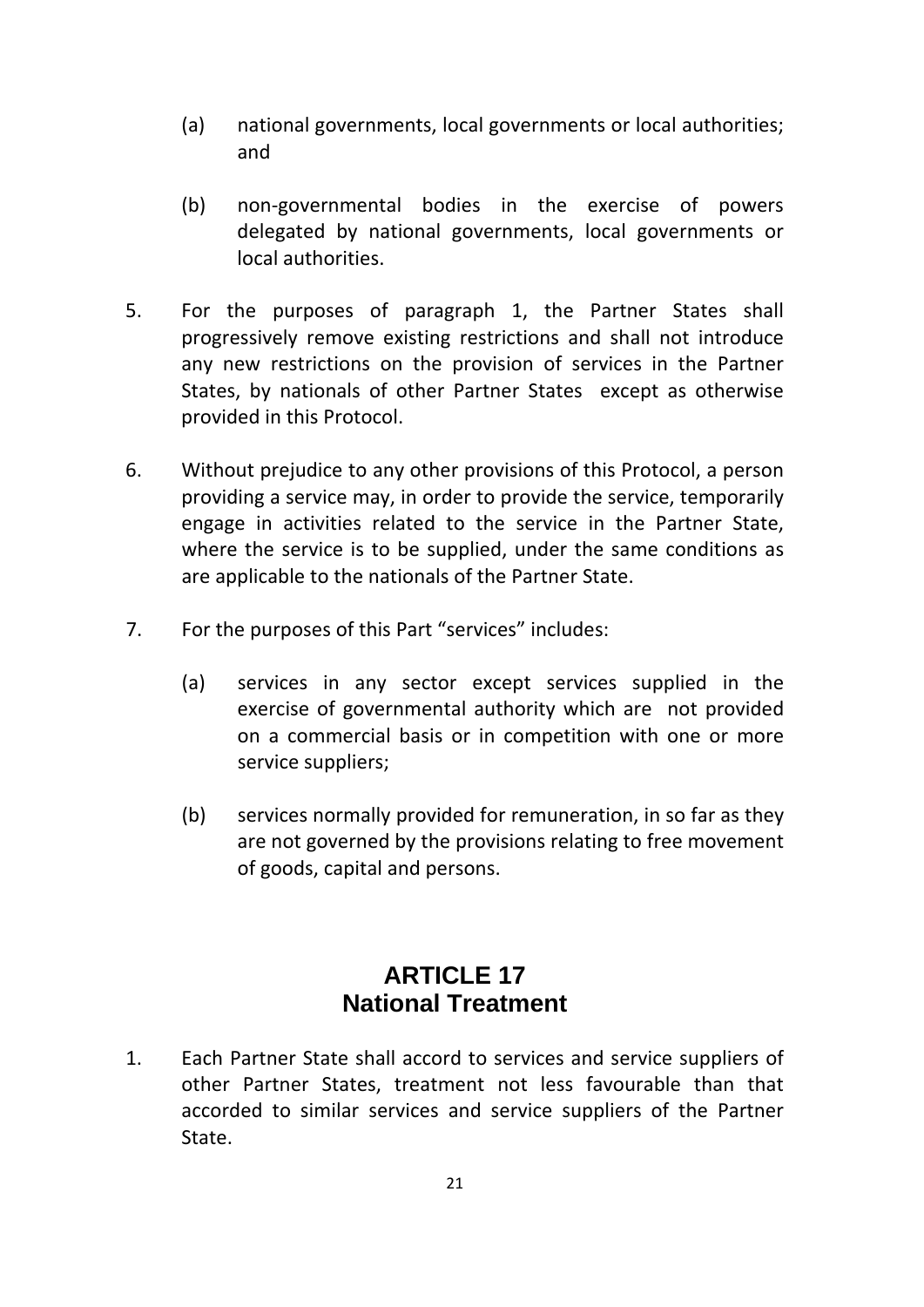- 2. For the purposes of fulfilling the requirement of paragraph 1, each Partner State may accord to services and service suppliers of other Partner States, either formally identical treatment or formally different treatment to that it accords to like services and service suppliers of the Partner State.
- 3. Formally identical or formally different treatment shall be considered to be less favourable if it modifies the conditions of competition in favour of services or service suppliers of the Partner State compared to like services or service suppliers of the other Partner States.

## **ARTICLE 18 Most Favoured Nation Treatment**

Each Partner State shall upon the coming into force of this Protocol, accord unconditionally, to services and service suppliers of the other Partner States, treatment no less favourable than that it accords to like services and service suppliers of other Partner States or any third party or a customs territory.

### **ARTICLE 19 Notification**

- 1. Each Partner State shall promptly notify the Council of all measures of general application affecting the free movement of services at the entry into force of this Protocol.
- 2. The Partner States shall notify the Council of any international agreements pertaining to or affecting trade in services with third parties that they are signatory to, prior to and after the entry into force of this Protocol.
- 3. Where a Partner State submits a notification to the Council under paragraph 2, the Secretariat shall transmit a copy of that notification to the other Partner States**.**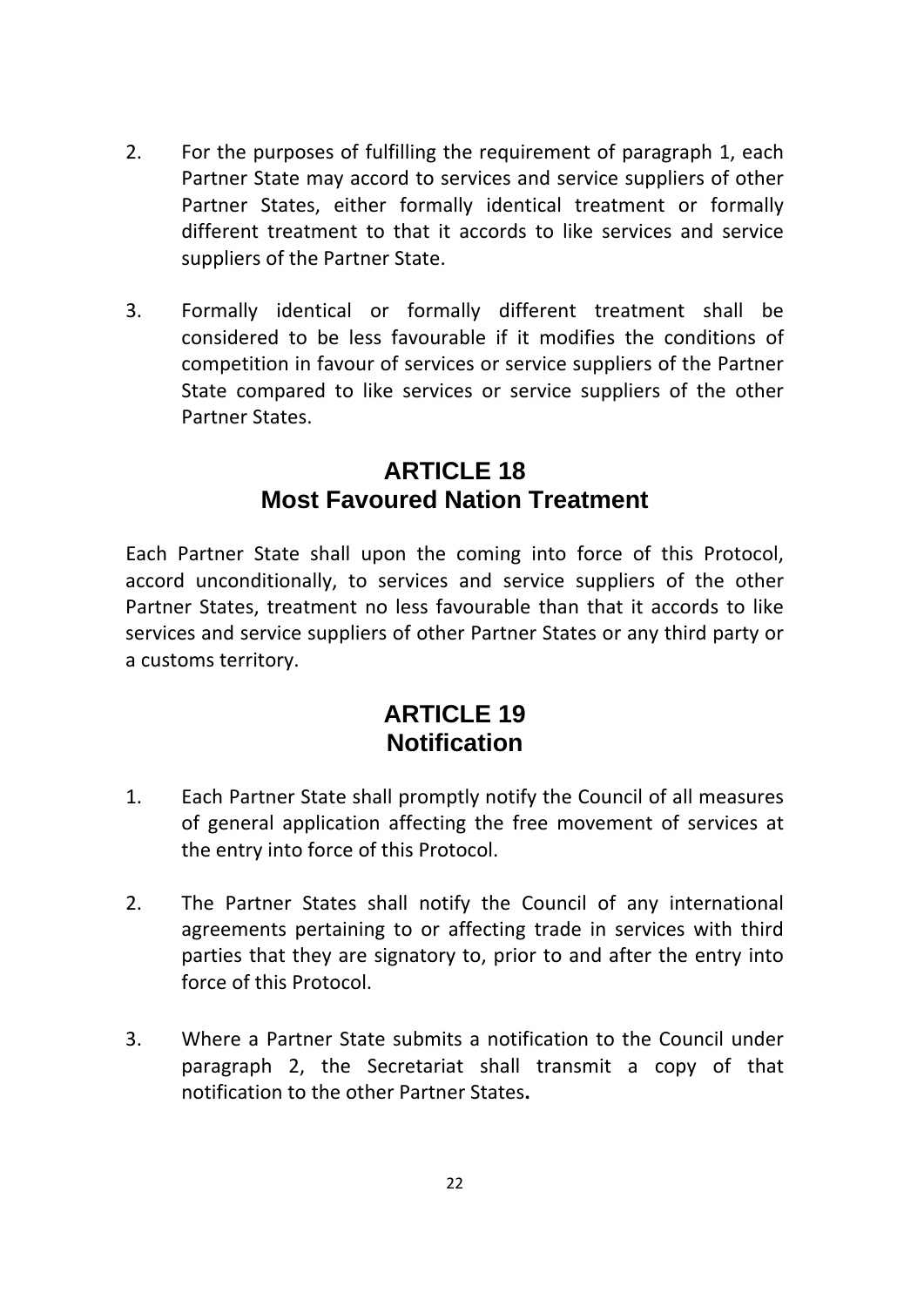- 4. Each Partner State shall, promptly and at least annually, inform the Council of the introduction of any new national laws or administrative guidelines, or any changes to existing laws or administrative guidelines which affect trade in services provided for in this Protocol.
- 5. Each Partner State shall respond promptly to any request by another Partner State for specific information on any of its measures of general application or international agreements.
- 6. The Council may make decisions on the measures or international agreements referred to in this Article.

## **ARTICLE 20 Domestic Regulation**

- 1. The Partner States may regulate their services sectors in accordance with their national policy objectives provided that the measures are consistent with the provisions of this Protocol and do not constitute barriers to trade in services.
- 2. The Partner States shall ensure that all measures of general application affecting trade in services are administered in a reasonable, objective and impartial manner.

## **ARTICLE 21 General Exceptions to Trade in Services**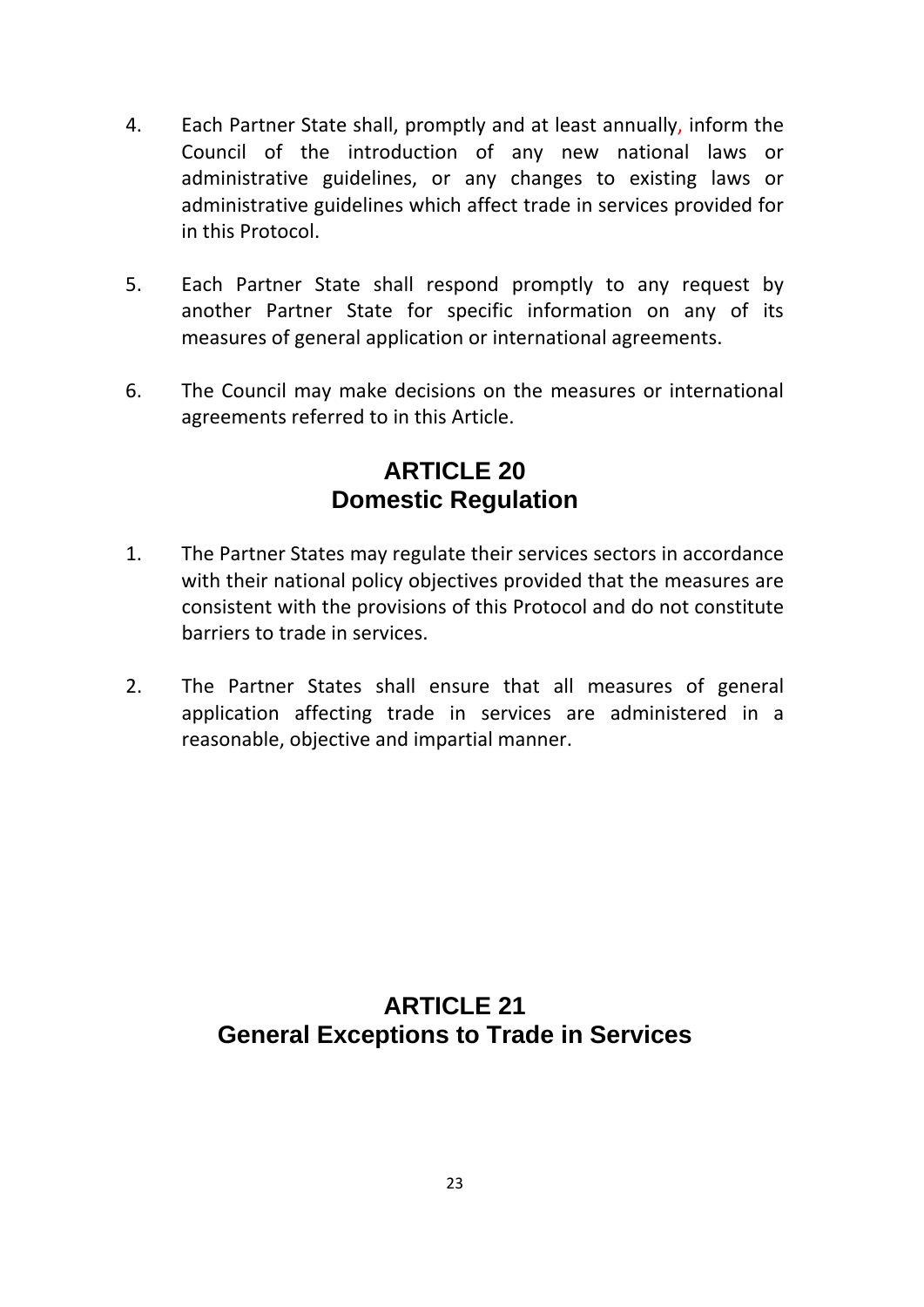- 1. Subject to the requirement that measures are not applied in a manner which would constitute a means of arbitrary or unjustifiable discrimination between Partner States where like conditions prevail, or a disguised restriction on trade in services, nothing in this Part shall be construed to prevent the adoption or enforcement by any Partner State of measures:
	- (a) necessary to protect public morals or to maintain public order;
	- (b) necessary to protect human, animal or plant life or health;
	- (c) necessary to secure compliance with laws or regulations which are not inconsistent with the provisions of this Part including those relating to:
		- (i) the prevention of deceptive and fraudulent practices or which deal with the effects of a default on services contracts;
		- (ii) the protection of the privacy of individuals in relation to the processing and dissemination of personal data and the protection of confidentiality of individual records and accounts; and
		- (iii) safety;
	- (d) inconsistent with Article 17 of this Protocol, provided that the difference in treatment is aimed at ensuring the equitable or effective imposition or collection of direct taxes in respect of services or service suppliers of other Partner States; or
	- (e) inconsistent with Article 18 of this Protocol, provided that the difference in treatment is the result of an agreement on the avoidance of double taxation or provisions on the avoidance of double taxation in any other international agreement or arrangement by which the Partner State is bound.
- 2. Pursuant to subparagraph (d) of paragraph 1, measures that are aimed at ensuring the equitable or effective imposition or collection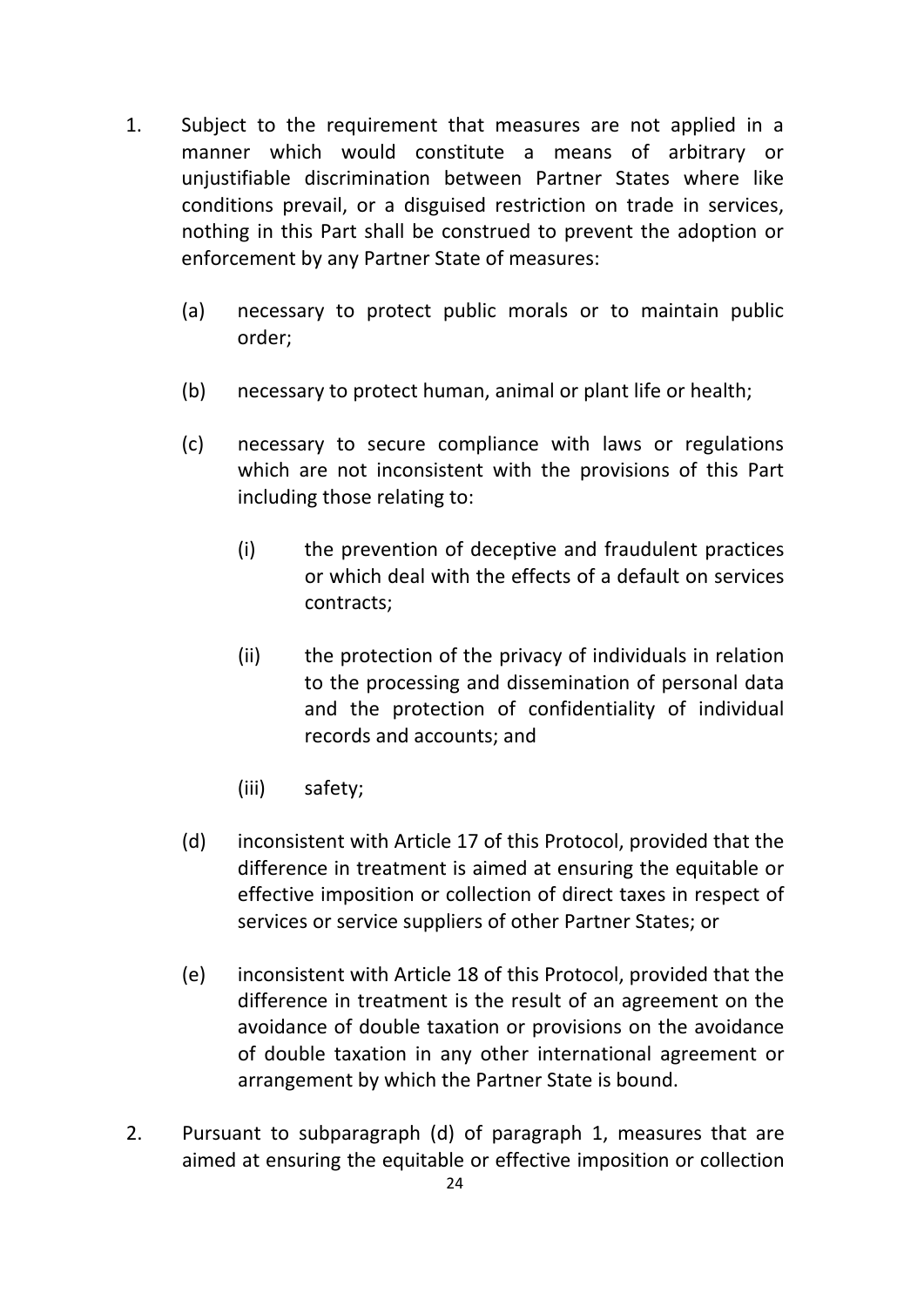of direct taxes include measures taken by a Partner State under its taxation system which:

- (a) apply to non‐resident service suppliers in recognition of the fact that the tax obligation of non-residents is determined with respect to taxable items sourced or located in the territory of the Partner States;
- (b) apply to non‐residents in order to ensure the imposition or collection of taxes in the territory of the Partner States;
- (c) apply to non‐residents or residents in order to prevent the avoidance or evasion of taxes, including compliance measures;
- (d) apply to consumers of services supplied in or from the territory of another Partner State in order to ensure the imposition or collection of taxes on such consumers derived from sources in the territory of the Partner States;
- (e) distinguish service suppliers subject to tax on worldwide taxable items from other service suppliers, in recognition of the difference in the nature of the tax base between them; or
- (f) determine, allocate or apportion income, profit, gain, loss, deduction or credit of resident citizens, companies or firms or the branches of the companies or firms, or between related companies or firms or their branches, in order to safeguard the tax base of the Partner State.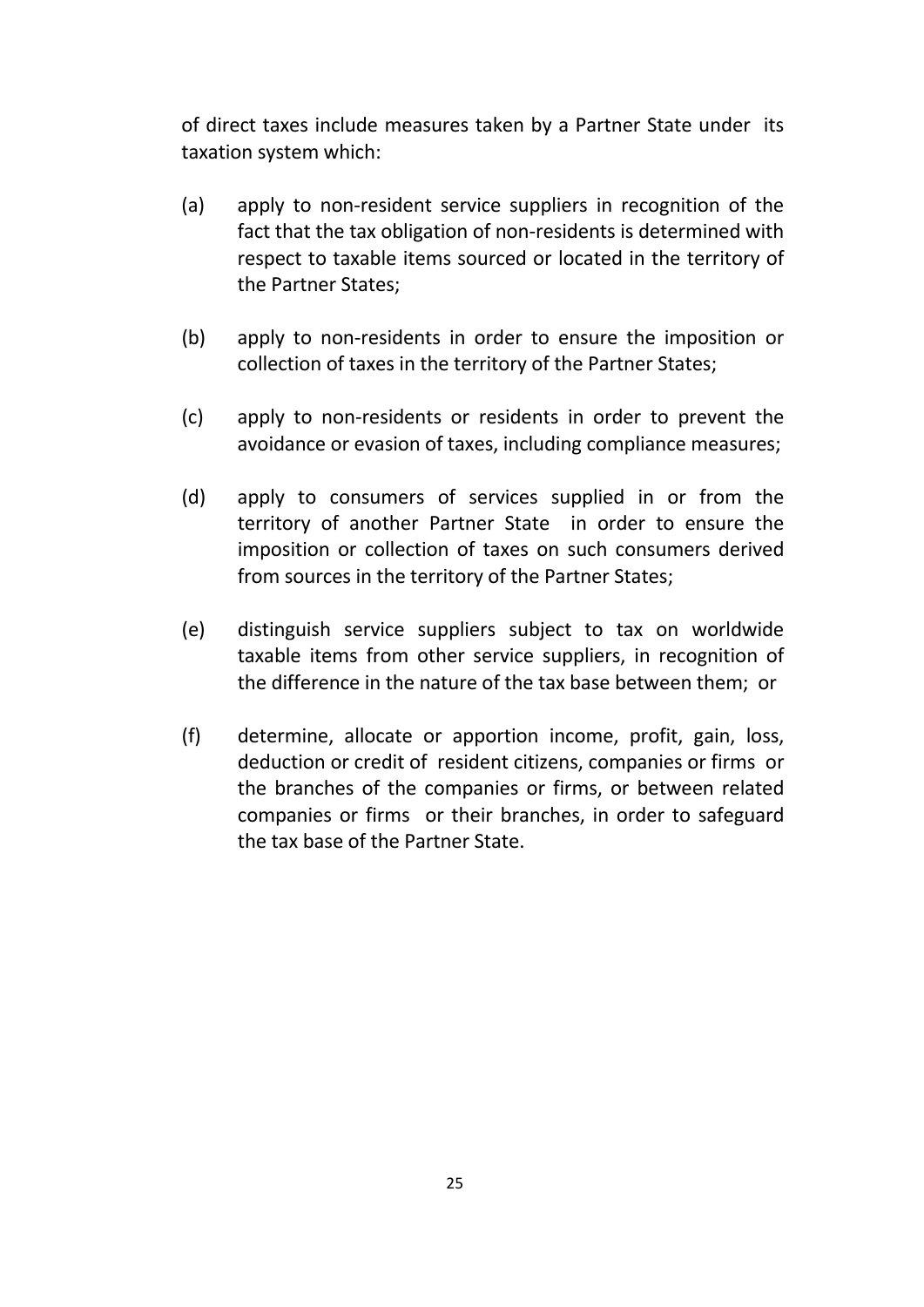## **ARTICLE 22 Security Exceptions on Trade in Services**

- 1. Nothing in this Part shall be construed:
	- (a) to require any Partner State to furnish any information, the disclosure of which it considers contrary to its essential security interests;
	- (b) to prevent any Partner State from taking any action which it considers necessary for the protection of its essential security interests:
		- (i) relating to the supply of services carried out directly or indirectly for the purpose of provisioning a military establishment;
		- (ii) relating to fissionable and fusionable materials or the materials from which they are derived;
		- (iii) taken in time of war or other emergency in international relations; or
	- (c) to prevent any Partner State from taking any action in pursuance of its obligations under the United Nations Charter for the Maintenance of International Peace and Security.
- 2. The Partner States shall, to the fullest extent possible, inform the Council of measures taken under subparagraphs (b) and (c) of paragraph 1 and of their termination.

## **ARTICLE 23 Implementation of the Free Movement of Services**

1. The implementation of Article 16 of this Protocol shall be progressive and in accordance with the Schedule on the Progressive Liberalisation of Services, specified in Annex V to this Protocol.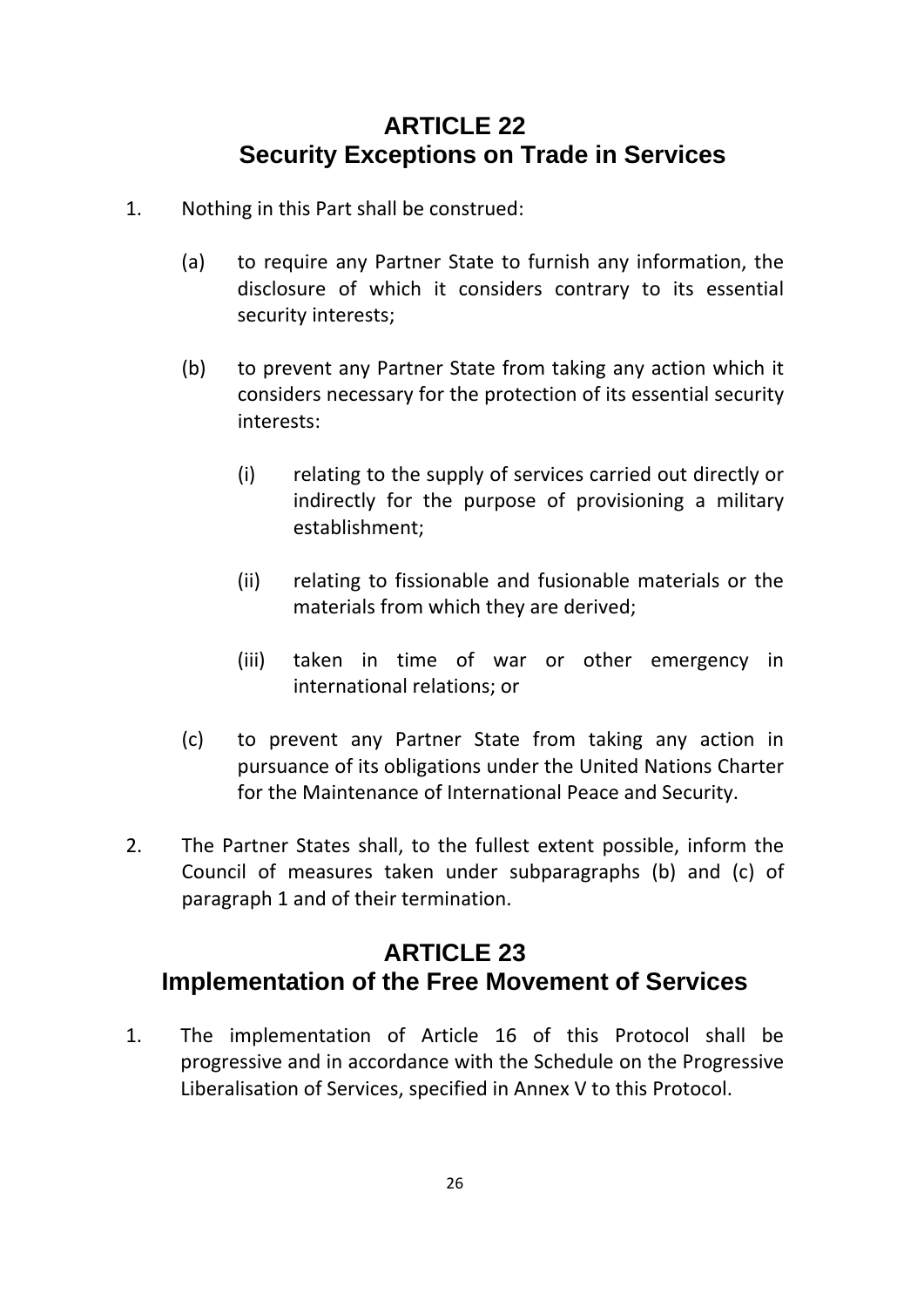- 2. The Partner States, undertake to make additional commitments on the elimination of restrictions on the service sectors and sub sectors that are not specified in Annex V of this Protocol, after entry into force of this Protocol.
- 3. The Council shall issue directives on the modalities for the implementation of paragraph 2.

## **PART G FREE MOVEMENT OF CAPITAL**

#### **ARTICLE 24 Elimination of Restrictions on the Free Movement of Capital**

- 1. Except as provided in this Part, the Partner States shall upon the coming into force of this Protocol :
	- (a) remove restrictions between the Partner States, on the movement of capital belonging to persons resident in the Community;
	- (b) remove any discrimination based on the nationality or on the place of residence of the persons or on the place where the capital is invested;
	- (c) remove any existing restrictions and shall not introduce any new restrictions on the movement of capital and payments connected with such movement and on current payments and transfers, or apply more restrictive regulations; and
	- (d) remove restrictions relating to current payments connected with the movement of goods, persons, services or capital between Partner States in accordance with the provisions of this Protocol.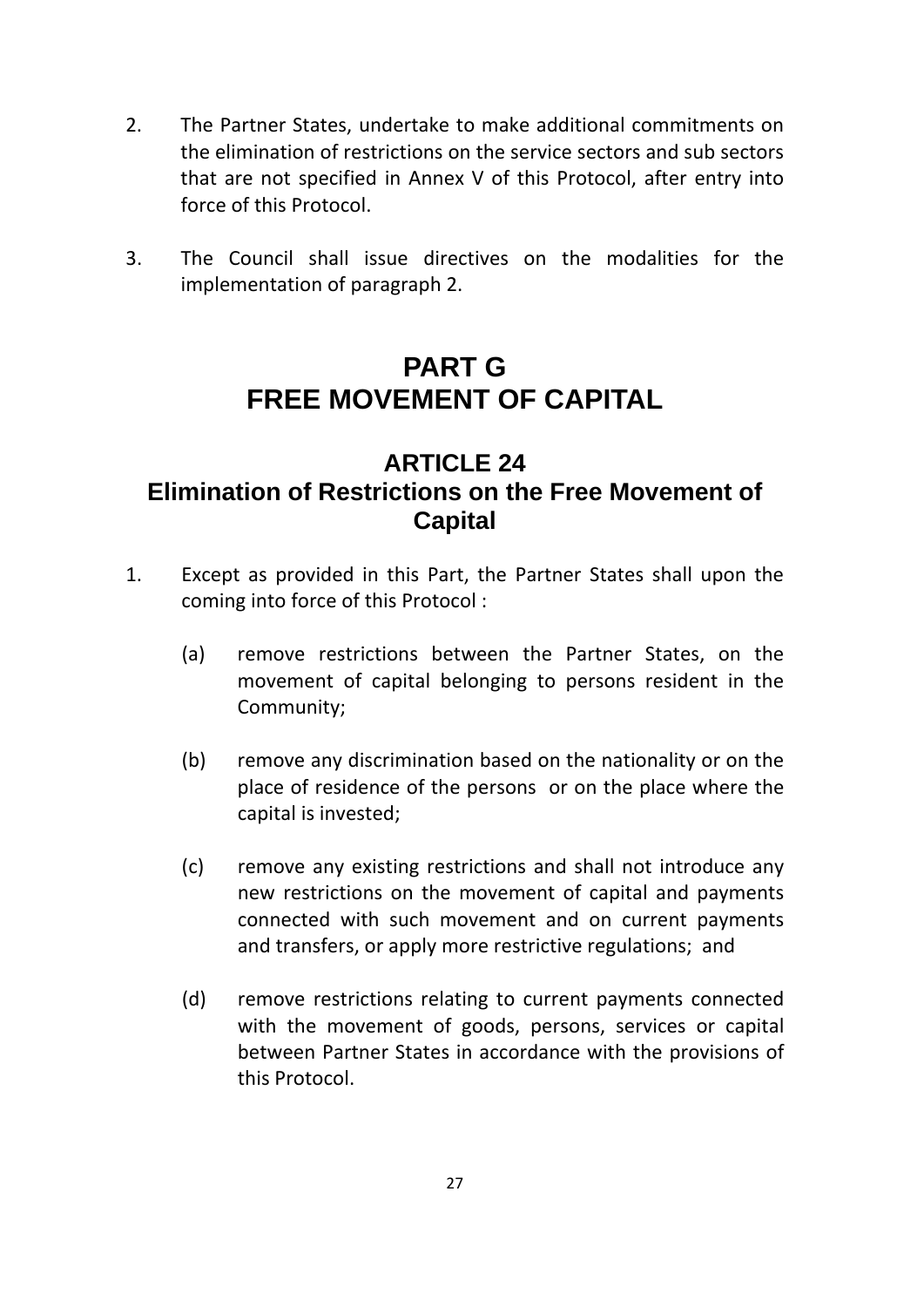2. The implementation of this Article shall be progressive and in accordance with the Schedule on the Removal of Restriction on the Free Movement of Capital, specified in Annex VI to this Protocol.

## **ARTICLE 25 General Exceptions**

- 1. The free movement of capital may be restricted upon justified reasons related to:
	- (a) prudential supervision;
	- (b) public policy considerations;
	- (c) money laundering; and
	- (d) financial sanctions agreed to by the Partner States.
- 2. Where a Partner State adopts a restriction under paragraph 1, the Partner State shall inform the Secretariat and the other Partner States and furnish proof that the action taken was appropriate, reasonable and justified.

## **ARTICLE 26 Safeguard Measures**

- 1. Where the movement of capital leads to disturbances in the functioning of the financial markets in a Partner State, the Partner State concerned may take safeguard measures subject to the conditions provided under Article 27 of this Protocol.
- 2. Where a competent authority of a Partner State makes an intervention in the foreign exchange market, which seriously distorts the conditions of competition, the other Partner States may take, for a strictly limited period, the necessary measures in order to counter the consequences of the intervention.
- 3. A Partner State may take safeguard measures, where the Partner State is in difficulties or is seriously threatened with difficulties, as regards its balance of payments.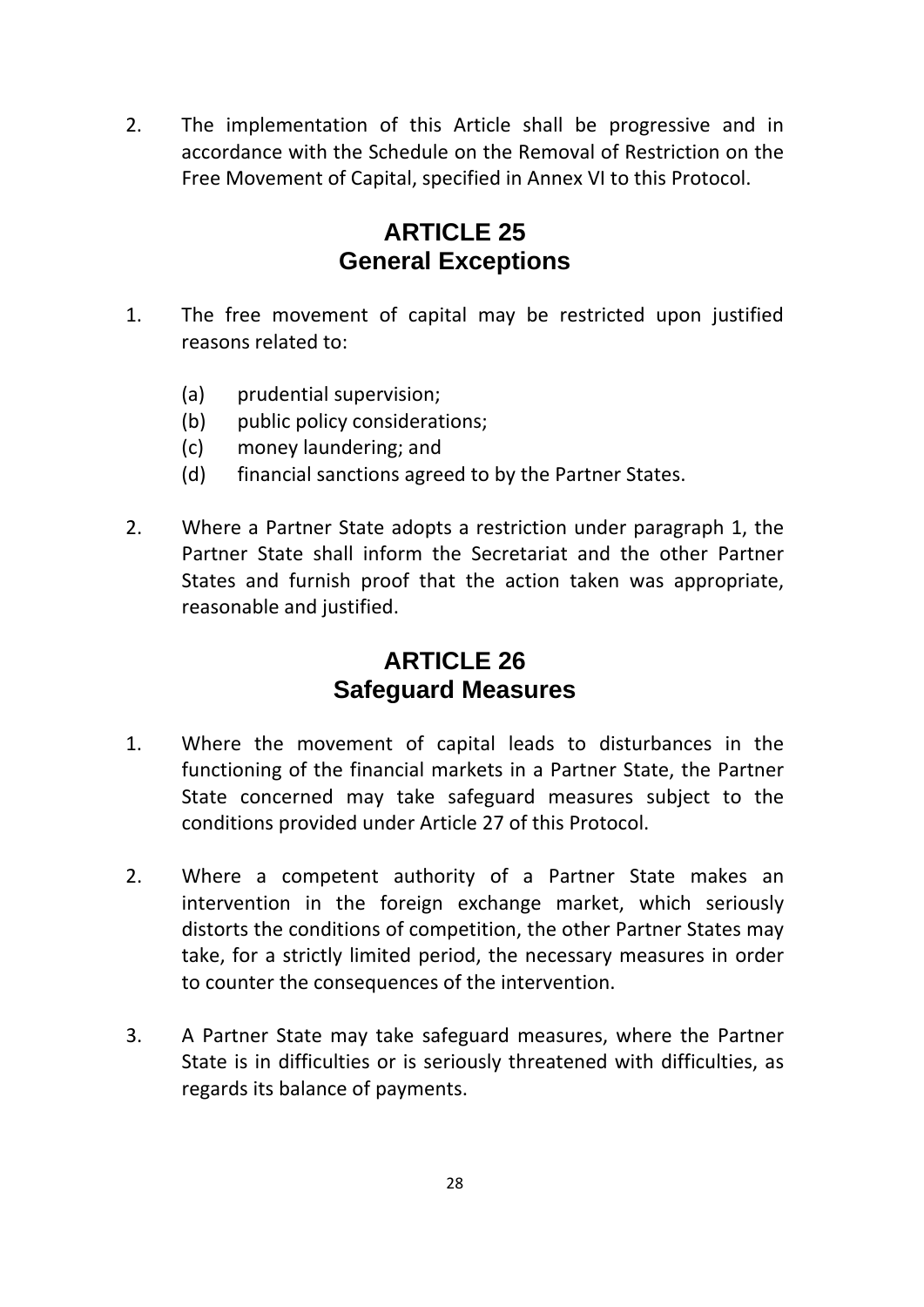#### **ARTICLE 27 Conditions for Application of the Safeguard Measures**

- 1. The safeguard measures which may be adopted or maintained pursuant to the provisions of Article 26 of this Protocol shall:
	- (a) subject to the provisions of this Protocol, not discriminate among Partner States in favour of third parties;
	- (b) at all times seek to minimize damage to the commercial, economic or financial interests of other Partner States;
	- (c) not exceed the safeguard measures necessary to deal with the circumstances described in Article 26**;** and
	- (d) be temporary and be phased out progressively as the situation described in Article 26 improves.
- 2. In determining the imposition of the safeguard measures provided for in Article 26 of this Protocol, the Partner State concerned may accord priority to activities which are essential to its economic stability.
- 3. Safeguard measures shall not be adopted or maintained for the purpose of protecting a particular sector in contravention of the provisions of this Protocol.
- 4. The safeguard measures adopted or maintained pursuant to Article 26 of this Protocol or any changes to the safeguard measures shall be notified to the Secretariat and to the other Partner States.
- 5. The Council shall establish procedures for periodic consultations including, where possible and desirable, prior consultations with the objective of making recommendations to the concerned Partner State for the removal of the safeguard measures.
- 6. The consultations under paragraph 5 shall address the compliance of any safeguard measures taken under paragraph 1 and, in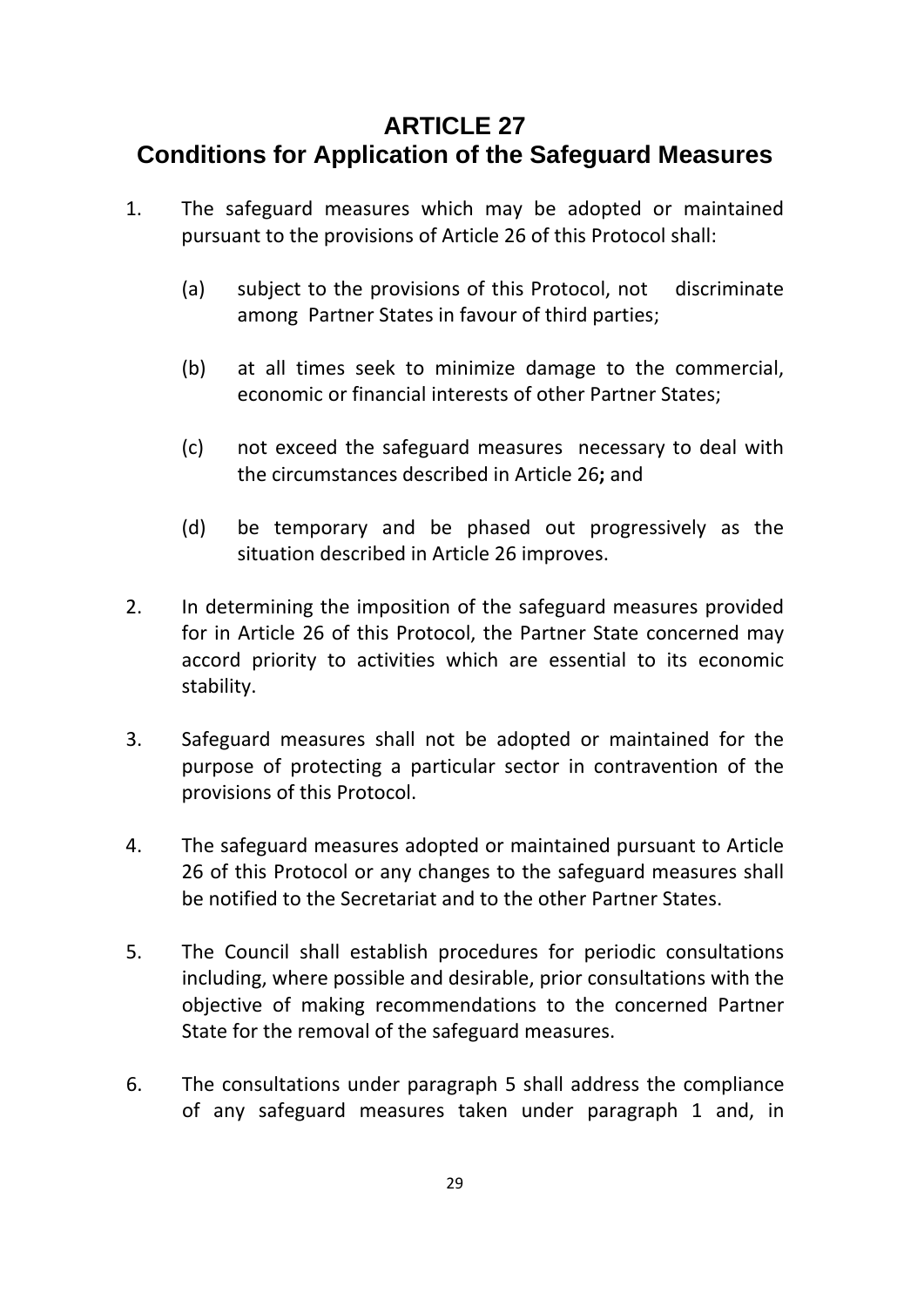particular, the progressive phase‐out of the safeguard measures in accordance with paragraph 1(d).

### **ARTICLE 28 Capital and Related Payments and Transfers**

For the purposes of this Protocol, capital and related payments and transfers include:

- (a) direct investment;
- (b) equity and portfolio investments;
- (c) bank and credit transactions;
- (d) payment of interest on loans and amortisation;
- (e) dividends and other income on investments;
- (f) repatriation of proceeds from the sale of assets; and
- (g) other transfers and payments relating to investment flows.

## **PART H OTHER AREAS OF CO‐OPERATION IN THE COMMON MARKET**

## **ARTICLE 29 Protection of Cross-Border Investments**

- 1. The Partner States undertake to protect cross border investments and returns of investors of other Partner States within their territories.
- 2. For the purposes of paragraph 1, the Partner States shall ensure:
	- (a) protection and security of cross border investments of investors of other Partner States;
	- (b) non‐ discrimination of the investors of the other Partner States, by according, to these investors treatment no less favourable than that accorded in like circumstances to the nationals of that Partner State or to third parties;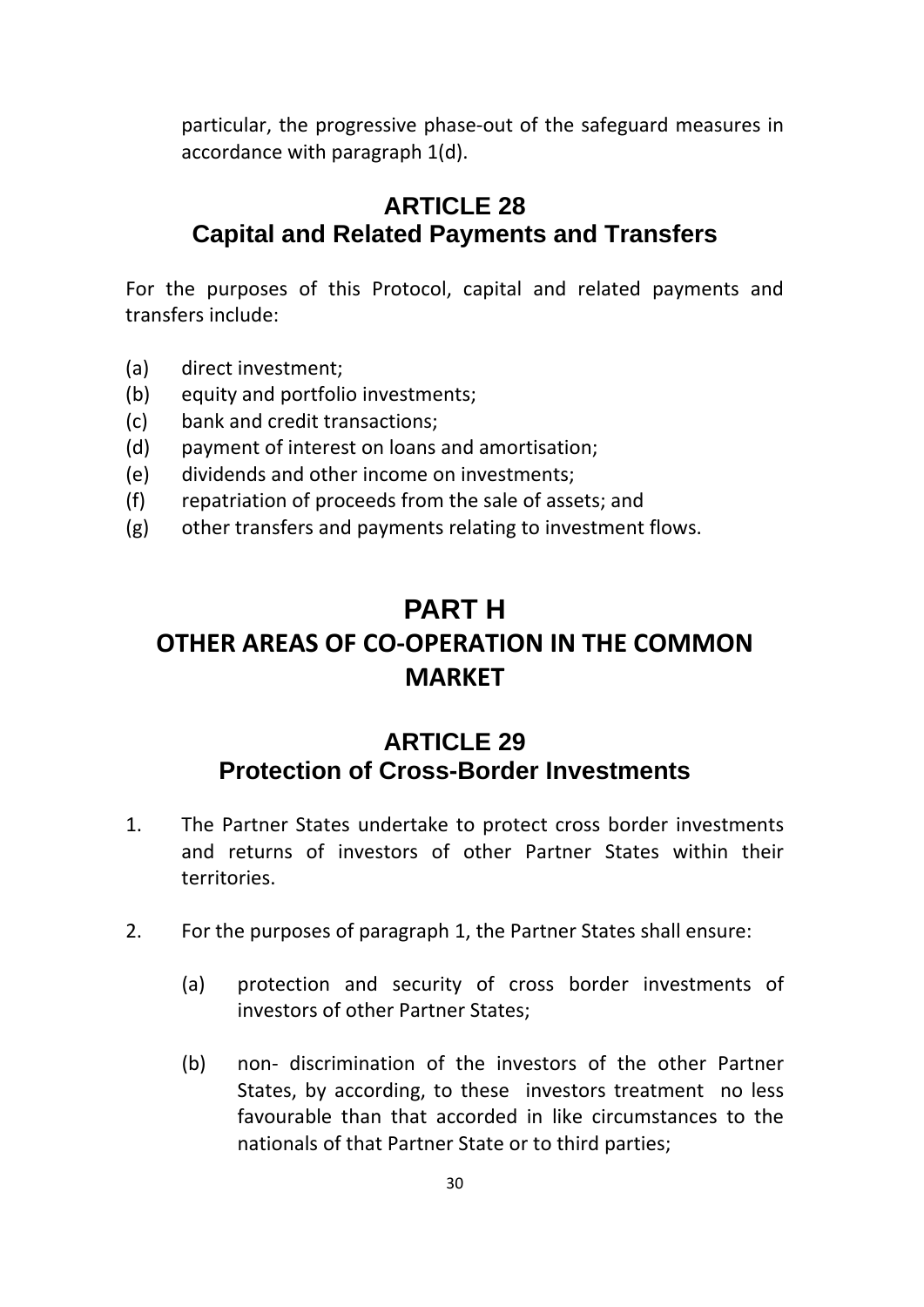- (c) that in case of expropriation, any measures taken are for a public purpose, non‐discriminatory, and in accordance with due process of law, accompanied by prompt payment of reasonable and effective compensation.
- 3. The Partner States shall within two years after coming into force of this Protocol take measures to secure the protection of cross border investments within the Community.
- 4. For the purpose of this Article:

"**cross – border investment**" means any investment by a national of a Partner State in the territory of another Partner State;

"**investment**" means any kind of asset owned or controlled by an investor of a Partner State in another Partner State in accordance with the national laws and investment policies of that Partner State and includes:

- (a) an enterprise;
- (b) shares, stock, and other forms of equity participation in an enterprise;
- (c) bonds, debentures, other debt instruments and loans;
- (d) futures, options and other derivatives;
- (e) turnkey, construction, management, production, concession, revenue‐sharing and other similar contracts;
- (f) intellectual property rights;
- (g) licenses, authorizations, permits and similar rights conferred pursuant to applicable national laws; and
- (h) other tangible or intangible, movable or immovable property, and related property rights such as leases, mortgages, liens and pledges;

"**investor**" means a national of a Partner State who has made an investment in the territory of another Partner State.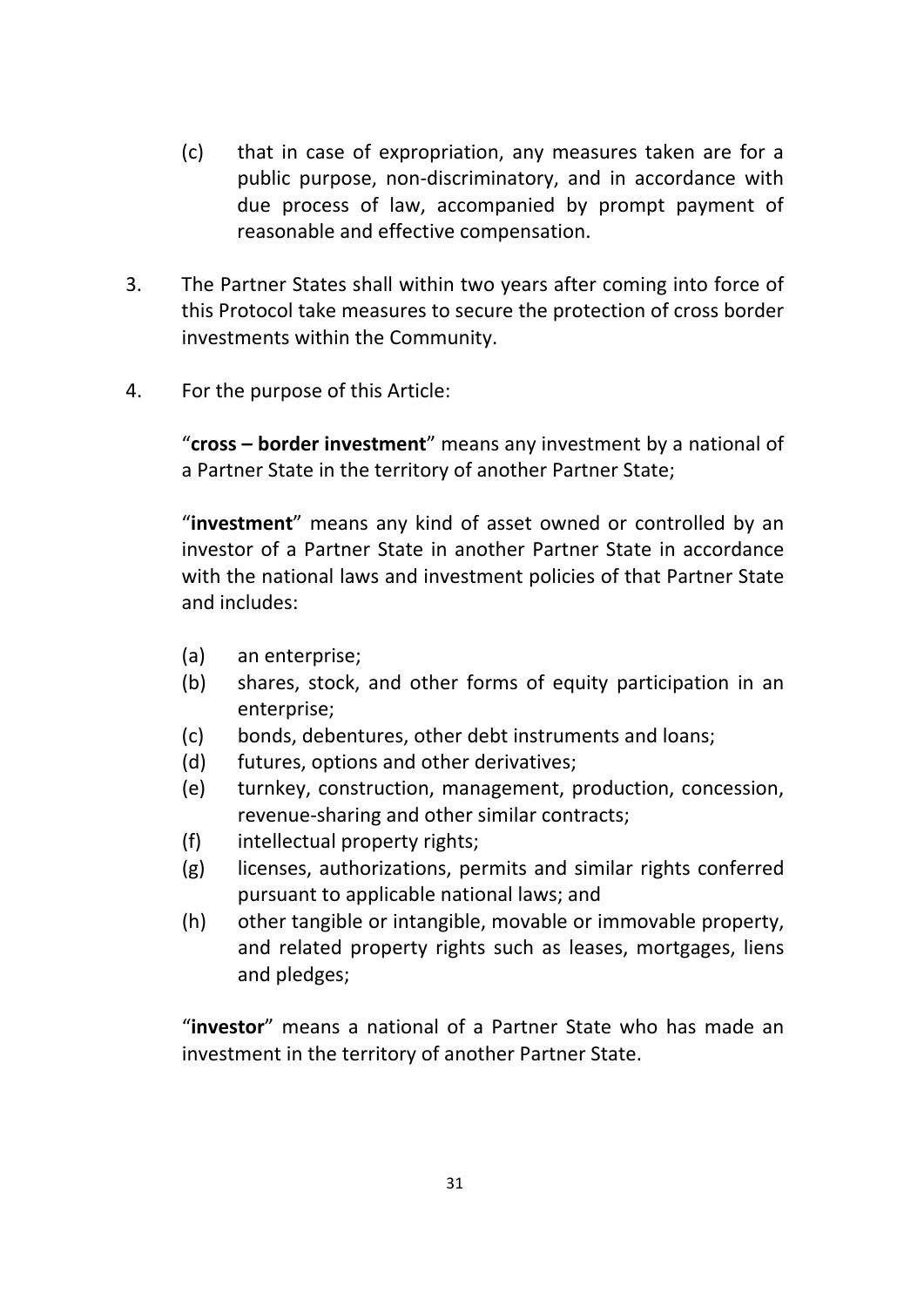## **ARTICLE 30 Economic and Monetary Policy Co-ordination**

- 1. For the proper functioning of the Common Market, the Partner States shall co-ordinate and harmonize their economic and monetary policies to ensure macroeconomic stability, sustainable economic growth and balanced development.
- 2. The Council shall monitor the implementation of the economic and monetary policies by the Partner States to ensure macro‐economic stability and sustainable economic development.
- 3. The Partner States undertake to adhere to the macroeconomic convergence criteria as determined by the Council.
- 4. The Partner States shall submit to the Council periodic progress reports on the performance of their national economies to facilitate close co‐ordination of economic policies and adherence to the macroeconomic convergence criteria.

## **ARTICLE 31 Financial Sector Policy Co-ordination**

- 1. For the proper functioning of the Common Market the Partner States undertake to co-ordinate and harmonize their financial sector policies and regulatory frameworks to ensure the efficiency and stability of their financial systems as well as the smooth operations of the payment systems.
- 2. The Partner States shall ensure and maintain convertibility of their national currencies and promote the use of national currencies in the settlement of payments for all transactions within the Community.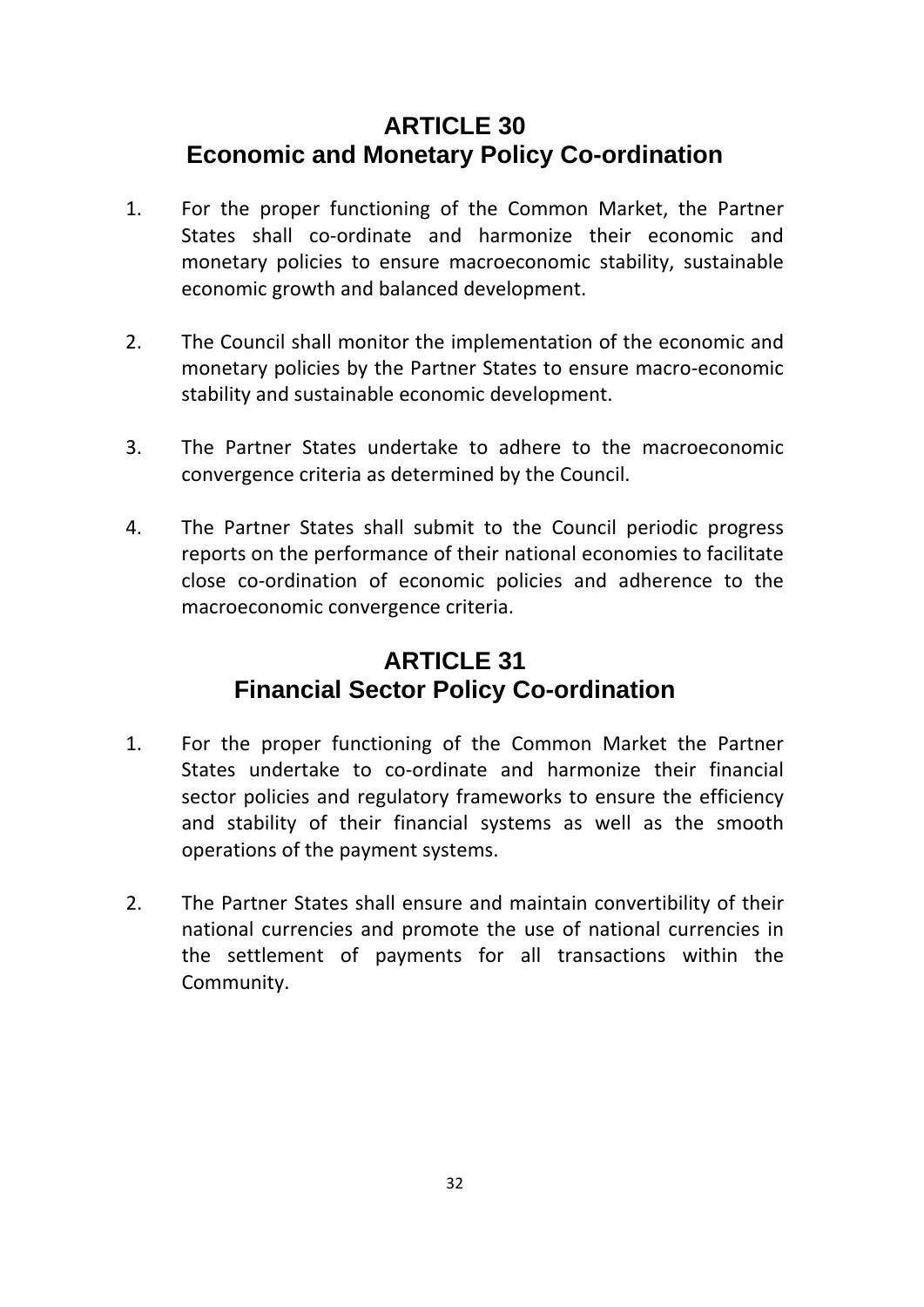## **ARTICLE 32 Harmonisation of Tax Policies and Laws**

The Partner States undertake to progressively harmonize their tax policies and laws to remove tax distortions in order to facilitate the free movement of goods, services and capital and to promote investment within the Community.

### **ARTICLE 33 Prohibited Business Practices**

- 1. The Partner States shall prohibit any practices that adversely affect free trade.
- 2. The provisions of paragraph 1 shall apply in the case of :
	- (a) all agreements between undertakings, decisions by associations of undertakings and concerted practices which may affect trade between Partner States and which have as their objective or effect the prevention, restriction or distortion of competition within the Community;
	- (b) concentrations which create or strengthen a dominant position and as a result of which effective competition would be significantly impeded within the Community or in a substantial part of the Community; and
	- (c) any abuse by one or more undertakings of a dominant position within the Community or in a substantial part of the Community.
- 3. The provisions of paragraph 1 shall not apply in the case of:
	- (a) any agreement or category of agreements between undertakings;
	- (b) any decision by associations of undertakings; or
	- (c) any concerted practice or category of concerted practices,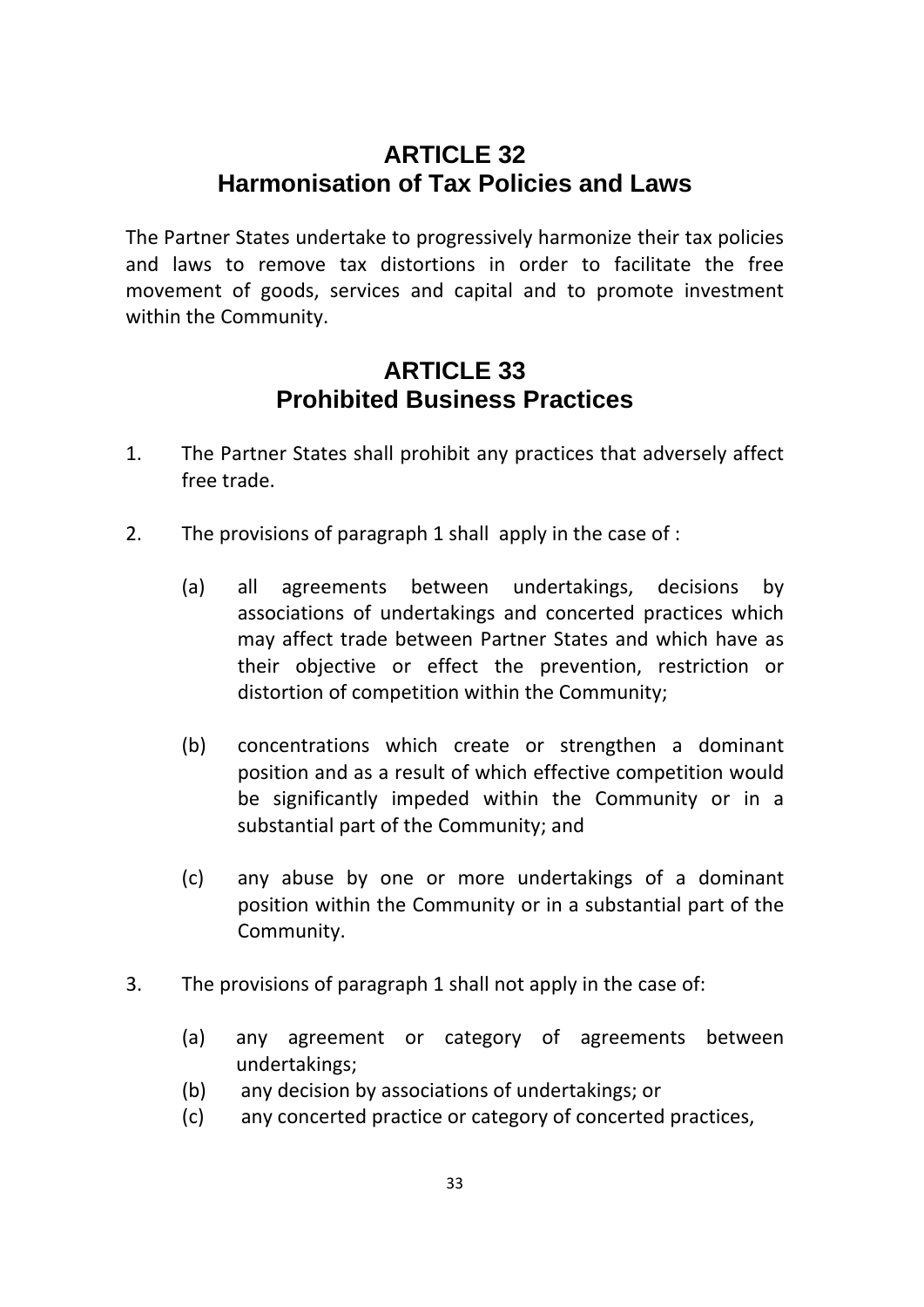which improves production or distribution of goods, promotes technical or economic development or which has the effect of promoting consumer welfare and does not impose restrictions inconsistent with the attainment of the objectives of the Common Market or has the effect of eliminating competition in respect of a substantial part of a product.

#### **ARTICLE 34 Prohibited Subsidies**

- 1. The Partner States shall not grant any subsidy through resources in any form, which distorts or threatens to distort effective competition by favouring an undertaking, in so far as it affects trade between the Partner States.
- 2. Paragraph 1 shall not apply where a subsidy granted is authorised by the Treaty or by Acts or policies of the Community or decisions of the Council.

## **ARTICLE 35 Public Procurement**

The Partner States shall not discriminate against suppliers, products or services originating from other Partner States, for purposes of achieving the benefits of free competition in the field of public procurement.

### **ARTICLE 36 Consumer Protection**

- 1. The Partner States shall promote the interests of the consumers in the Community by appropriate measures that:
	- (a) ensure the protection of life, health and safety of consumers; and
	- (b) encourage fair and effective competition in order to provide consumers with greater choice among goods and services at the lowest cost.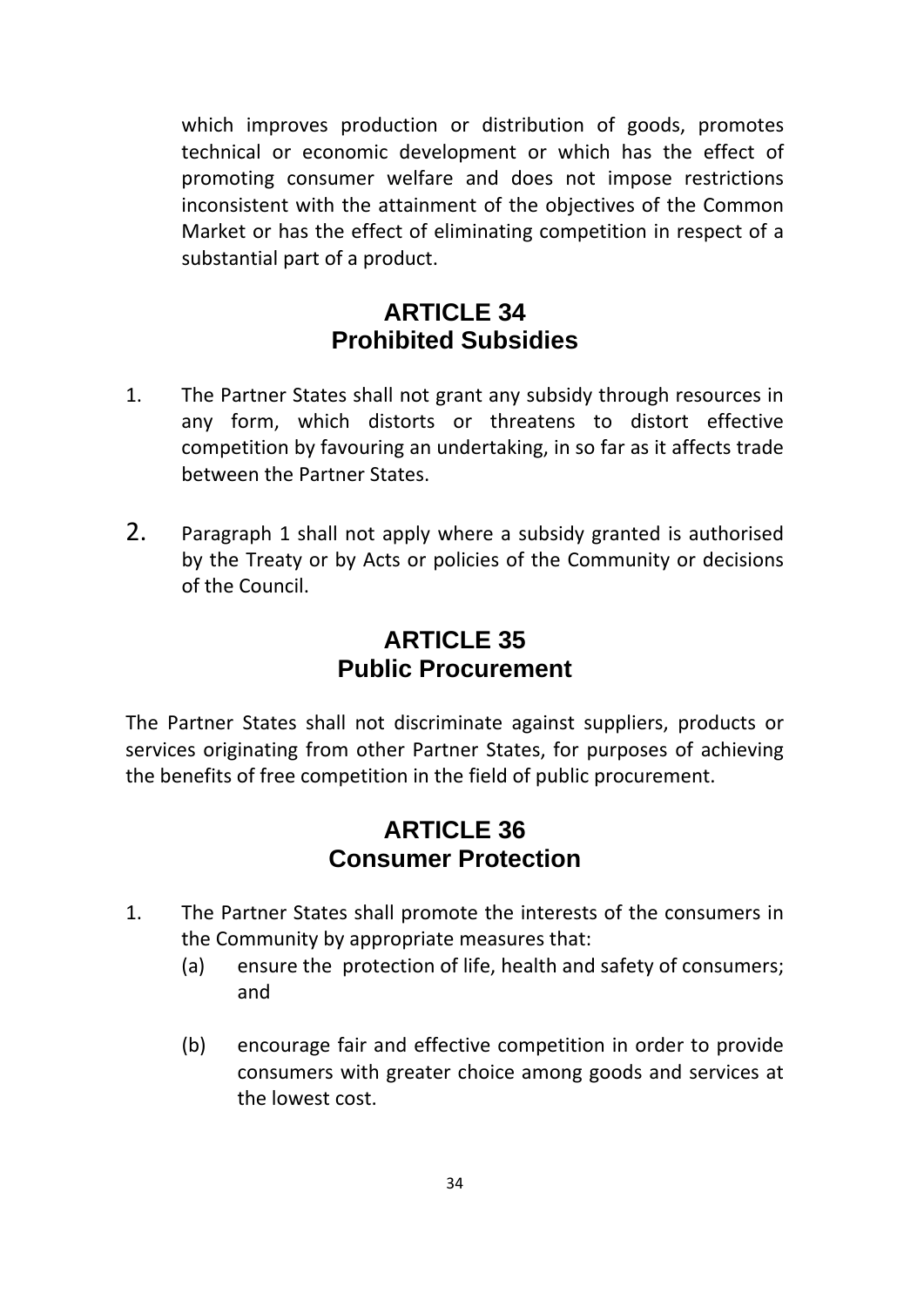2. The implementation of Articles 33 to 36 of this Protocol shall be in accordance with directives and regulations issued by the Council.

## **Article 37 Co-ordination of Trade Relations**

- 1. The Partner States shall coordinate their trade relations to promote international trade and trade relations between the Community and third parties.
- 2. For the purposes of paragraph 1, the Partner States shall adopt common principles in particular in relation to:
	- (a) tariff rates;
	- (b) conclusion of tariff and trade agreements;
	- (c) the achievements of uniformity of measures of liberalisation;
	- (d) export promotion strategies ; and
	- (e) trade remedies.
- 3. The Council shall establish a mechanism for the co-ordination of trade relations with third parties and shall :
	- (a) adopt common negotiating positions in the development of mutually beneficial trade agreements with third parties; and
	- (b) promote participation and joint representation in international trade negotiations.
- 4. The Partner States shall provide information to the Council on trade relations with third parties, to facilitate the effective implementation of paragraph 3.
- 5. For purposes of trade arrangements between individual Partner States and third parties, the provisions of Article 37 of the Protocol on the Establishment of the East African Community Customs Union shall apply.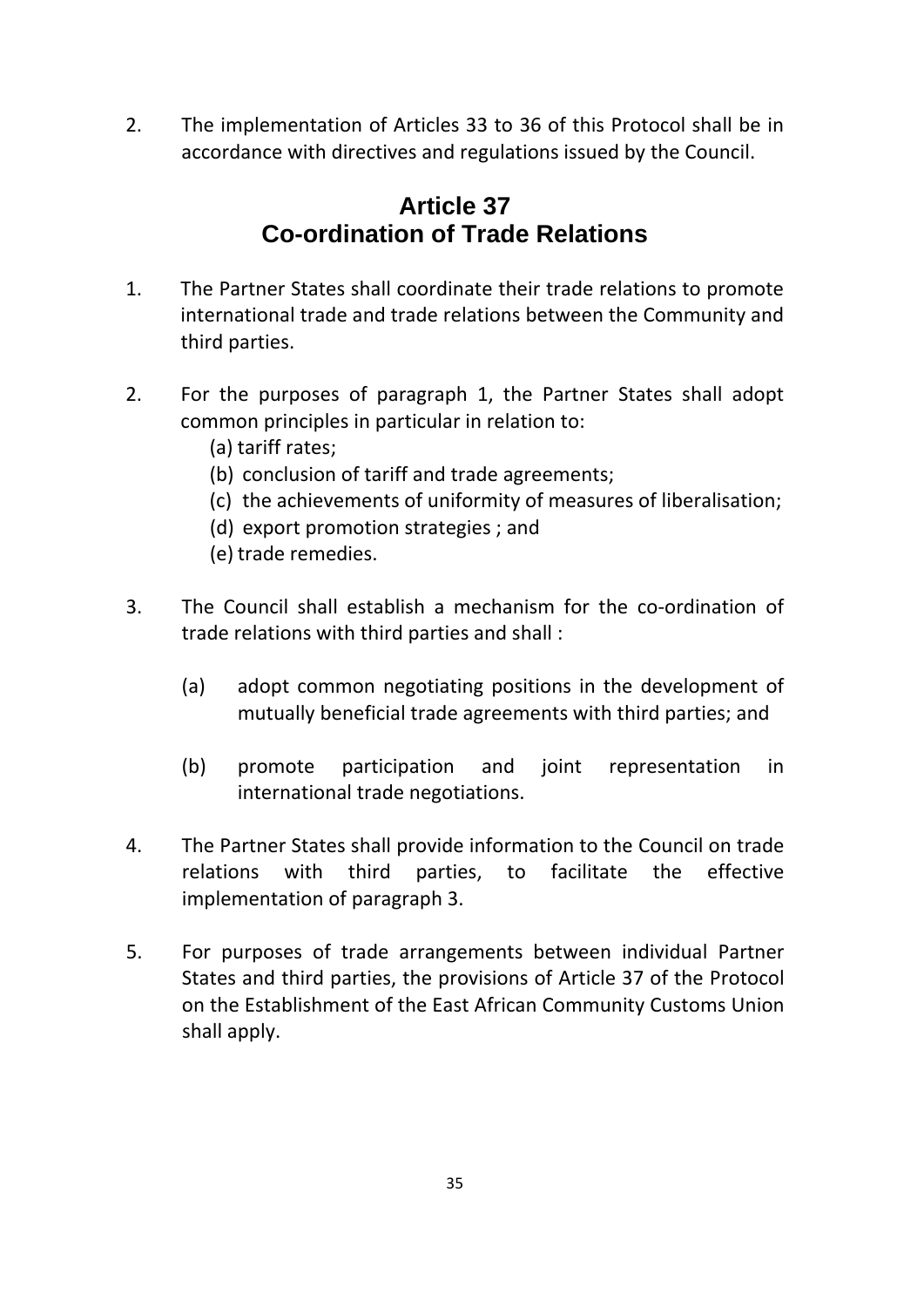### **ARTICLE 38 Co-ordination of Transport Policies**

- 1. The Partner States undertake to evolve coordinated and harmonized transport policies to provide for adequate, reliable, safe and internationally competitive transport infrastructure modes and services for the development and consolidation of the Common Market.
- 2. Paragraph 1 shall apply to logistics and transport by road, rail, inland waterways, maritime, pipeline and air and facilities such as ports, airports and inland dry ports.
- 3. For the purposes of implementing this Article, the Partner States:
	- (a) shall honour the existing ratified agreements entered between the Partner States;
	- (b) may in future enter into other agreements;
	- (c) shall honour their existing commitments and obligations emanating from international conventions and agreements; and
	- (d) shall subject to the provisions of subparagraph (c) of this paragraph, align all other agreements on transport to the provisions of this Protocol.
- 4. The Council shall within three years upon entry into force of this Protocol, make regulations applicable to:
	- (a) railway transport;
	- (b) maritime transport and port operations;
	- (c) pipeline transport;
	- (d) air transport;
	- (e) non motorized transport; and
	- (f) multimodal transport and logistics.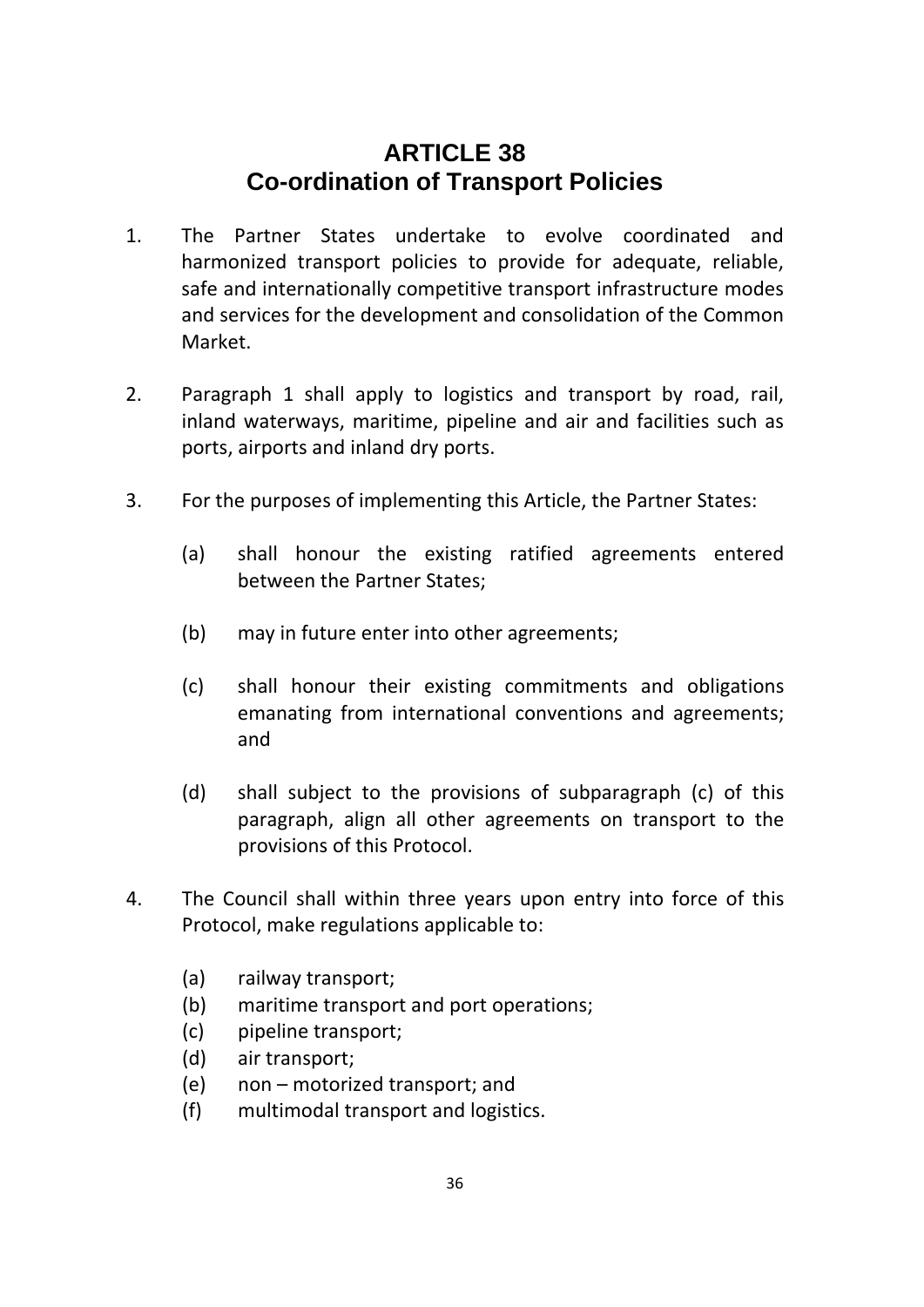## **ARTICLE 39 Harmonisation of Social Policies**

- 1. The Partner States undertake to coordinate and harmonise their social policies to promote and protect decent work and improve the living conditions of the citizens of the Partner States for the development of the Common Market.
- 2. For the purposes of paragraph 1, the Partner States shall coordinate and harmonise their social policies relating to:
	- (a) good governance, the rule of law and social justice;
	- (b) promotion and protection of human and peoples' rights;
	- (c) promotion of equal opportunities and gender equality;
	- (d) promotion and protection of the rights of marginalised and vulnerable groups;
	- (e) promotion of African moral values, social values and ethics; and
	- (f) promotion of unity and cohesion among the people in the Community.
- 3. The Partner States undertake to implement programmes to:
	- (a) promote employment creation;
	- (b) strengthen labour laws and improve working conditions;
	- (c) eliminate compulsory and forced labour;
	- (d) promote occupational safety and health at the work places;
	- (e) abolish child labour in particular the worst forms of child labour;
	- (f) promote formal education to advance social development;
	- (g) promote vocational and technical training;
	- (h) expand and improve social protection;
	- (i) promote social dialogue between the social partners and other stakeholders;
	- (j) promote the right of persons with disabilities;
	- (k) promote sports;
	- (l) prevent and manage HIV and AIDS, malaria and tuberculosis;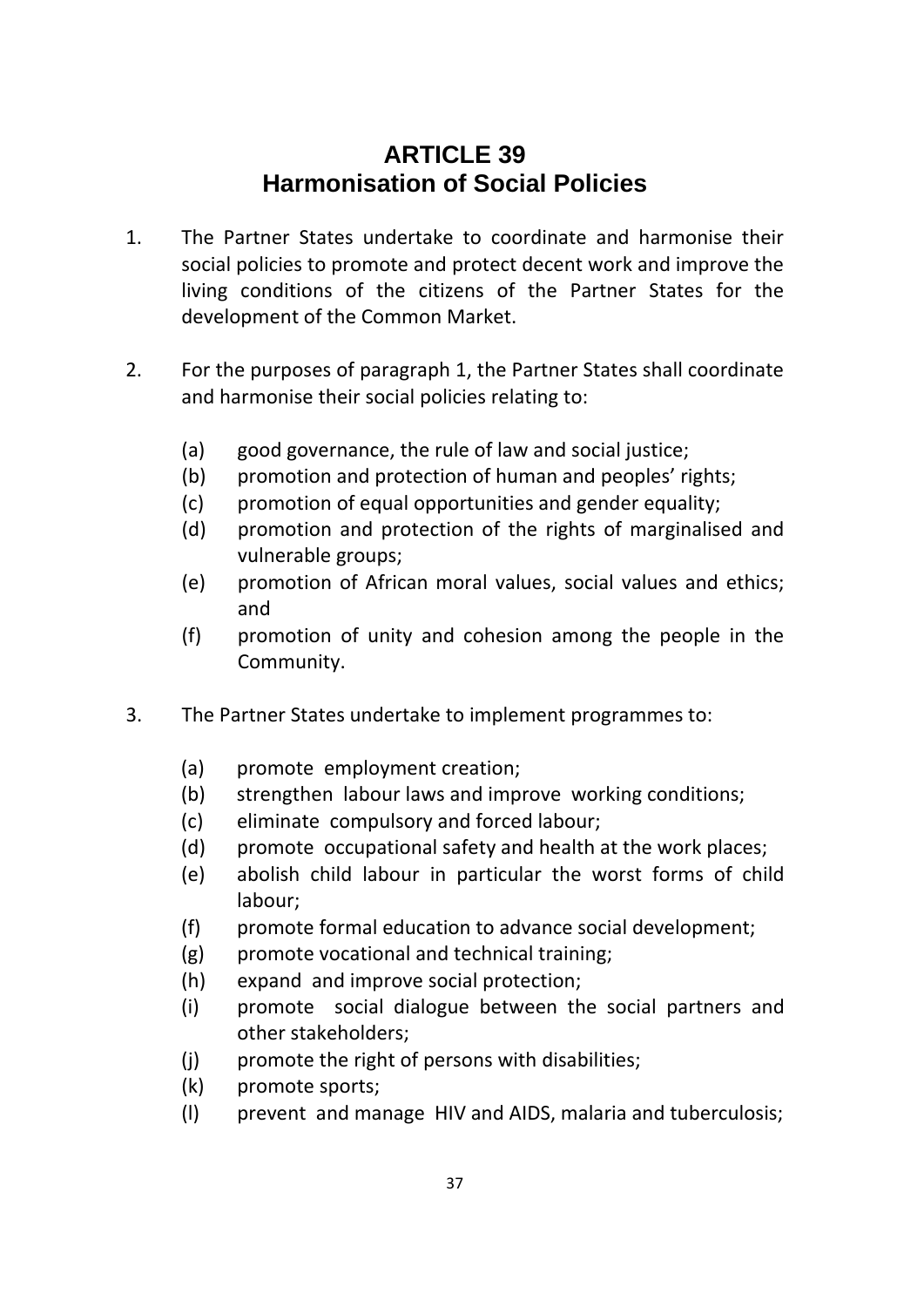- (m) prevent and manage the outbreak of epidemics and other diseases in order to improve the general hygiene and health of the people;
- (n) prevent social vices such as alcoholism, drug abuse or substance abuse and perverse behaviour;
- (o) eliminate human smuggling and trafficking; and
- (p) eliminate ignorance, diseases and poverty.
- 4. The Partner States shall, in implementing programmes under paragraph 3:
	- (a) promote, preserve and mainstream cultural activities and heritage in development initiatives; and
	- (b) adopt measures and programmes aimed at promoting the welfare of the vulnerable groups.

## **ARTICLE 40 Environmental Management**

- 1. The Partner States undertake to ensure sound environmental and natural resources management principles for the proper functioning of the Common Market, through prevention of activities that are detrimental to the environment.
- 2. For the purposes of paragraph 1, the Partner States shall manage the environment in accordance with:
	- (a) the East African Community Protocol on Environment and Natural Resources Management;
	- (b) the East African Community Protocol for Sustainable Development of Lake Victoria Basin;
	- (c) the Lake Victoria Transport Act, 2008;
	- (d) the Protocol on the Establishment of the East African Community Customs Union ;
	- (e) the East African Community Customs Management Act, 2004;
	- (f) the relevant provisions of this Protocol; and
	- (g) any other relevant laws of the Community.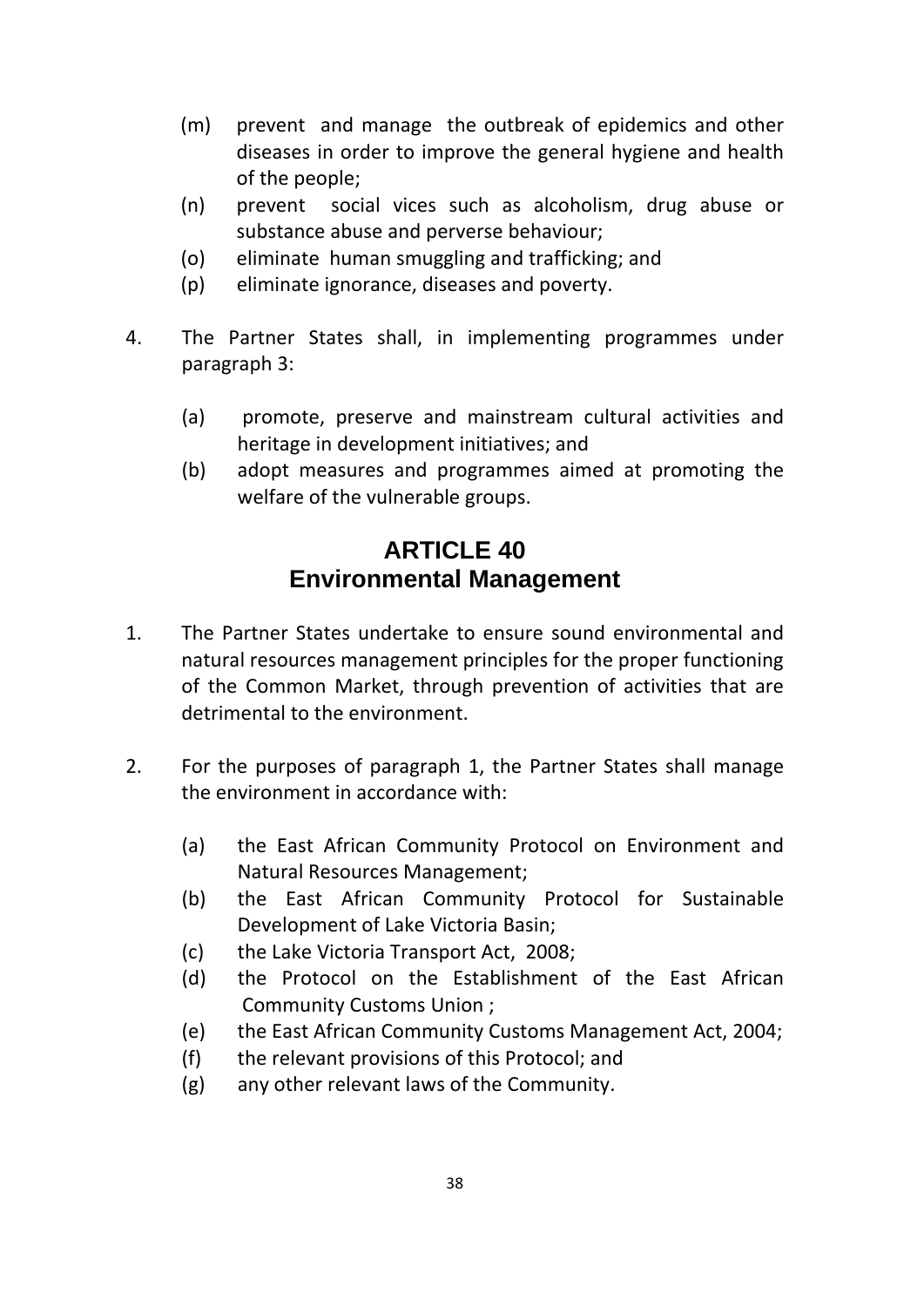- 3. The Partner States shall respect the principles of international environmental law and honour their commitments in respect of international agreements which relate to environmental management.
- 4. The Partner States shall develop common policies in responding to emerging issues on the environment.
- 5. The provisions of this Article shall not preclude the Partner States from maintaining or introducing more stringent protective measures regarding the environment, where the measures are compatible with this Protocol.

### **ARTICLE 41 Cooperation in Statistics**

- 1. The Partner States shall cooperate to ensure the availability of relevant, timely and reliable statistical data for:
	- (a) describing, monitoring and evaluating all aspects of the Common Market; and
	- (b) sound decision making and effective service delivery in the Common Market.
- 2. For the purposes of paragraph 1, the Partner States undertake to develop and adopt harmonised statistical methods, concepts, definitions and classifications for organizing statistical work while duly observing internationally accepted best practices.
- 3. For the purposes of paragraph 1 the Partner States shall collect, compile, store and disseminate relevant, reliable, timely, consistent and comparable statistical information.
- 4. The Council may issue directives on:
	- (a) statistics to be collected and compiled as well as the periodicity and format in which statistical data shall be submitted by the Partner States to the Secretariat;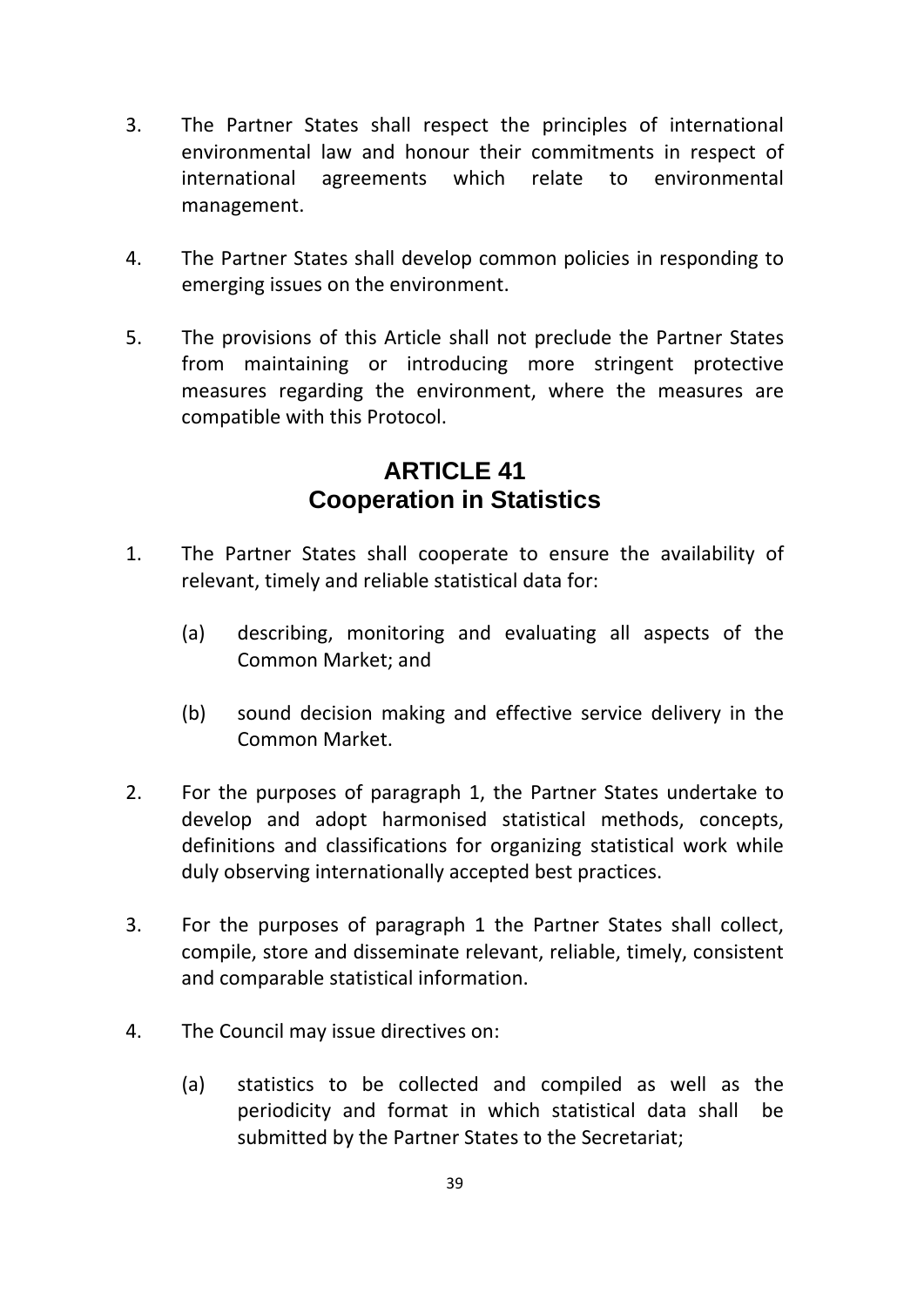- (b) the key indicators for monitoring the implementation of the integration process of the Common Market and evaluating the impact of the integration process on the welfare of the people in the Community and the competitiveness of the Community;
- (c) statistics to be aggregated and disseminated by the Community;
- (d) the coordination of Community statistics programmes and the development and maintenance of an integrated Community statistical database; and
- (e) the development of infrastructural and human resource capacities in the field of statistics in the Partner States.

## **ARTICLE 42 Research and Technological Development**

- 1. The Partner States undertake to promote research and technological development through market‐led research, technological development and the adaptation of technologies in the Community, to support the sustainable production of goods and services and enhance international competitiveness.
- 2. For the purposes of paragraph 1, the Partner States shall:
	- (a) disseminate the results of activities in research, technological development and demonstration programmes;
	- (b) facilitate access to their technological and research facilities by researchers and other experts;
	- (c) encourage private sector participation in activities relating to intra‐regional research and transfer of technology;
	- (d) adopt measures to develop the human resource of the Community in research and development;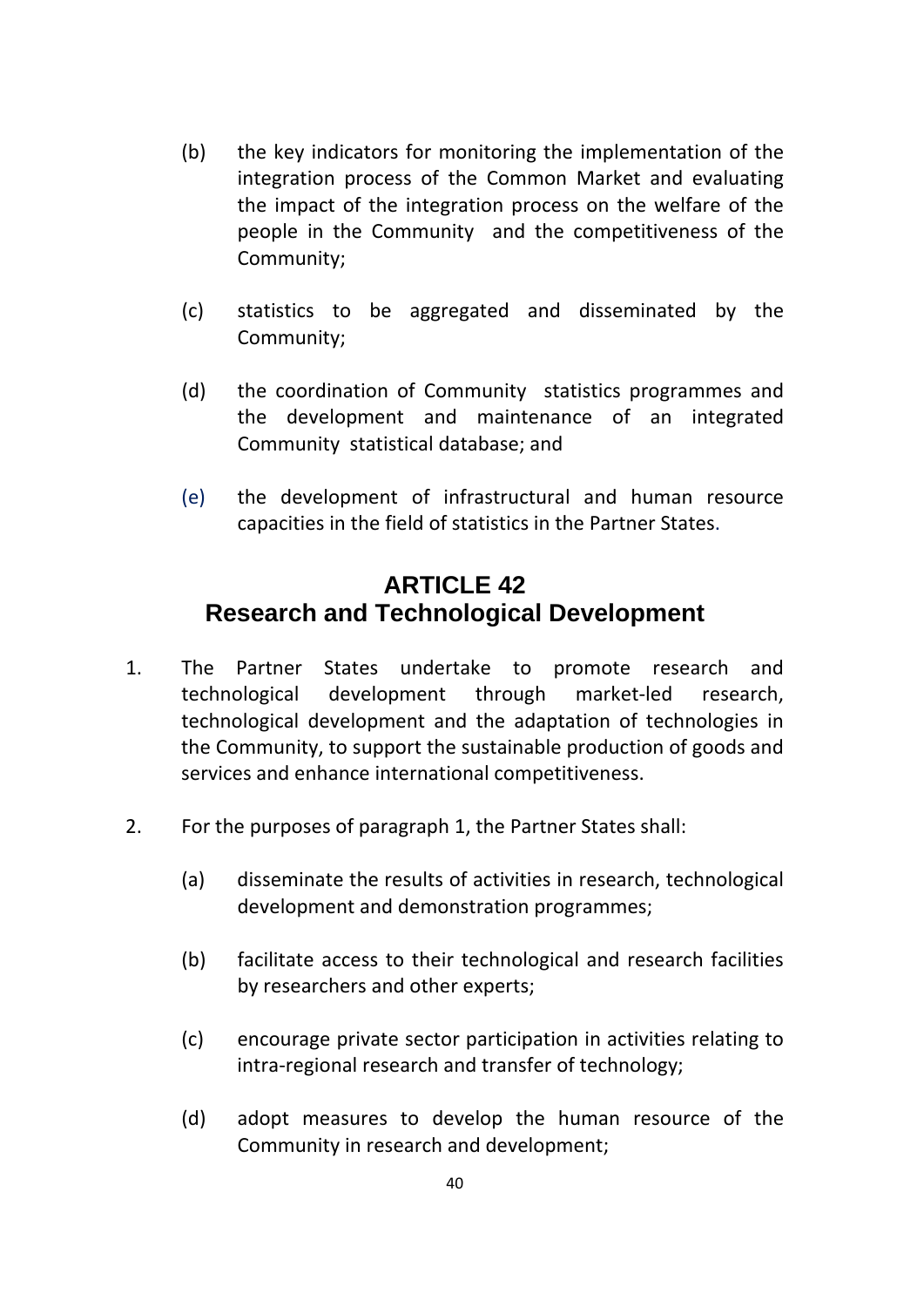- (e) establish and support research infrastructure, facilities and institutions;
- (f) collaborate with the East African Science and Technology Commission and other institutions on research, science and technology; and
- (g) establish a mechanism for the coordination of the activities specified in this paragraph.
- 3. Pursuant to the objectives set out in paragraph 1, the Council shall issue directives and make regulations to:
	- (a) promote co‐operation in research, technological development and demonstration programmes within Partner States, and with regional institutions, foreign countries and international organizations;
	- (b) stimulate creativity and excellence in research through the funding of 'frontier research' carried out by individual teams competing at the Community level;
	- (c) implement research, technological development and demonstration programmes with and between undertakings, including small and medium‐sized enterprises, research centres and universities and to assist the undertakings in their research and technological development activities;
	- (d) develop technological policies and strategies, having due regard to the importance of technology management and protection of intellectual property rights;
	- (e) provide measures for protecting, developing and commercialising indigenous knowledge;
	- (f) promote and ensure sustainability of an information and communications technology culture;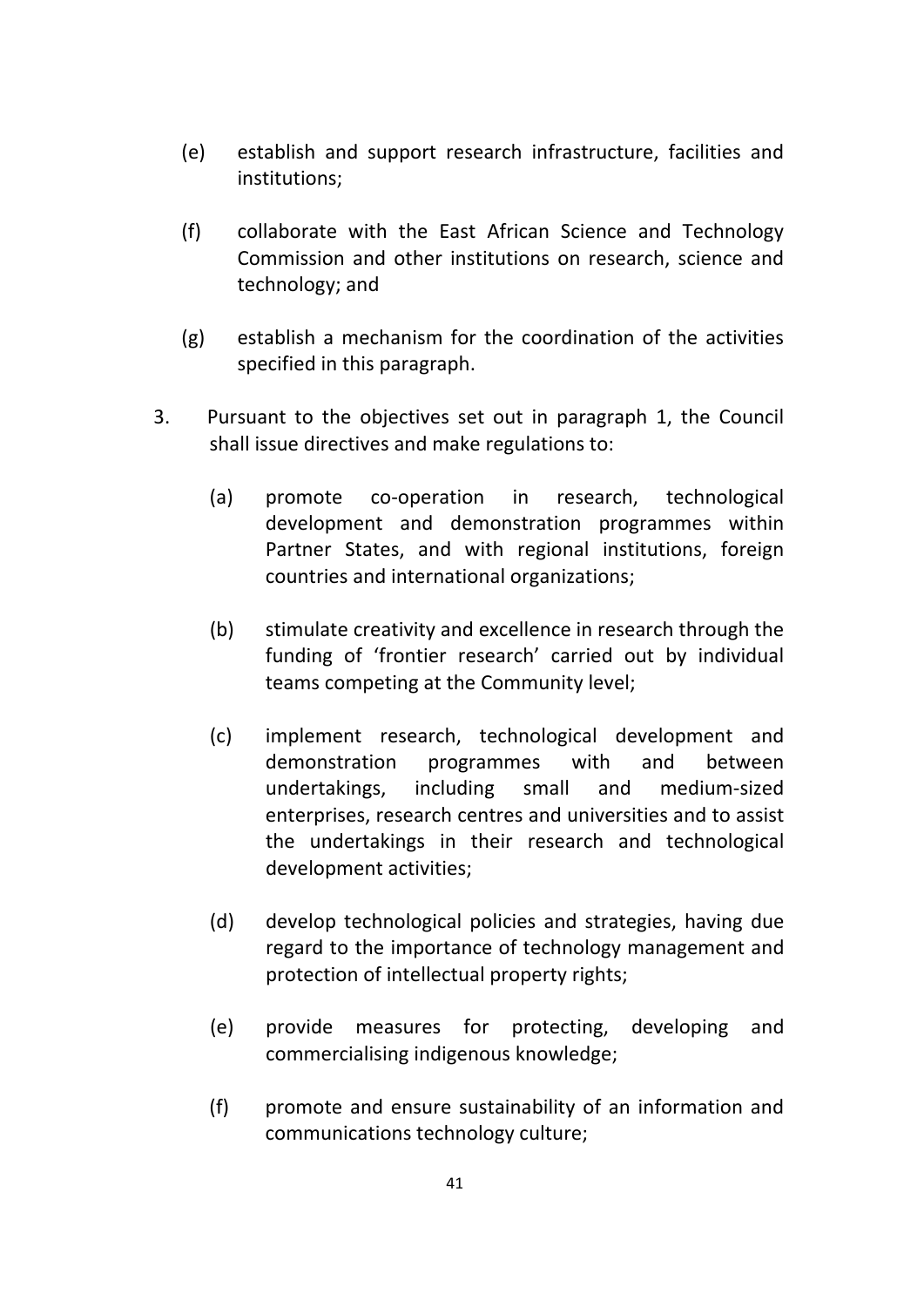- (g) promote and facilitate technology transfer, acquisition and dissemination in order to achieve increased production and productivity; and
- (h) establish and develop a technology innovation system for the productive sector of the economy of the Community.
- 4. The Partner States undertake to establish a Research and Technological Development Fund for purposes of implementing this Article.
- 5. The Council shall issue directives and make regulations for the implementation of paragraph 4.

## **ARTICLE 43 Co-operation in Intellectual Property Rights**

- 1. The Partner States undertake to co-operate in the field of intellectual property rights to:
	- (a) promote and protect creativity and innovation for economic, technological, social and cultural development in the Community; and
	- (b) enhance the protection of intellectual property rights.
- 2. For the purposes of paragraph 1, the Partner States undertake to cooperate in the following areas:
	- (a) copyright and related rights;
	- (b) patents;
	- (c) layout designs of integrated circuits;
	- (d) industrial designs;
	- (e) new plant varieties;
	- (f) geographical indications;
	- (g) trade and service marks;
	- (h) trade secrets;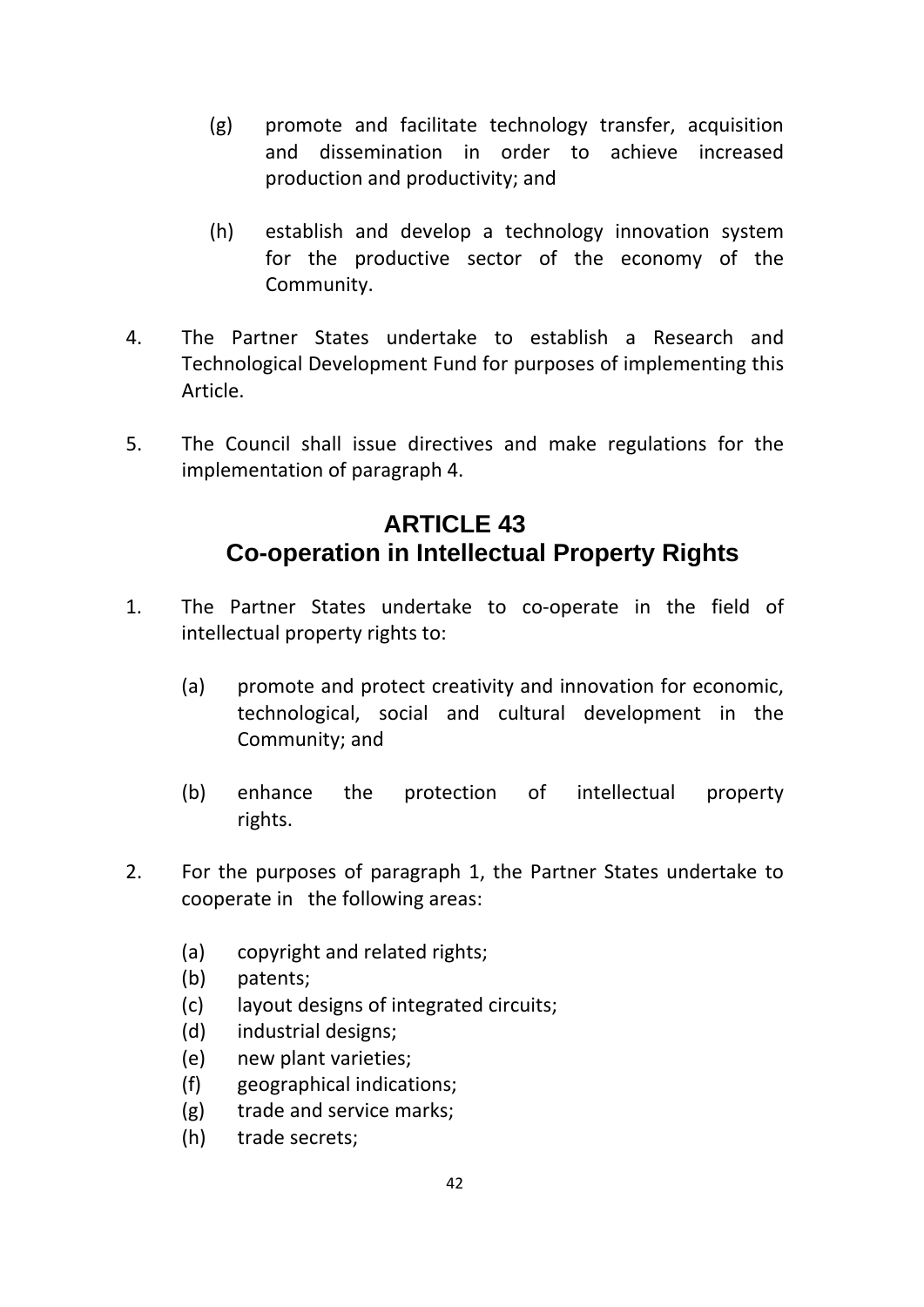- (i) utility models;
- (j) traditional knowledge;
- (k) genetic resources;
- (l) traditional cultural expressions and folklore; and
- (m) any other areas that may be determined by the Partner States.
- 3. For the purposes of paragraph 1, Partner States shall:
	- (a) put in place measures to prevent infringement, misuse and abuse of intellectual property rights;
	- (b) cooperate in fighting piracy and counterfeit activities;
	- (c) exchange information on matters relating to intellectual property rights;
	- (d) promote public awareness on intellectual property rights issues;
	- (e) enhance capacity in intellectual property;
	- (f) increase dissemination and use of patent documentation as a source of technological information;
	- (g) adopt common positions in regional and international norm setting in the field of intellectual property; and
	- (h) put in place intellectual property policies that promote creativity, innovation and development of intellectual capital.
- 4. The Partner States shall establish mechanisms to ensure:
	- (a) the legal protection of the traditional cultural expressions, traditional knowledge, genetic resources and national heritage;
	- (b) the protection and promotion of cultural industries;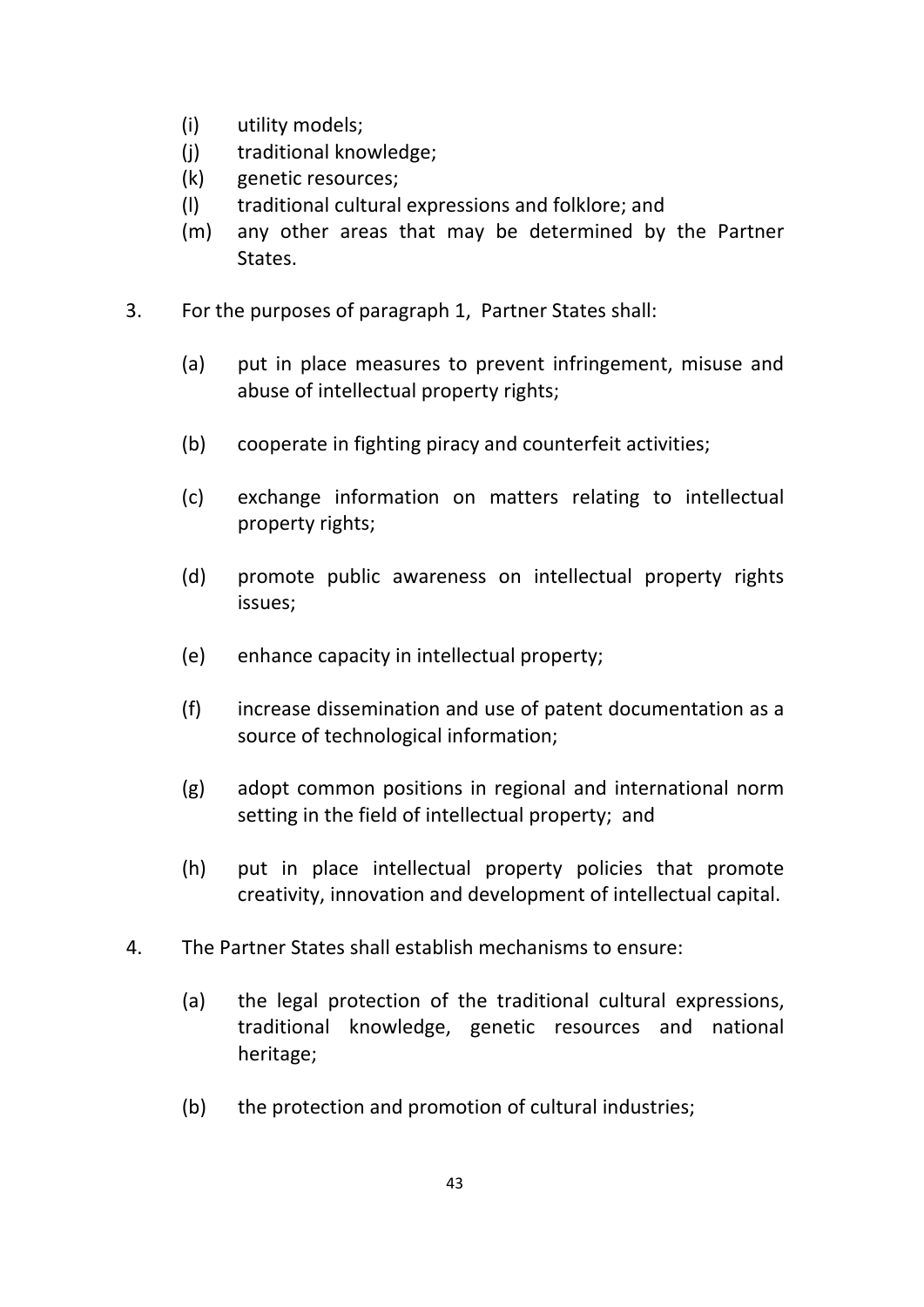- (c) the use of protected works for the benefits of the communities in the Partner States ; and
- (d) the cooperation in public health, food security, research and technological development.
- 5. The Council shall issue directives for:
	- (a) co-operation in the administration, management and enforcement of intellectual property rights;
	- (b) the elimination of discriminatory practices in the administration of intellectual property rights amongst Partner States.
- 6. The Partner States shall honour their commitments in respect of international agreements which relate to intellectual property rights.

## **ARTICLE 44 Co-operation in Industrial Development**

- 1. The Partner States undertake to cooperate in the area of industrial development in the activities related to the production of goods and services in the Common Market, for the attainment of sustainable growth and development in the Community.
- 2. For the purposes of paragraph 1, the Partner States shall adopt common principles to:
	- (a) promote linkages among industries and other economic sectors within the Community;
	- (b) promote value addition and product diversification to improve resource utilisation;
	- (c) promote industrial research and development, transfer, acquisitions, adaptation and development of modern technology;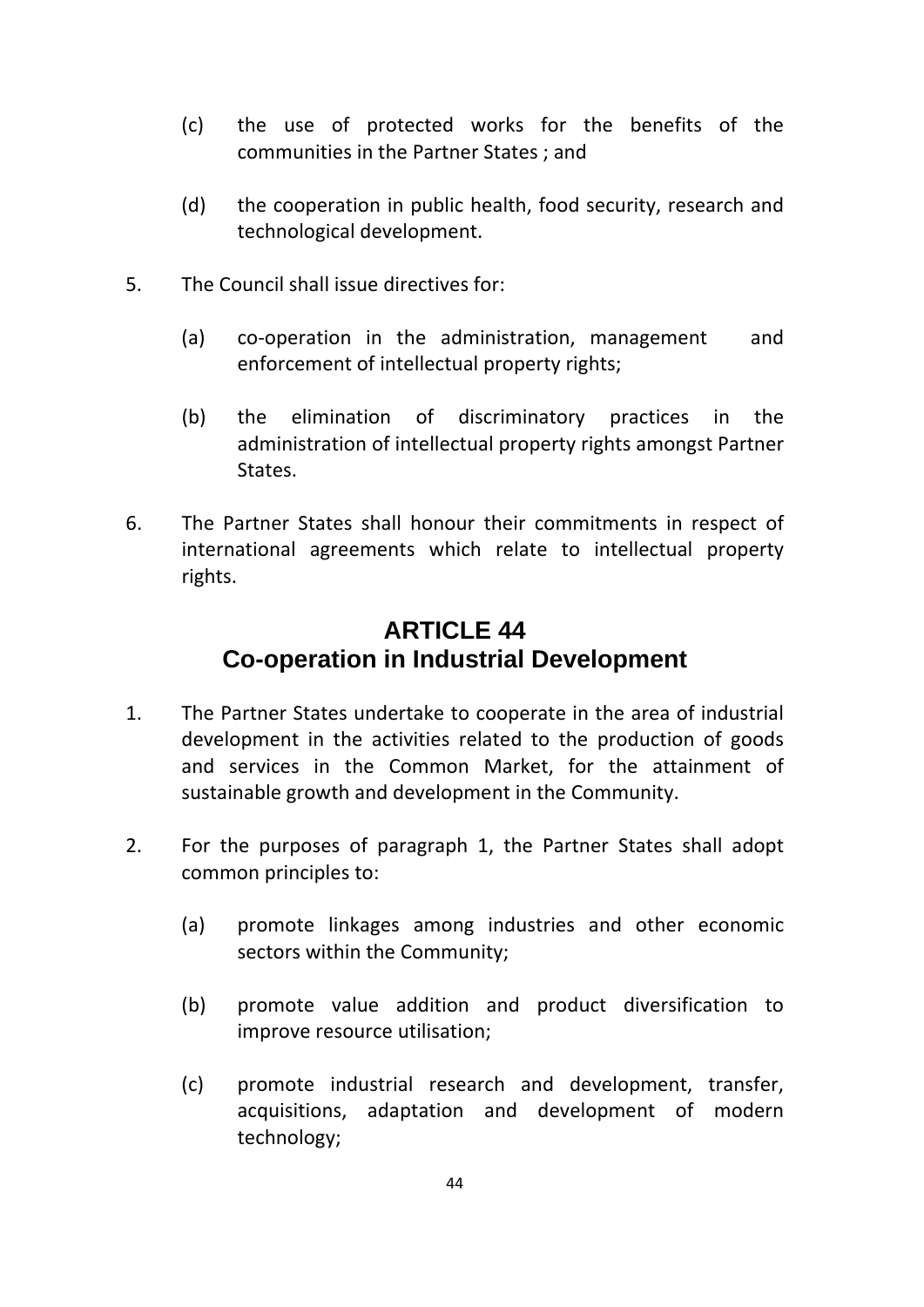- (d) promote sustainable and balanced industrialisation in the Community to cater for the least industrialized Partner States;
- (e) facilitate the development of micro, small and medium industries and promote indigenous entrepreneurs;
- (f) promote investment and employment opportunities in the Community;
- (g) promote knowledge based industries;
- (h) promote industrial productivity and competitiveness of industries at national, Community and international levels;
- (i) promote sustainable industrial development that ensures environmental protection, management and efficient resource utilisation; and
- (j) disseminate and exchange industrial and technological information.
- 3. The Council shall issue directives and make regulations on:
	- (a) the implementation of the East African Industrial Development Strategy;
	- (b) the promotion of new technologies and the infrastructure necessary for industrial development;
	- (c) the improvement of quality and technical regulatory infrastructure to ensure compliance of industrial products to standards and technical regulations;
	- (d) the establishment of physical infrastructure for industrial development including industrial parks and special economic zones;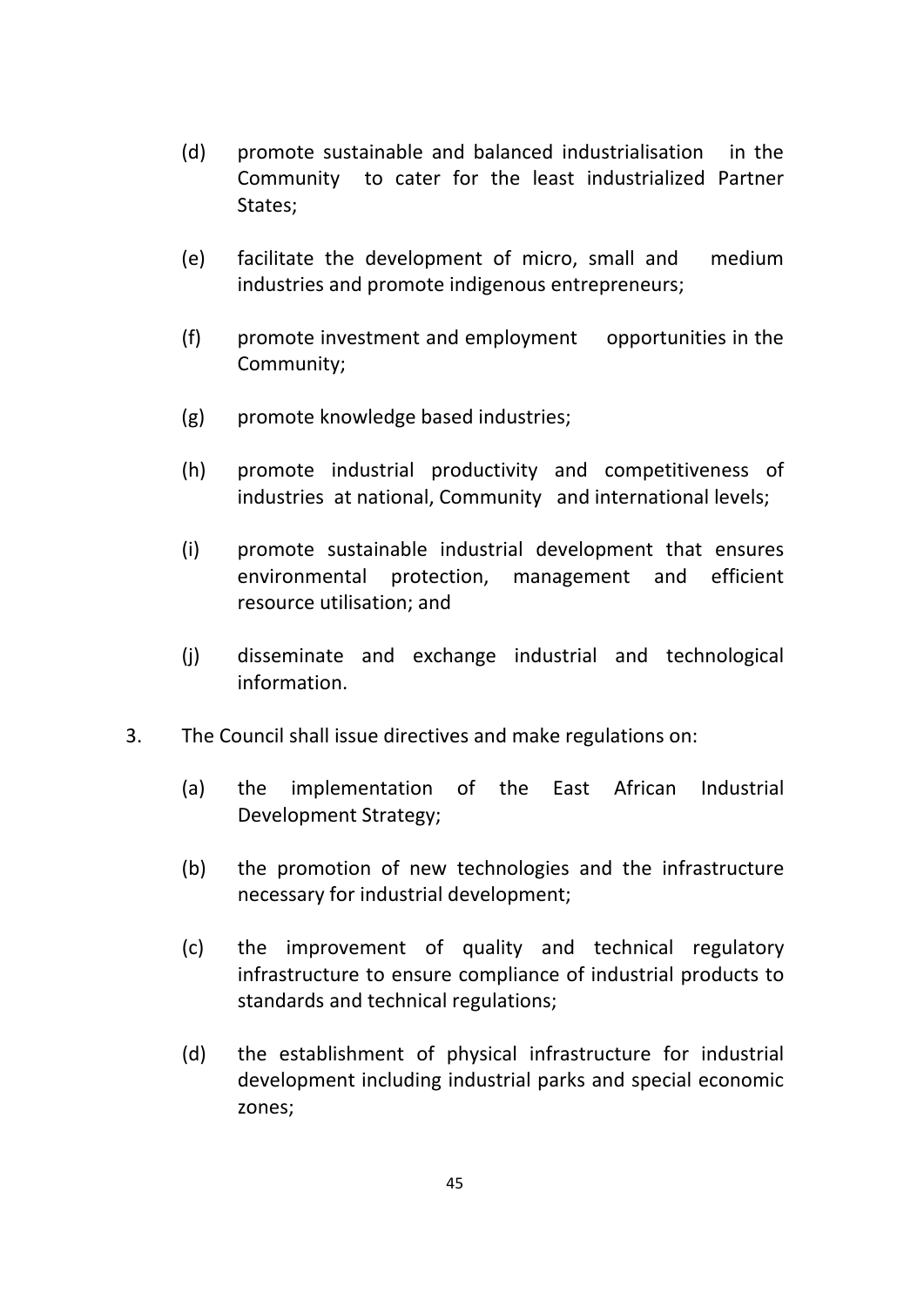- (e) the establishment of a regional mechanism for developing human capacity for industrial and technological advancement;
- (f) support for regional fora for Public‐Private Partnership and Civil Society dialogue;
- $(g)$  the development of a regional mechanism to provide sustainable and affordable industrial development finance;
- (h) support for the development of a regional productive base for capital, intermediate goods, tools and implements; and
- (i) any other measures that may be necessary.

### **ARTICLE 45 Co-operation in Agriculture and Food Security**

- 1. The Partner States undertake to:
	- (a) sustainably develop and promote agriculture with regard to crops, livestock, fish, forestry and their products; and
	- (b) ensure food security in the Community through access to quality and sufficient food.
- 2. The objectives of promoting agriculture and ensuring food security in the Common Market shall be to:
	- (a) increase agricultural production and productivity;
	- (b) achieve food and nutrition security;
	- (c) promote investments in agriculture and food security;
	- (d) develop effective agricultural markets and marketing systems in the Community; and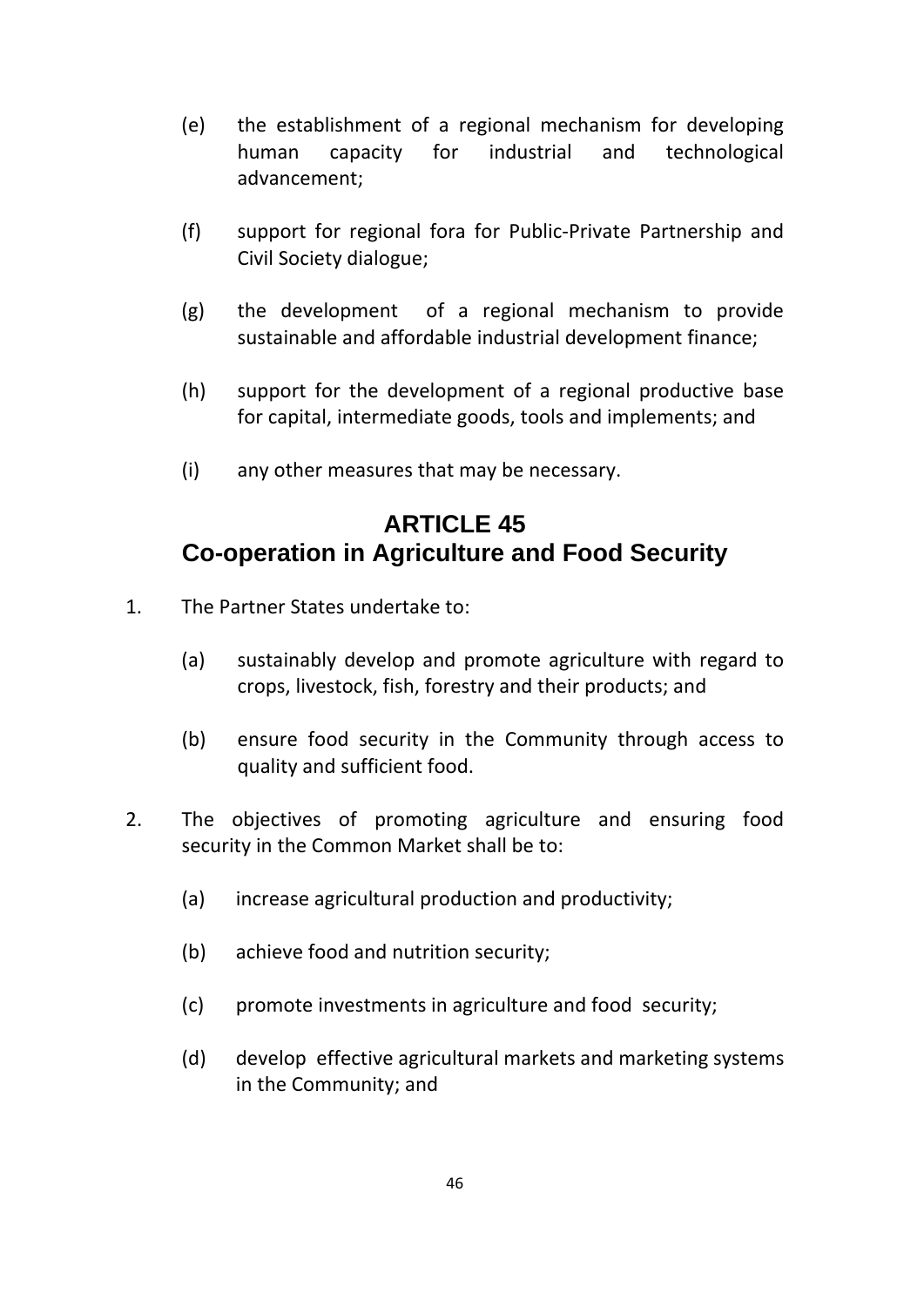- (e) promote agro processing and value addition to agricultural products.
- 3. For the purposes of this Article, Partner States shall:
	- (a) cooperate in agricultural research and development;
	- (b) cooperate in plant breeding;
	- (c) promote the production and distribution of quality seeds of crops, livestock, fish and forest trees;
	- (d) develop capacity in the agricultural sector;
	- (e) cooperate in breeding, multiplication, distribution and artificial insemination of livestock including domesticated animals;
	- (f) develop, promote, manage and conserve fisheries resources on a sustainable basis within the Community;
	- (g) cooperate in the control of plant and animal pests, vectors and diseases;
	- (h) establish early warning systems and manage food security;
	- (i) develop, promote and manage forests and forestry products;
	- (j) promote and support the development of sustainable water use and irrigation facilities;
	- (k) stabilize markets and ensure the availability of supplies for both domestic consumption and exports;
	- (l) establish an effective regime of sanitary and phyto‐sanitary measures, standards and technical regulations;
	- (m) establish and promote the production and availability of farm inputs and implements in sufficient quantities in the Partner States; and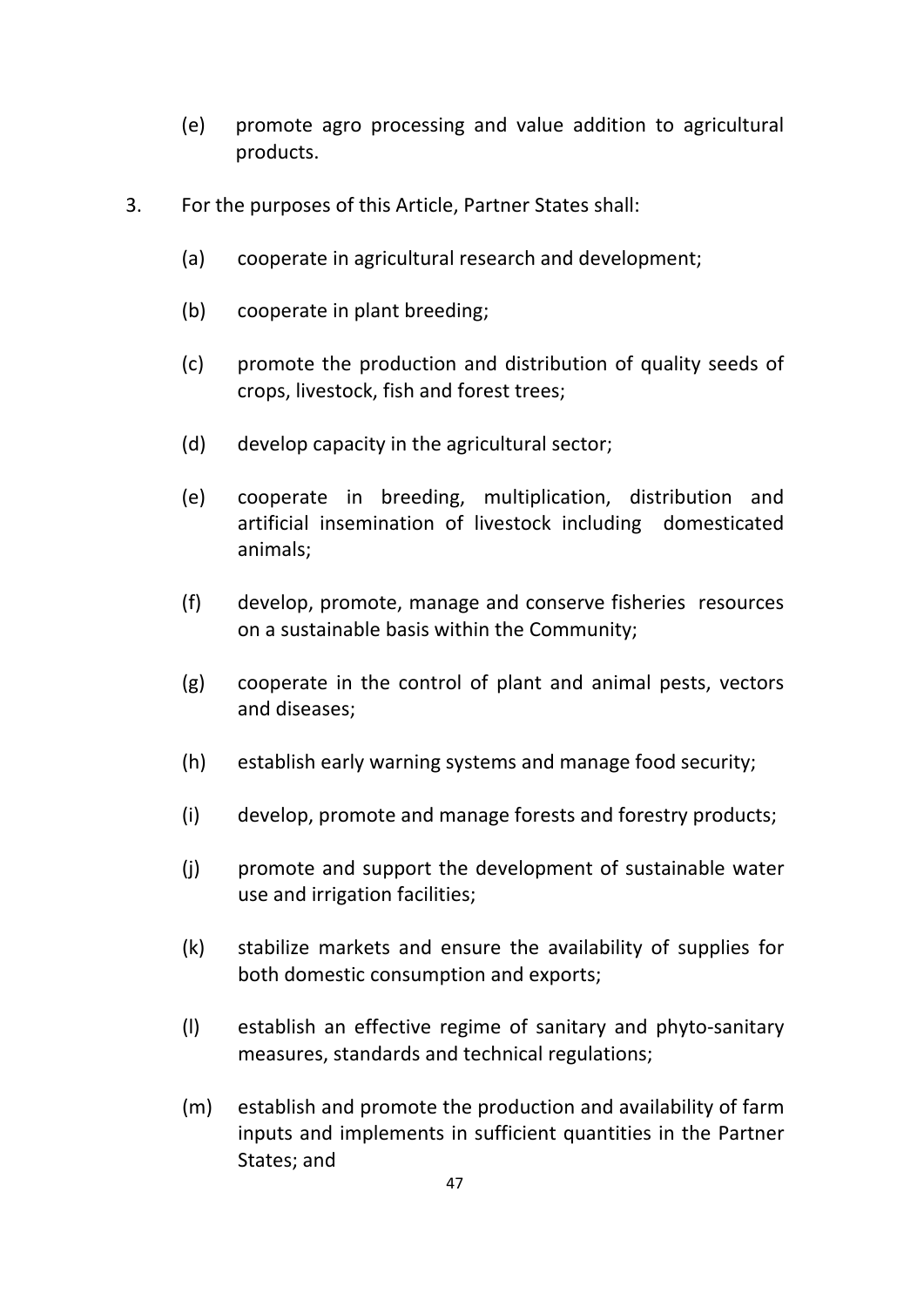- (n) promote and encourage private sector participation in agricultural commercial activities and provision of support services.
- 4. The implementation of this Article shall be in accordance with the existing and any other relevant instruments that may be approved by the Council.
- 5. The Partner States undertake to establish an Agricultural Development Fund.
- 6. The purposes of the Agricultural Development Fund shall be to:
	- (a) promote sustainable and competitive agricultural production;
	- (b) finance agricultural capital investment and working capital;
	- (c) finance agricultural mechanisation and inputs;
	- (d) facilitate access to credit by all categories of farmers and agricultural entrepreneurs especially small‐scale farmers and agricultural entrepreneurs;
	- (e) facilitate financing for value addition and processing capacity; and
	- (f) cater for any other financing requirement in the agricultural sector.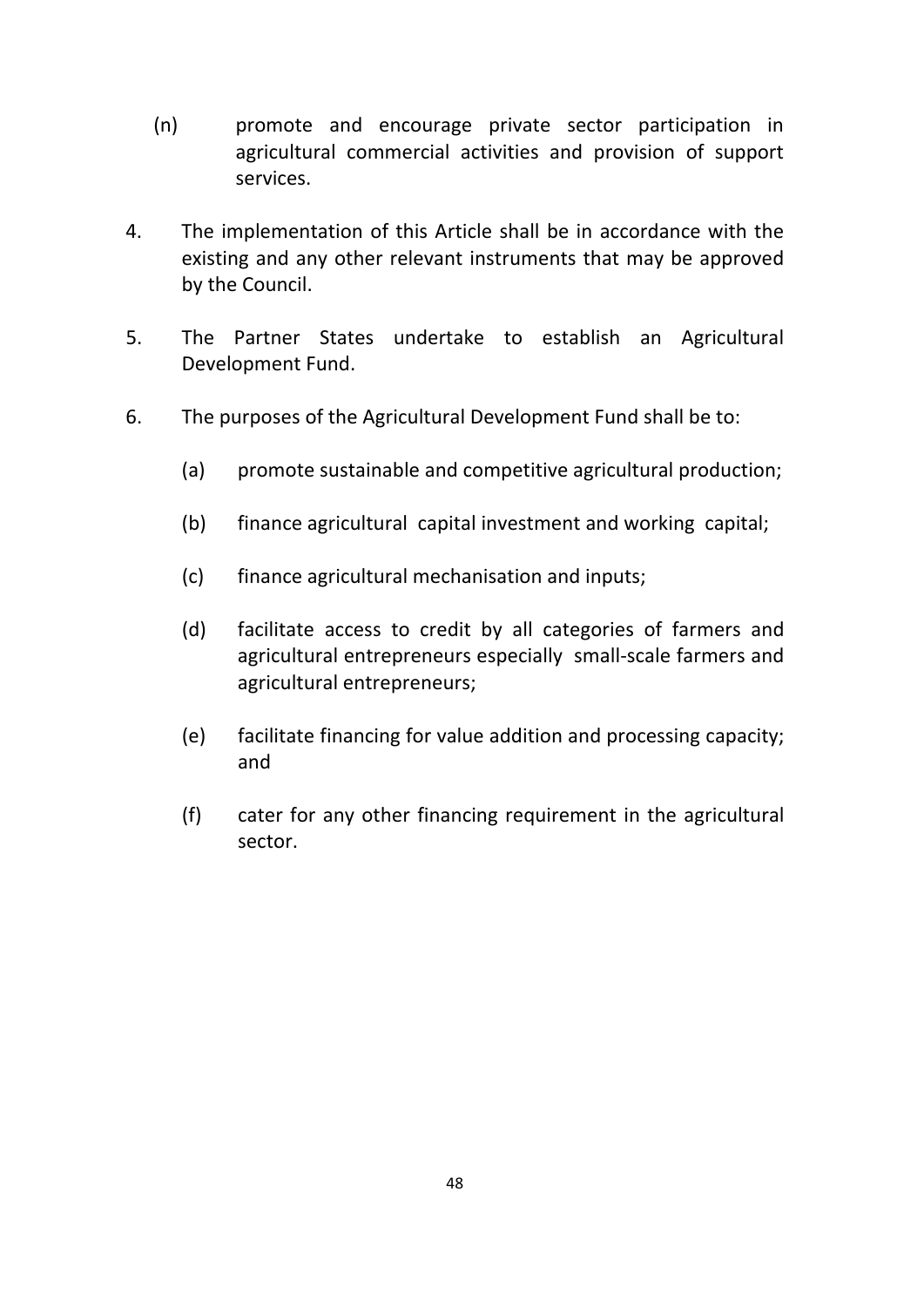## **PART I GENERAL PROVISIONS**

## **ARTICLE 46 Institutional Framework**

In accordance with paragraph 3 of Article 76 of the Treaty, the Council may establish and confer powers and authority upon such institutions as it may deem necessary to administer the Common Market.

## **ARTICLE 47 Approximation and Harmonisation of Policies, Laws and Systems**

- 1. The Partner States undertake to approximate their national laws and to harmonise their policies and systems, for purposes of implementing this Protocol.
- 2. The Council shall issue directives for purposes of implementing this Article.

## **ARTICLE 48 Safeguard Measures**

- 1. The Partner States agree to apply safeguard measures in the event of serious injury or of a threat of serious injury occurring to the economy of a Partner State, following the application of the relevant provision of this Protocol.
- 2. In the event of serious injury, where prompt and immediate action is deemed necessary, the Partner State concerned shall take necessary safeguard measures after informing the Council and the other Partner States through the Secretary General.
- 3. In the case of threat of serious injury, the Partner State concerned shall consult the Council before taking necessary safeguard measures.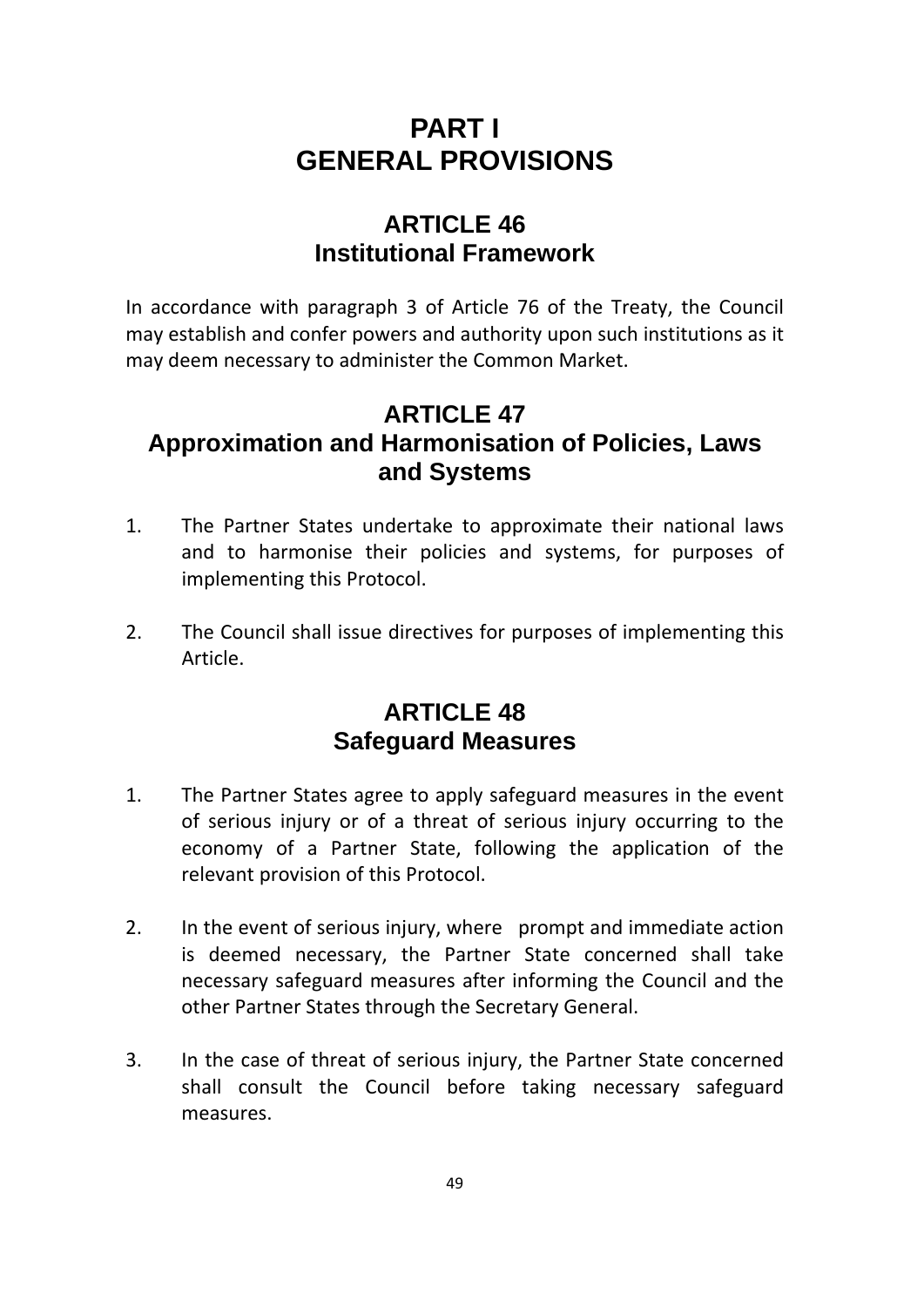4. The Council shall examine the basis, consider the method and the effect of the application of the safeguard measures taken by the Partner State under paragraphs 2 and 3 and make an appropriate decision.

### **ARTICLE 49 Measures to Address Imbalances**

The Council shall approve measures to address imbalances that may arise from the implementation of this Protocol.

## **ARTICLE 50 Monitoring and Evaluation of Implementation of the Common Market**

- 1. The Council shall establish a framework for monitoring and evaluating the implementation of this Protocol.
- 2. For the purposes of this Article, the Council shall:
	- (a) ensure that the operations of the Common Market conform to the objectives of this Protocol;
	- (b) annually review the specific commitments and programmes in this Protocol and take the necessary measures to ensure that the Partner States adhere to their commitments and programmes within the agreed timeframe;
	- (c) evaluate the implementation of this Protocol; and
	- (d) assess any causes of delay in the implementation of this Protocol and take the appropriate measures to remedy the situation.
- 3. For the purposes of the implementation of paragraph 2, the Council shall take into account any changes occurring in the economic and social circumstances of the Partner States.
- 4. The annual review in subparagraph (b) of paragraph 2 shall: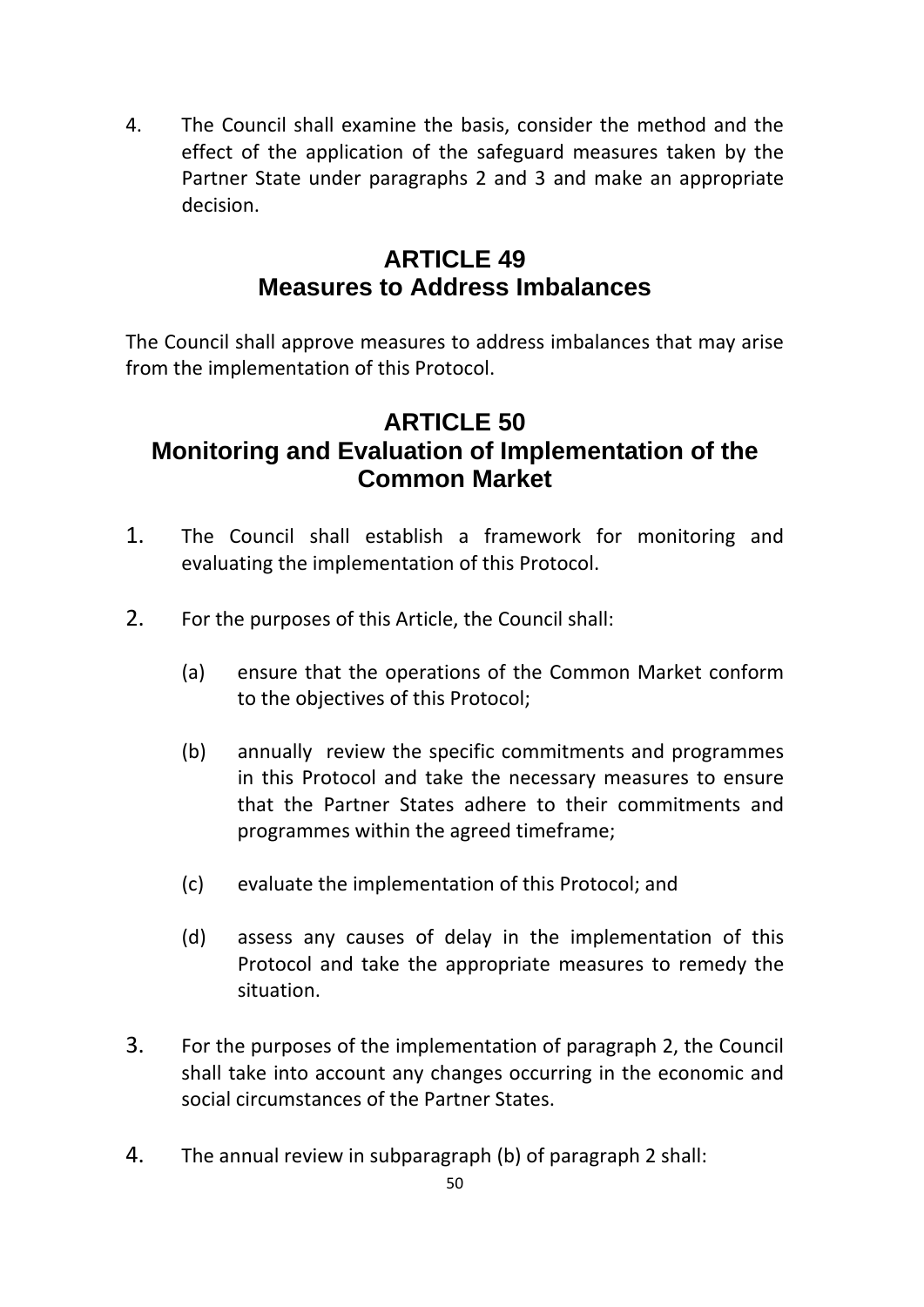- (a) consist of an assessment of the implementation of the agreed commitments and programmes, taking into account the results of any relevant activities of the monitoring and evaluation exercise; and
- (b) in particular, include an assessment of the results achieved in the realisation and enjoyment of the freedoms and rights of citizens guaranteed under this Protocol, measured against:
	- (i) the agreed commitments;
	- (ii) the effectiveness in the implementation of the agreed commitments; and
	- (iii) the extent to which the commitments agreed to in the implementation Schedules have been adhered to.
- 5. The evaluation of the implementation of the Common Market referred to in subparagraph (c) of paragraph 2 shall be carried out every three years.

## **ARTICLE 51 Regulations, Directives and Decisions**

The Council shall from time to time make regulations, issue directives and make decisions as may be necessary for the effective implementation of the provisions of this Protocol.

### **ARTICLE 52 Annexes**

The Partner States shall conclude such annexes to this Protocol as shall be deemed necessary and such annexes shall form an integral part of this Protocol.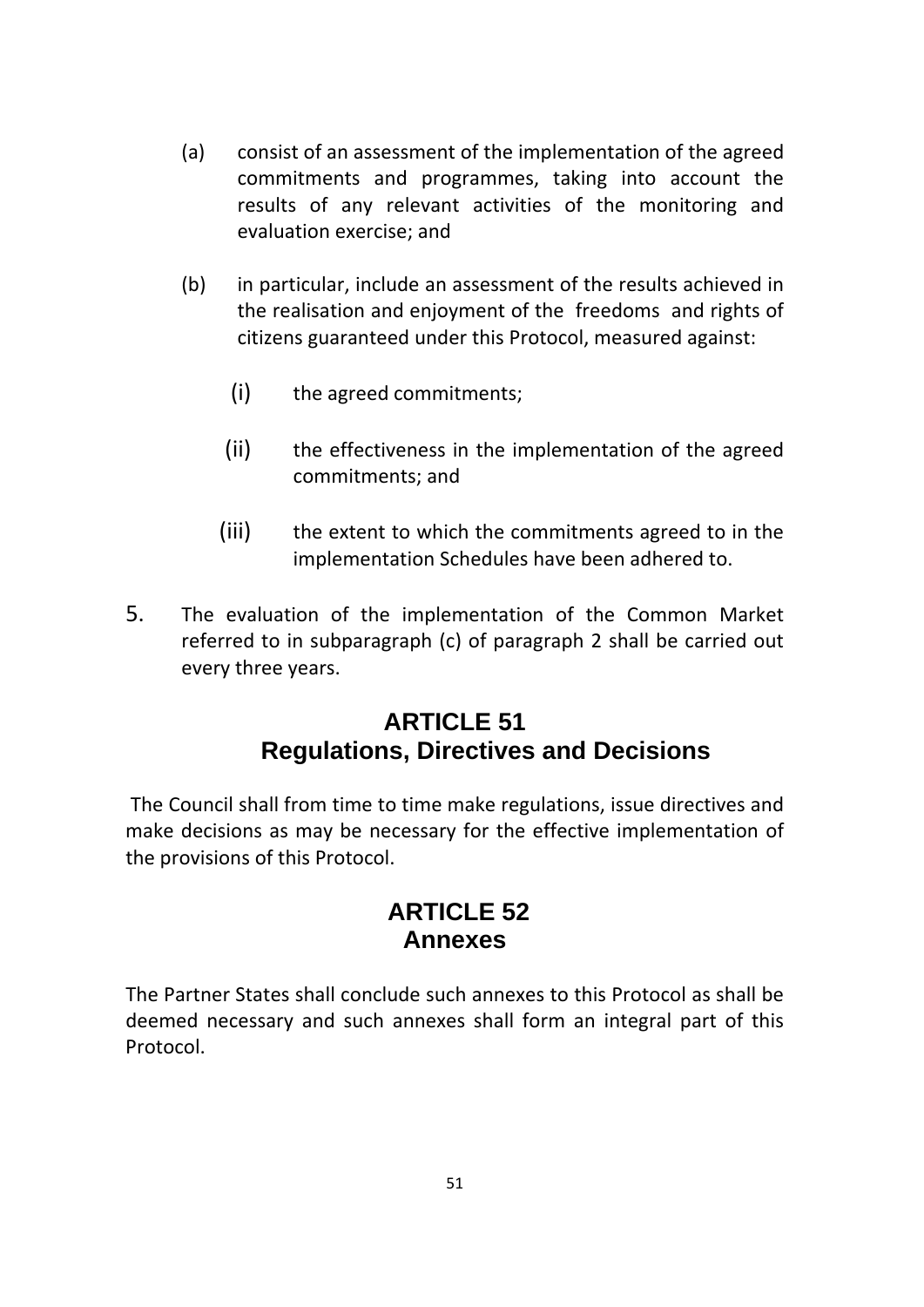## **ARTICLE 53 Amendment of the Protocol**

- 1. This Protocol may be amended by Partner States in accordance with the provisions of Article 150 of the Treaty.
- 2. Subject to the provisions of paragraph 1, the Council may:
	- (a) with the approval of the Summit, review the annexes to this Protocol and make such modifications as it deems necessary;
	- (b) submit to the Partner States proposals for the amendment of the provisions of this Protocol.

## **ARTICLE 54 Settlement of Disputes**

- 1. Any dispute between the Partner States arising from the interpretation or application of this Protocol shall be settled in accordance with the provisions of the Treaty.
- 2. In accordance with their Constitutions, national laws and administrative procedures and with the provisions of this Protocol, Partner States guarantee that:
	- (a) any person whose rights and liberties as recognised by this Protocol have been infringed upon, shall have the right to redress, even where this infringement has been committed by persons acting in their official capacities; and
	- (b) the competent judicial, administrative or legislative authority or any other competent authority, shall rule on the rights of the person who is seeking redress.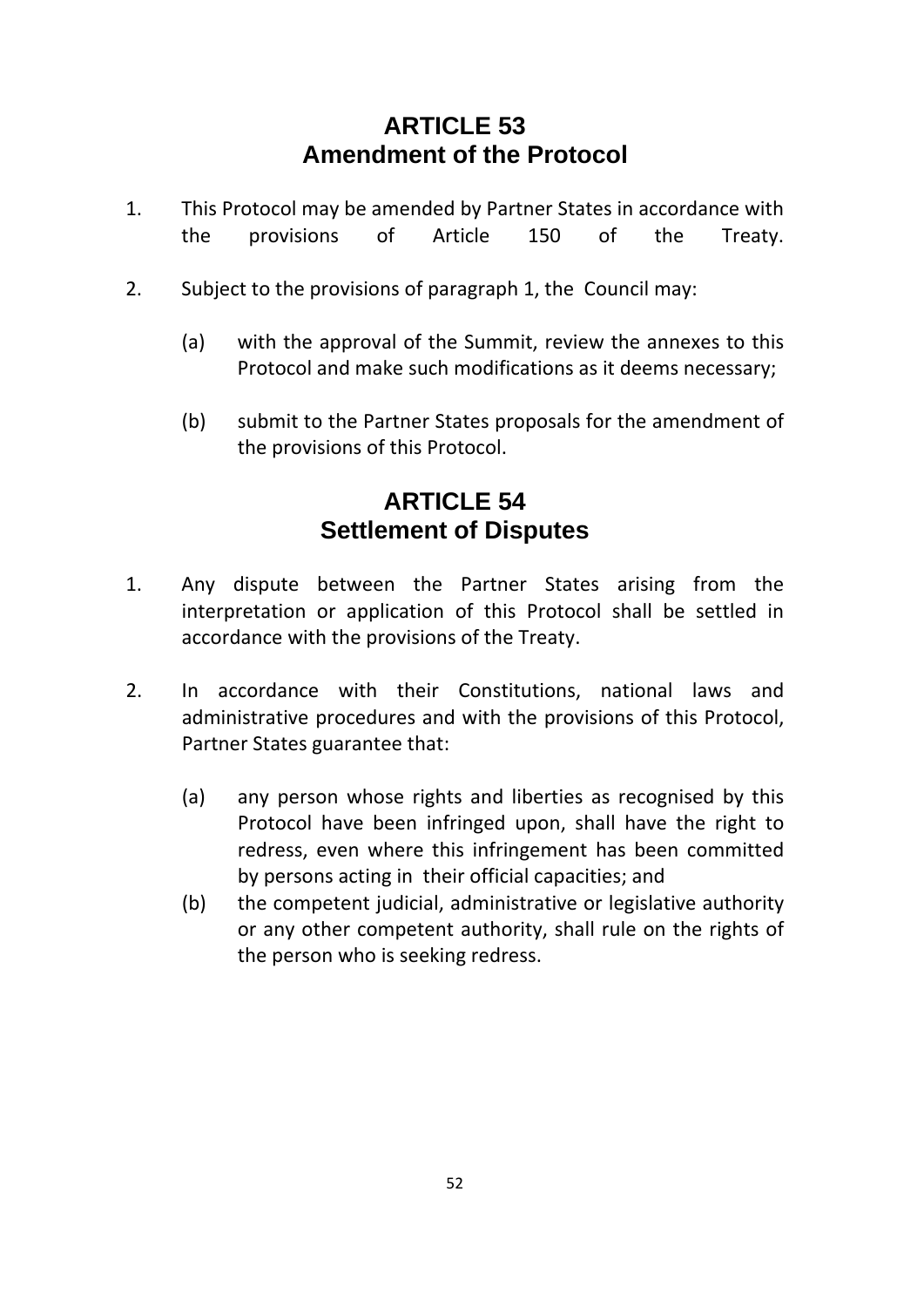## **ARTICLE 55 Entry into Force**

This Protocol shall enter into force upon ratification and deposit of instruments of ratification with the Secretary General by all the Partner States.

## **ARTICLE 56 Depository and Registration**

- 1. This Protocol and all instruments of ratification shall be deposited with the Secretary General who shall transmit certified true copies of the Protocol and instruments of ratification to all the Partner States.
- 2. The Secretary General shall register this Protocol with the African Union, the United Nations, the World Trade Organisation and such other organisations as the Council may determine.

**DONE** at Arusha, Tanzania, on the 20<sup>th</sup> day of November in the year Two Thousand and Nine.

**IN FAITH WHEREOF** the undersigned have appended their signatures hereto: